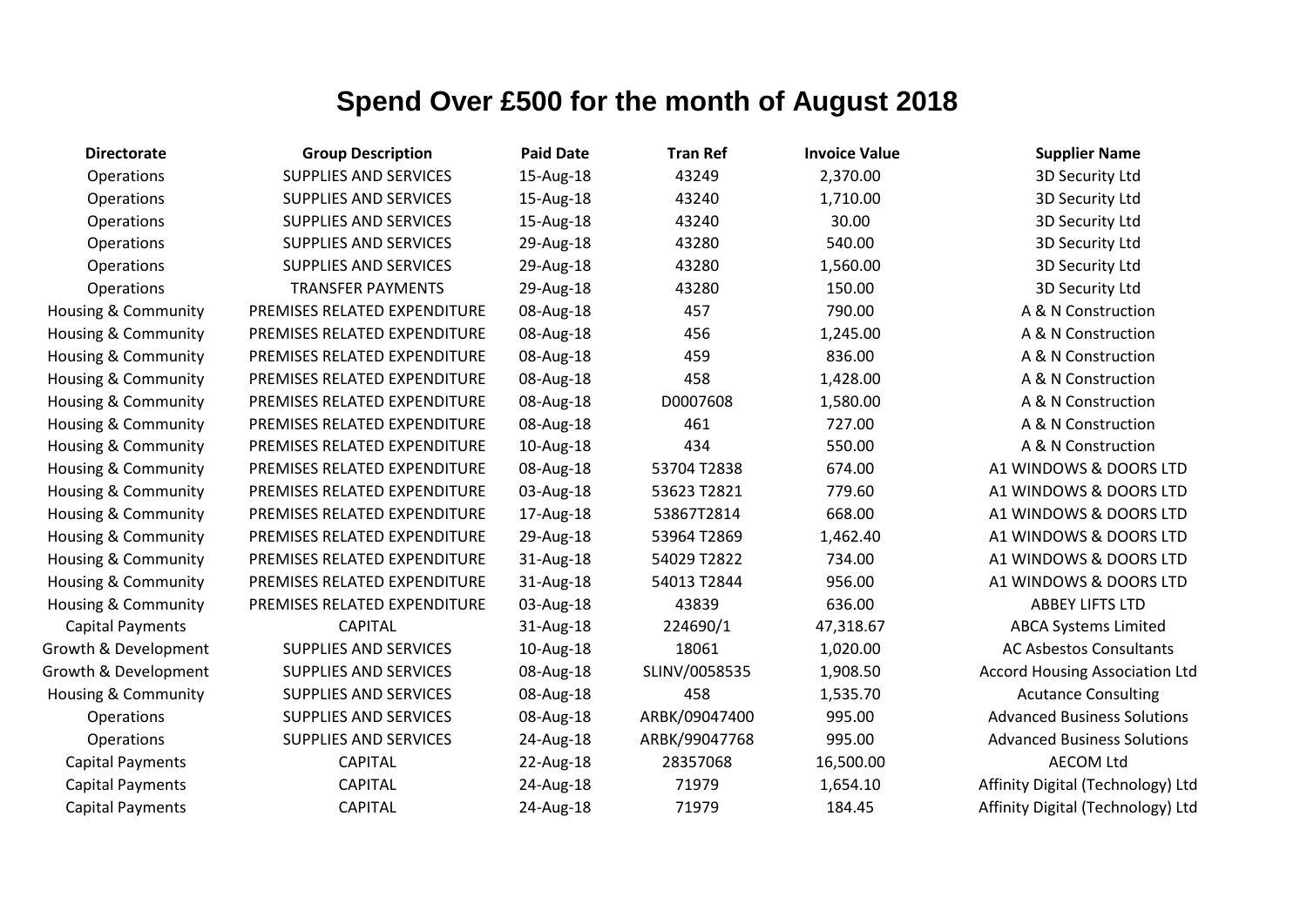| <b>Directorate</b>             | <b>Group Description</b>     | <b>Paid Date</b> | <b>Tran Ref</b>  | <b>Invoice Value</b> | <b>Supplier Name</b>                |
|--------------------------------|------------------------------|------------------|------------------|----------------------|-------------------------------------|
| Growth & Development           | <b>SUPPLIES AND SERVICES</b> | 10-Aug-18        | AHA 001001       | 4,490.25             | <b>AHA Events Ltd</b>               |
| Operations                     | PREMISES RELATED EXPENDITURE | 22-Aug-18        | 75665            | 530.00               | AIS CONTRACT CLEANERS LTD           |
| <b>Housing &amp; Community</b> | PREMISES RELATED EXPENDITURE | 15-Aug-18        | 75676            | 505.00               | AIS CONTRACT CLEANERS LTD           |
| <b>Housing &amp; Community</b> | PREMISES RELATED EXPENDITURE | 08-Aug-18        | 75674            | 1,087.61             | AIS CONTRACT CLEANERS LTD           |
| <b>Balance Sheet</b>           | <b>CURRENT ASSETS</b>        | 17-Aug-18        | 1628517          | 889.29               | AKW MEDICARE LTD.                   |
| <b>Balance Sheet</b>           | <b>CURRENT ASSETS</b>        | 17-Aug-18        | 1623507          | 536.82               | AKW MEDICARE LTD.                   |
| <b>Balance Sheet</b>           | <b>CURRENT ASSETS</b>        | 17-Aug-18        | 1632592          | 640.00               | AKW MEDICARE LTD.                   |
| Growth & Development           | <b>SUPPLIES AND SERVICES</b> | 15-Aug-18        | RH/18/152        | 960.00               | <b>ALBEMARLE CENTRE</b>             |
| <b>Housing &amp; Community</b> | <b>SUPPLIES AND SERVICES</b> | 03-Aug-18        | 548402           | 1,100.94             | Allpay Ltd                          |
| <b>Corporate Management</b>    | <b>SUPPLIES AND SERVICES</b> | 17-Aug-18        | 13368            | 3,996.75             | AMP ACCESS SOLUTIONS LTD            |
| Growth & Development           | SUPPLIES AND SERVICES        | 15-Aug-18        | 893656           | 3,132.51             | Apogee Corporation Ltd              |
| <b>Balance Sheet</b>           | <b>HOLDING ACCOUNTS</b>      | 29-Aug-18        | 1400866349       | 638.00               | AR Refunds - Cheque                 |
| <b>Capital Payments</b>        | <b>CAPITAL</b>               | 24-Aug-18        | 17616            | 10,000.00            | ARK REMOVALS AND STORAGE LIMITED    |
| Growth & Development           | <b>SUPPLIES AND SERVICES</b> | 29-Aug-18        | 385/TDBC/GI      | 2,000.00             | <b>ArtProjects and Solutions</b>    |
| Operations                     | <b>TRANSFER PAYMENTS</b>     | 22-Aug-18        | <b>EPRF 1774</b> | 470.00               | Ashbrittle Parish Council           |
| Operations                     | <b>TRANSFER PAYMENTS</b>     | 22-Aug-18        | <b>EPRF 1774</b> | 300.00               | Ashbrittle Parish Council           |
| <b>Capital Payments</b>        | <b>CAPITAL</b>               | 17-Aug-18        | 651370           | 2,755.00             | <b>ASHFORDS</b>                     |
| <b>Capital Payments</b>        | <b>CAPITAL</b>               | 17-Aug-18        | 648727           | 2,217.50             | <b>ASHFORDS</b>                     |
| Growth & Development           | <b>SUPPLIES AND SERVICES</b> | 22-Aug-18        | 18028169         | 15,415.00            | <b>Atkins Limited</b>               |
| Operations                     | <b>SUPPLIES AND SERVICES</b> | 08-Aug-18        | 114809           | 552.00               | <b>AWP Services Ltd</b>             |
| Growth & Development           | <b>SUPPLIES AND SERVICES</b> | 15-Aug-18        | 377138           | 2,273.90             | <b>Bakers Coaches Holidays</b>      |
| Operations                     | <b>TRANSFER PAYMENTS</b>     | 22-Aug-18        | <b>EPRF 1775</b> | 325.00               | <b>BATHEALTON PARISH COUNCIL</b>    |
| Operations                     | <b>TRANSFER PAYMENTS</b>     | 22-Aug-18        | <b>EPRF 1775</b> | 250.00               | <b>BATHEALTON PARISH COUNCIL</b>    |
| <b>Housing &amp; Community</b> | PREMISES RELATED EXPENDITURE | 10-Aug-18        | 3066             | 510.00               | Bay Air Conditioning & Refrigeratio |
| <b>Housing &amp; Community</b> | THIRD PARTY PAYMENTS         | 01-Aug-18        | <b>EPRF 1692</b> | 600.00               | <b>BEACON LEE &amp; WARD</b>        |
| Growth & Development           | <b>SUPPLIES AND SERVICES</b> | 10-Aug-18        | 36295            | 3,539.05             | Berrys Coaches Ltd                  |
| Housing & Community            | <b>SUPPLIES AND SERVICES</b> | 10-Aug-18        | <b>BH031</b>     | 520.00               | <b>BH Compliance Ltd</b>            |
| Housing & Community            | <b>SUPPLIES AND SERVICES</b> | 15-Aug-18        | <b>BH032</b>     | 780.00               | <b>BH Compliance Ltd</b>            |
| <b>Housing &amp; Community</b> | <b>SUPPLIES AND SERVICES</b> | 29-Aug-18        | <b>BH034</b>     | 780.00               | <b>BH Compliance Ltd</b>            |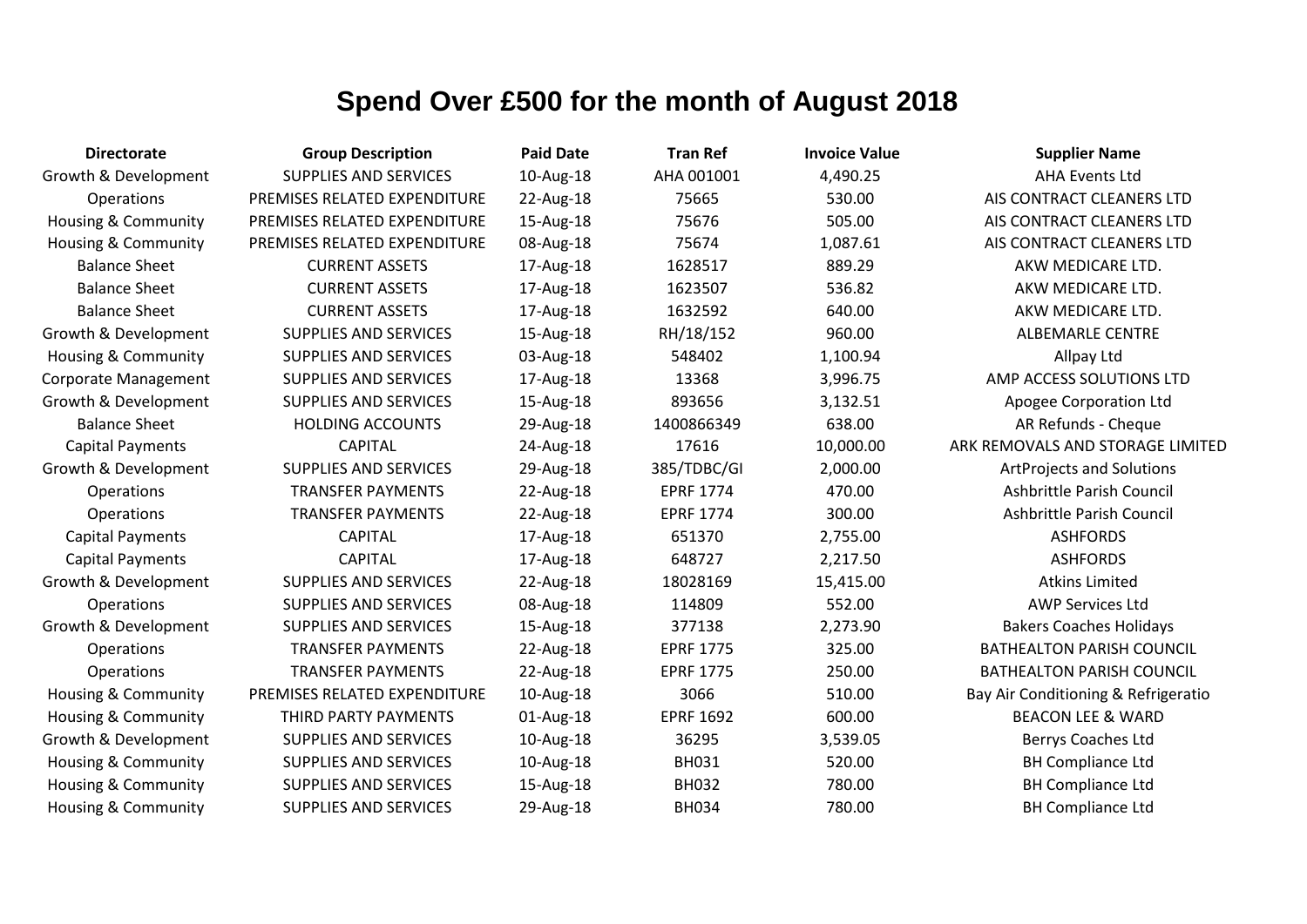| <b>Directorate</b>      | <b>Group Description</b>     | <b>Paid Date</b> | <b>Tran Ref</b>  | <b>Invoice Value</b> | <b>Supplier Name</b>                         |
|-------------------------|------------------------------|------------------|------------------|----------------------|----------------------------------------------|
| Housing & Community     | <b>SUPPLIES AND SERVICES</b> | 29-Aug-18        | <b>BH045</b>     | 780.00               | <b>BH Compliance Ltd</b>                     |
| Housing & Community     | SUPPLIES AND SERVICES        | 29-Aug-18        | <b>BH044</b>     | 520.00               | <b>BH Compliance Ltd</b>                     |
| Housing & Community     | THIRD PARTY PAYMENTS         | 15-Aug-18        | <b>EPRF 1722</b> | 1,200.00             | <b>Binding Management Services</b>           |
| <b>Operations</b>       | <b>TRANSFER PAYMENTS</b>     | 22-Aug-18        | <b>EPRF 1776</b> | 1,700.00             | <b>BISHOPS HULL PARISH COUNCIL</b>           |
| Operations              | <b>TRANSFER PAYMENTS</b>     | 22-Aug-18        | <b>EPRF 1776</b> | 320.00               | <b>BISHOPS HULL PARISH COUNCIL</b>           |
| <b>Capital Payments</b> | <b>CAPITAL</b>               | 10-Aug-18        | <b>EPRF 1724</b> | 24,787.41            | <b>Bishops Hull Village Hall and Playing</b> |
| Operations              | <b>TRANSFER PAYMENTS</b>     | 22-Aug-18        | <b>EPRF 1777</b> | 594.00               | Bishops Lydeard & Cothelstone Paris          |
| <b>Operations</b>       | <b>TRANSFER PAYMENTS</b>     | 22-Aug-18        | <b>EPRF 1777</b> | 400.00               | Bishops Lydeard & Cothelstone Paris          |
| <b>Operations</b>       | <b>TRANSFER PAYMENTS</b>     | 22-Aug-18        | <b>EPRF 1777</b> | 806.00               | Bishops Lydeard & Cothelstone Paris          |
| Cost of Services        | SUPPLIES AND SERVICES        | 08-Aug-18        | 15106            | 53,868.05            | <b>Bloom Procurement Services Limited</b>    |
| Cost of Services        | SUPPLIES AND SERVICES        | 08-Aug-18        | 15106            | 3,974.40             | <b>Bloom Procurement Services Limited</b>    |
| Growth & Development    | <b>SUPPLIES AND SERVICES</b> | 22-Aug-18        | 1781             | 2,870.00             | Bonnar Keenlyside                            |
| <b>Operations</b>       | <b>TRANSFER PAYMENTS</b>     | 22-Aug-18        | <b>EPRF 1778</b> | 420.00               | <b>Bradford on Tone Parish Council</b>       |
| Operations              | <b>TRANSFER PAYMENTS</b>     | 22-Aug-18        | <b>EPRF 1778</b> | 100.00               | <b>Bradford on Tone Parish Council</b>       |
| <b>Balance Sheet</b>    | <b>CURRENT ASSETS</b>        | 29-Aug-18        | 67140593         | 573.99               | <b>BRADFORDS BUILDING SUPPLIES LIMITED</b>   |
| Operations              | SUPPLIES AND SERVICES        | 15-Aug-18        | 77830            | 691.00               | <b>Brightsea Print Group</b>                 |
| <b>Balance Sheet</b>    | <b>CURRENT ASSETS</b>        | 29-Aug-18        | IVJ990976        | 704.00               | <b>British Ceramic Tile</b>                  |
| Housing & Community     | PREMISES RELATED EXPENDITURE | 31-Aug-18        | 601361552 AUG    | 506.94               | <b>British Gas Business (Electric)</b>       |
| <b>Operations</b>       | PREMISES RELATED EXPENDITURE | 31-Aug-18        | 601361243 AUG    | 1,055.00             | <b>British Gas Business (Electric)</b>       |
| Housing & Community     | PREMISES RELATED EXPENDITURE | 31-Aug-18        | 601359899 AUG    | 1,036.99             | <b>British Gas Business (Electric)</b>       |
| Housing & Community     | PREMISES RELATED EXPENDITURE | 31-Aug-18        | 601359899 JUL    | 740.18               | <b>British Gas Business (Electric)</b>       |
| Operations              | PREMISES RELATED EXPENDITURE | 31-Aug-18        | 601359400 AUG    | 1,221.98             | <b>British Gas Business (Electric)</b>       |
| <b>Operations</b>       | <b>SUPPLIES AND SERVICES</b> | 29-Aug-18        | 51756            | 888.00               | <b>British Parking Association</b>           |
| <b>Operations</b>       | <b>SUPPLIES AND SERVICES</b> | 08-Aug-18        | VP43428270Q04401 | 24,347.26            | <b>BRITISH TELECOMMUNICATIONS PLC</b>        |
| Operations              | SUPPLIES AND SERVICES        | 15-Aug-18        | 3226813          | 371.40               | <b>CCS MEDIA LTD</b>                         |
| <b>Operations</b>       | <b>SUPPLIES AND SERVICES</b> | 15-Aug-18        | 3226813          | 592.85               | <b>CCS MEDIA LTD</b>                         |
| <b>Operations</b>       | <b>TRANSFER PAYMENTS</b>     | 22-Aug-18        | <b>EPRF 1780</b> | 320.00               | <b>CHEDDON FITZPAINE PARISH COUNCIL</b>      |
| <b>Operations</b>       | <b>TRANSFER PAYMENTS</b>     | 22-Aug-18        | <b>EPRF 1780</b> | 200.00               | <b>CHEDDON FITZPAINE PARISH COUNCIL</b>      |
| Operations              | <b>TRANSFER PAYMENTS</b>     | 22-Aug-18        | <b>EPRF 1781</b> | 600.00               | <b>CHIPSTABLE PARISH COUNCIL</b>             |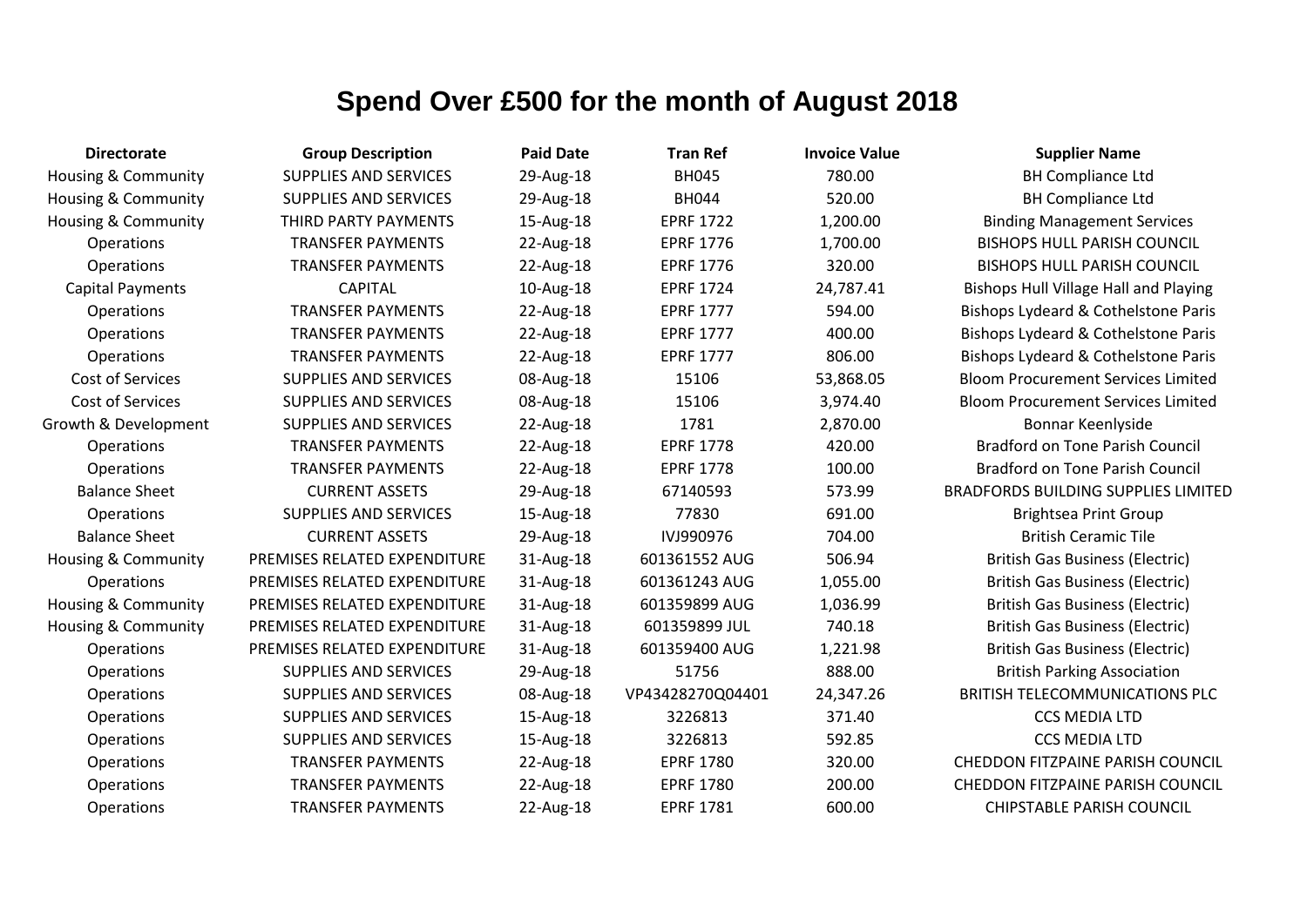| <b>Directorate</b>             | <b>Group Description</b>     | <b>Paid Date</b> | <b>Tran Ref</b>  | <b>Invoice Value</b> | <b>Supplier Name</b>                |
|--------------------------------|------------------------------|------------------|------------------|----------------------|-------------------------------------|
| Operations                     | <b>TRANSFER PAYMENTS</b>     | 22-Aug-18        | <b>EPRF 1781</b> | 240.00               | <b>CHIPSTABLE PARISH COUNCIL</b>    |
| <b>Operations</b>              | <b>TRANSFER PAYMENTS</b>     | 22-Aug-18        | <b>EPRF 1781</b> | 200.00               | <b>CHIPSTABLE PARISH COUNCIL</b>    |
| <b>Operations</b>              | <b>TRANSFER PAYMENTS</b>     | 22-Aug-18        | <b>EPRF 1782</b> | 535.00               | <b>Churchstanton Parish Council</b> |
| Operations                     | <b>TRANSFER PAYMENTS</b>     | 22-Aug-18        | <b>EPRF 1782</b> | 520.00               | <b>Churchstanton Parish Council</b> |
| <b>Housing &amp; Community</b> | <b>SUPPLIES AND SERVICES</b> | 22-Aug-18        | <b>INV-0029</b>  | 1,642.00             | <b>Citizens Advice Taunton</b>      |
| <b>Housing &amp; Community</b> | <b>SUPPLIES AND SERVICES</b> | 22-Aug-18        | <b>INV-0029</b>  | 2,825.00             | <b>Citizens Advice Taunton</b>      |
| <b>Balance Sheet</b>           | <b>CURRENT ASSETS</b>        | 01-Aug-18        | TAU/181347       | 847.17               | <b>City Electrical Factors Ltd</b>  |
| <b>Balance Sheet</b>           | <b>CURRENT ASSETS</b>        | 01-Aug-18        | TAU/181147       | 1,387.94             | <b>City Electrical Factors Ltd</b>  |
| <b>Balance Sheet</b>           | <b>CURRENT ASSETS</b>        | 08-Aug-18        | TAU/181684       | 994.65               | <b>City Electrical Factors Ltd</b>  |
| <b>Balance Sheet</b>           | <b>CURRENT ASSETS</b>        | 17-Aug-18        | TAU/181900       | 606.42               | <b>City Electrical Factors Ltd</b>  |
| <b>Balance Sheet</b>           | <b>CURRENT ASSETS</b>        | 17-Aug-18        | TAU/182078       | 1,418.15             | <b>City Electrical Factors Ltd</b>  |
| <b>Balance Sheet</b>           | <b>CURRENT ASSETS</b>        | 31-Aug-18        | TAU/182635       | 1,197.84             | <b>City Electrical Factors Ltd</b>  |
| <b>Balance Sheet</b>           | <b>CURRENT ASSETS</b>        | 31-Aug-18        | TAU/182964       | 882.58               | <b>City Electrical Factors Ltd</b>  |
| <b>Balance Sheet</b>           | <b>CURRENT ASSETS</b>        | 29-Aug-18        | 4119 AER481      | 899.90               | <b>CITY PLUMBING SUPPLIES</b>       |
| Growth & Development           | SUPPLIES AND SERVICES        | 29-Aug-18        | 14082018         | 3,602.00             | <b>CLARK LANDSCAPE DESIGN</b>       |
| <b>Capital Payments</b>        | <b>CAPITAL</b>               | 03-Aug-18        | 805457           | 3,157.00             | <b>CLARKE WILLMOTT</b>              |
| Growth & Development           | <b>SUPPLIES AND SERVICES</b> | 17-Aug-18        | 1446V            | 2,085.69             | Coast Communications & Mktg Ltd     |
| Operations                     | <b>TRANSFER PAYMENTS</b>     | 22-Aug-18        | <b>EPRF 1784</b> | 1,800.00             | <b>Comeytrowe Parish Council</b>    |
| Growth & Development           | SUPPLIES AND SERVICES        | 31-Aug-18        | 41029            | 589.00               | <b>Commission Air</b>               |
| <b>Operations</b>              | <b>SUPPLIES AND SERVICES</b> | 17-Aug-18        | <b>INV-3691</b>  | 490.00               | Computeam Ltd                       |
| <b>Operations</b>              | SUPPLIES AND SERVICES        | 17-Aug-18        | <b>INV-3691</b>  | 660.00               | Computeam Ltd                       |
| Operations                     | SUPPLIES AND SERVICES        | 22-Aug-18        | <b>INV-3728</b>  | 350.00               | Computeam Ltd                       |
| Operations                     | SUPPLIES AND SERVICES        | 22-Aug-18        | <b>INV-3728</b>  | 450.00               | Computeam Ltd                       |
| Operations                     | <b>SUPPLIES AND SERVICES</b> | 22-Aug-18        | <b>INV-3727</b>  | 175.00               | Computeam Ltd                       |
| Operations                     | SUPPLIES AND SERVICES        | 22-Aug-18        | <b>INV-3727</b>  | 450.00               | Computeam Ltd                       |
| <b>Operations</b>              | <b>SUPPLIES AND SERVICES</b> | 24-Aug-18        | <b>INV-3740</b>  | 315.00               | Computeam Ltd                       |
| <b>Operations</b>              | SUPPLIES AND SERVICES        | 24-Aug-18        | <b>INV-3740</b>  | 800.00               | Computeam Ltd                       |
| Operations                     | <b>SUPPLIES AND SERVICES</b> | 17-Aug-18        | TD003            | 2,250.00             | Continuum Connected Consulting Ltd  |
| <b>Housing &amp; Community</b> | PREMISES RELATED EXPENDITURE | 08-Aug-18        | 161023           | 2,794.00             | <b>COOMBER SECURITY SYSTEMS LTD</b> |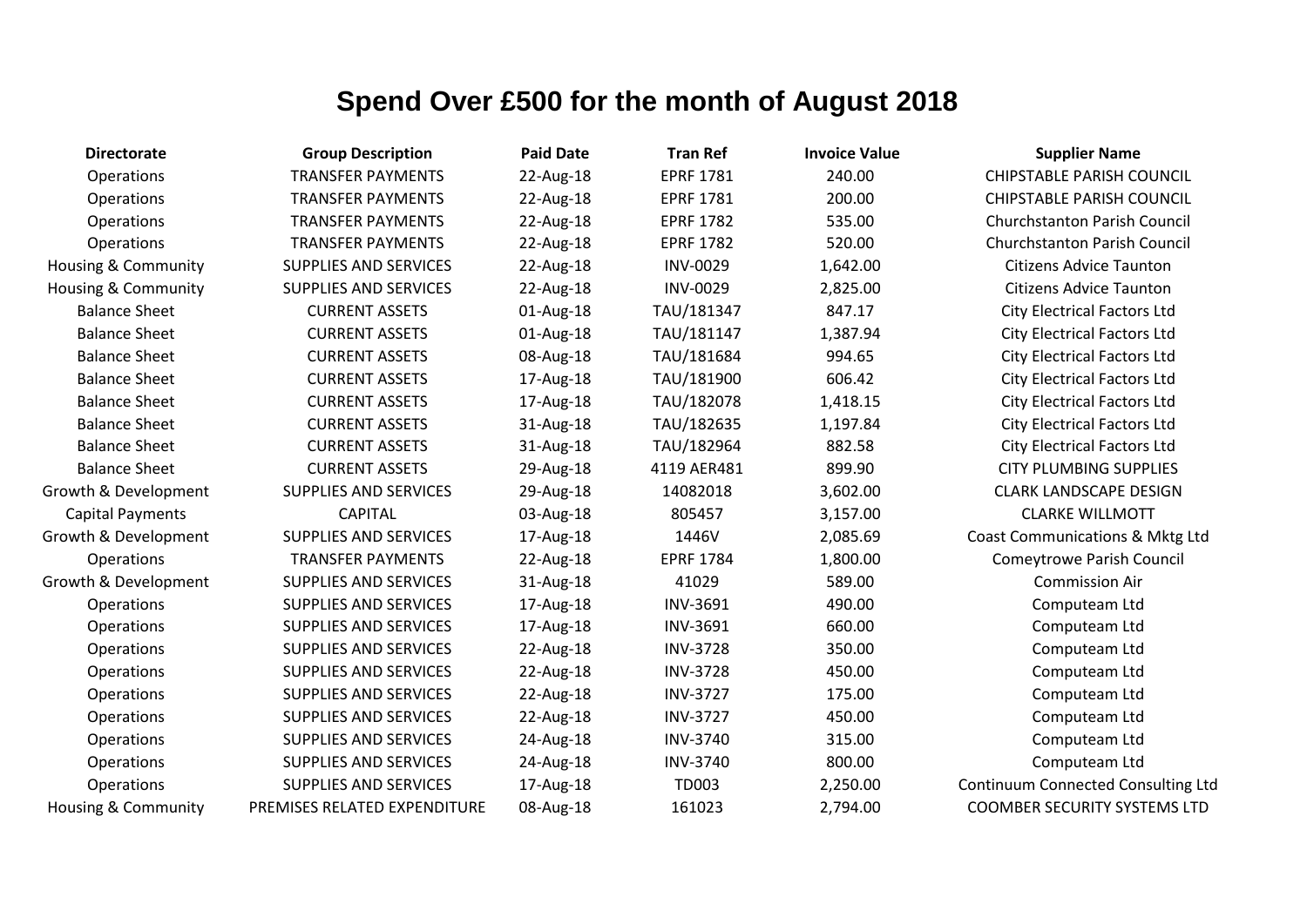| <b>Directorate</b>             | <b>Group Description</b>     | <b>Paid Date</b> | <b>Tran Ref</b>  | <b>Invoice Value</b> | <b>Supplier Name</b>                    |
|--------------------------------|------------------------------|------------------|------------------|----------------------|-----------------------------------------|
| Operations                     | <b>EMPLOYEES</b>             | 01-Aug-18        | 533463           | 600.50               | <b>Cordant People</b>                   |
| Operations                     | <b>EMPLOYEES</b>             | 08-Aug-18        | 534742           | 546.46               | <b>Cordant People</b>                   |
| Operations                     | <b>EMPLOYEES</b>             | 15-Aug-18        | 535921           | 534.45               | <b>Cordant People</b>                   |
| Operations                     | <b>EMPLOYEES</b>             | 22-Aug-18        | 537228           | 545.71               | <b>Cordant People</b>                   |
| Operations                     | <b>EMPLOYEES</b>             | 22-Aug-18        | 537229           | 588.49               | <b>Cordant People</b>                   |
| Operations                     | <b>EMPLOYEES</b>             | 29-Aug-18        | 538483           | 510.43               | <b>Cordant People</b>                   |
| Operations                     | <b>TRANSFER PAYMENTS</b>     | 22-Aug-18        | <b>EPRF 1785</b> | 140.00               | <b>CORFE PARISH COUNCIL</b>             |
| Operations                     | <b>TRANSFER PAYMENTS</b>     | 22-Aug-18        | <b>EPRF 1785</b> | 150.00               | <b>CORFE PARISH COUNCIL</b>             |
| Operations                     | <b>TRANSFER PAYMENTS</b>     | 22-Aug-18        | <b>EPRF 1785</b> | 315.00               | <b>CORFE PARISH COUNCIL</b>             |
| Operations                     | PREMISES RELATED EXPENDITURE | 01-Aug-18        | 13199661         | 2,687.03             | <b>CORONA ENERGY RETAIL 4 LTD</b>       |
| Operations                     | PREMISES RELATED EXPENDITURE | 29-Aug-18        | 13291739         | 2,486.76             | <b>CORONA ENERGY RETAIL 4 LTD</b>       |
| Operations                     | <b>TRANSFER PAYMENTS</b>     | 22-Aug-18        | <b>EPRF 1786</b> | 315.00               | <b>Creech St Michael Parish Council</b> |
| Operations                     | <b>TRANSFER PAYMENTS</b>     | 22-Aug-18        | <b>EPRF 1786</b> | 1,840.00             | Creech St Michael Parish Council        |
| <b>Capital Payments</b>        | <b>CAPITAL</b>               | 01-Aug-18        | <b>EPRF 1693</b> | 17,768.41            | Creech St Michael Village Hall          |
| Cost of Services               | <b>SUPPLIES AND SERVICES</b> | 03-Aug-18        | 20180723         | 1,206.12             | Crowcombe Court                         |
| Cost of Services               | <b>SUPPLIES AND SERVICES</b> | 24-Aug-18        | TDBC015          | 1,800.00             | <b>CS Solutions Ltd</b>                 |
| <b>Housing &amp; Community</b> | <b>SUPPLIES AND SERVICES</b> | 29-Aug-18        | 10011997         | 156.00               | <b>CSL DualCom Ltd</b>                  |
| Operations                     | <b>SUPPLIES AND SERVICES</b> | 29-Aug-18        | 10011997         | 249.30               | <b>CSL DualCom Ltd</b>                  |
| <b>Housing &amp; Community</b> | <b>SUPPLIES AND SERVICES</b> | 29-Aug-18        | 10011997         | 161.67               | <b>CSL DualCom Ltd</b>                  |
| Corporate Management           | <b>SUPPLIES AND SERVICES</b> | 01-Aug-18        | 1                | 1,020.00             | <b>Cullens Catering Ltd</b>             |
| <b>Capital Payments</b>        | <b>CAPITAL</b>               | 31-Aug-18        | 65854            | 11,962.16            | D R Jones (Yeovil) Ltd                  |
| Housing & Community            | PREMISES RELATED EXPENDITURE | 08-Aug-18        | 3157             | 832.00               | DALE NIXON T/A TAUNTON FENCING COM      |
| Housing & Community            | PREMISES RELATED EXPENDITURE | 22-Aug-18        | 3166             | 512.00               | DALE NIXON T/A TAUNTON FENCING COM      |
| Housing & Community            | PREMISES RELATED EXPENDITURE | 22-Aug-18        | 3163             | 675.00               | DALE NIXON T/A TAUNTON FENCING COM      |
| Housing & Community            | PREMISES RELATED EXPENDITURE | 22-Aug-18        | 3163             | $-250.00$            | DALE NIXON T/A TAUNTON FENCING COM      |
| <b>Housing &amp; Community</b> | PREMISES RELATED EXPENDITURE | 22-Aug-18        | 3163             | 250.00               | DALE NIXON T/A TAUNTON FENCING COM      |
| Operations                     | <b>SUPPLIES AND SERVICES</b> | 10-Aug-18        | 3150             | 1,250.00             | DALE NIXON T/A TAUNTON FENCING COM      |
| Operations                     | SUPPLIES AND SERVICES        | 10-Aug-18        | 3150             | $-400.00$            | DALE NIXON T/A TAUNTON FENCING COM      |
| Operations                     | <b>SUPPLIES AND SERVICES</b> | 10-Aug-18        | 3150             | 400.00               | DALE NIXON T/A TAUNTON FENCING COM      |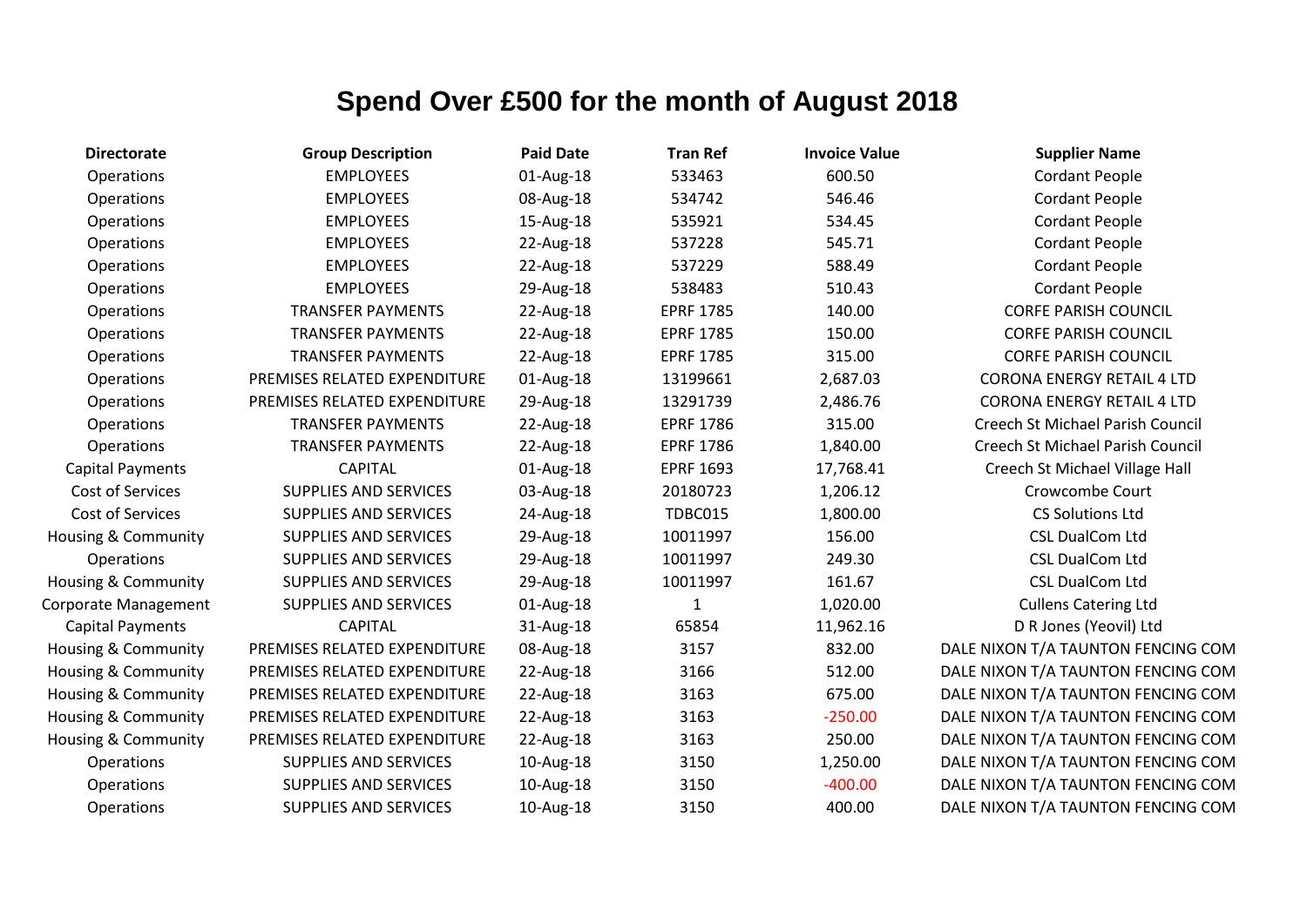| <b>Directorate</b>             | <b>Group Description</b>             | <b>Paid Date</b> | <b>Tran Ref</b>  | <b>Invoice Value</b> | <b>Supplier Name</b>                 |
|--------------------------------|--------------------------------------|------------------|------------------|----------------------|--------------------------------------|
| <b>Housing &amp; Community</b> | PREMISES RELATED EXPENDITURE         | 22-Aug-18        | 3165             | 625.00               | DALE NIXON T/A TAUNTON FENCING COM   |
| Housing & Community            | PREMISES RELATED EXPENDITURE         | 29-Aug-18        | 3168             | 2,900.00             | DALE NIXON T/A TAUNTON FENCING COM   |
| Housing & Community            | PREMISES RELATED EXPENDITURE         | 29-Aug-18        | 3168             | $-1,500.00$          | DALE NIXON T/A TAUNTON FENCING COM   |
| Housing & Community            | PREMISES RELATED EXPENDITURE         | 29-Aug-18        | 3168             | 1,500.00             | DALE NIXON T/A TAUNTON FENCING COM   |
| Operations                     | PREMISES RELATED EXPENDITURE         | 24-Aug-18        | 8182             | 675.00               | Dave Gardner Agricultural Contractor |
| <b>Housing &amp; Community</b> | <b>TRANSPORT RELATED EXPENDITURE</b> | 01-Aug-18        | 1072018          | 675.00               | <b>DC CYCLEWORKS</b>                 |
| Growth & Development           | <b>TRANSFER PAYMENTS</b>             | 24-Aug-18        | 54231638         | 10,000.00            | Devon County Council                 |
| Operations                     | SUPPLIES AND SERVICES                | 08-Aug-18        | 2137000          | 910.00               | Devon Garden Machinery               |
| Operations                     | SUPPLIES AND SERVICES                | 08-Aug-18        | 2137000          | 395.00               | Devon Garden Machinery               |
| <b>Balance Sheet</b>           | <b>CURRENT ASSETS</b>                | 10-Aug-18        | 1807/81934       | 1,048.75             | DEVONDALE ELECTRICAL DISTRIBUTORS L  |
| Operations                     | <b>SUPPLIES AND SERVICES</b>         | 15-Aug-18        | 842253           | 490.82               | <b>Dillington House</b>              |
| Operations                     | SUPPLIES AND SERVICES                | 15-Aug-18        | 842253           | 65.00                | <b>Dillington House</b>              |
| Growth & Development           | <b>INCOME</b>                        | 24-Aug-18        | 842345           | 1,562.90             | <b>Dillington House</b>              |
| Operations                     | <b>SUPPLIES AND SERVICES</b>         | 24-Aug-18        | 842343           | 714.47               | <b>Dillington House</b>              |
| <b>Capital Payments</b>        | <b>CAPITAL</b>                       | 15-Aug-18        | DM002825         | 15,540.00            | Drainmaster (SW) Bellmar Ltd         |
| <b>Housing &amp; Community</b> | PREMISES RELATED EXPENDITURE         | 10-Aug-18        | DM002826         | 1,256.00             | Drainmaster (SW) Bellmar Ltd         |
| <b>Housing &amp; Community</b> | <b>EMPLOYEES</b>                     | 10-Aug-18        | 847571           | 536.00               | East Cambridgeshire District Counci  |
| Operations                     | <b>EMPLOYEES</b>                     | 08-Aug-18        | IN179022196      | 8.79                 | Edenred (UK Group) Ltd               |
| <b>Balance Sheet</b>           | <b>HOLDING ACCOUNTS</b>              | 08-Aug-18        | IN179022196      | 4,396.00             | Edenred (UK Group) Ltd               |
| Operations                     | PREMISES RELATED EXPENDITURE         | 08-Aug-18        | 4528842          | 651.01               | <b>EDF Energy</b>                    |
| <b>Housing &amp; Community</b> | PREMISES RELATED EXPENDITURE         | 10-Aug-18        | 4528876          | 577.68               | <b>EDF Energy</b>                    |
| <b>Housing &amp; Community</b> | PREMISES RELATED EXPENDITURE         | 08-Aug-18        | 4529110          | 1,865.02             | <b>EDF Energy</b>                    |
| Housing & Community            | PREMISES RELATED EXPENDITURE         | 08-Aug-18        | 671101 288532 JU | 580.00               | <b>EDF Energy</b>                    |
| Operations                     | PREMISES RELATED EXPENDITURE         | 08-Aug-18        | 671102 750009    | 571.60               | <b>EDF Energy</b>                    |
| Operations                     | PREMISES RELATED EXPENDITURE         | 08-Aug-18        | 4582089          | 907.99               | <b>EDF Energy</b>                    |
| Operations                     | PREMISES RELATED EXPENDITURE         | 08-Aug-18        | 4585636          | 3,787.54             | <b>EDF Energy</b>                    |
| Housing & Community            | SUPPLIES AND SERVICES                | 24-Aug-18        | 106847           | 6,143.08             | Edward Nash LLP t/a Nash Partnership |
| Housing & Community            | PREMISES RELATED EXPENDITURE         | 22-Aug-18        | 808 - 413598     | 504.50               | <b>Electric Center</b>               |
| Housing & Community            | PREMISES RELATED EXPENDITURE         | 22-Aug-18        | 808 - 413663     | 720.09               | <b>Electric Center</b>               |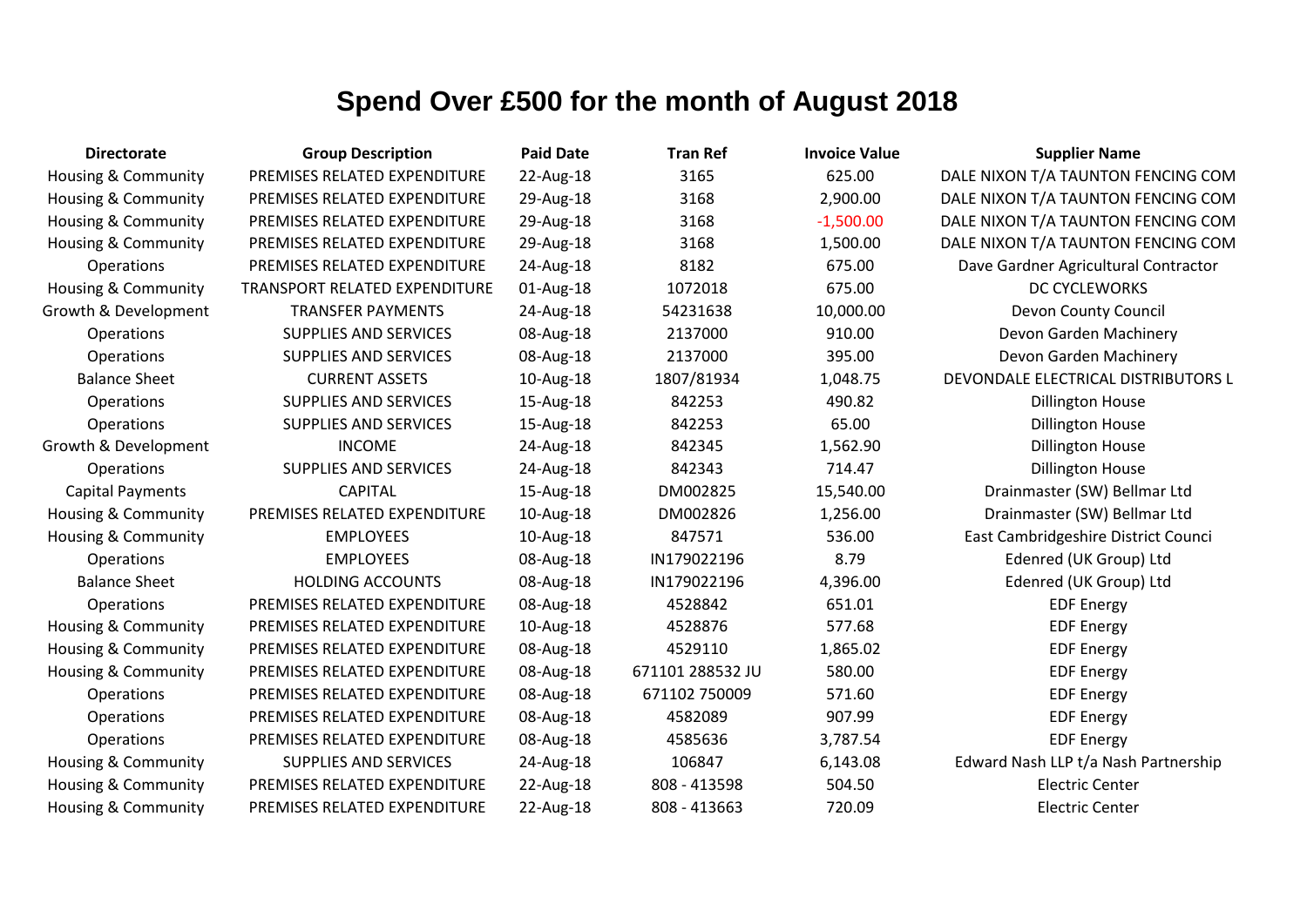| <b>Directorate</b>             | <b>Group Description</b>     | <b>Paid Date</b> | <b>Tran Ref</b>  | <b>Invoice Value</b> | <b>Supplier Name</b>                   |
|--------------------------------|------------------------------|------------------|------------------|----------------------|----------------------------------------|
| <b>Housing &amp; Community</b> | PREMISES RELATED EXPENDITURE | 31-Aug-18        | 808 - 413868     | 638.06               | <b>Electric Center</b>                 |
| <b>Housing &amp; Community</b> | PREMISES RELATED EXPENDITURE | 24-Aug-18        | 808 - 413740     | 793.94               | <b>Electric Center</b>                 |
| <b>Capital Payments</b>        | <b>CAPITAL</b>               | 15-Aug-18        | CSCT001600-005   | 187,164.63           | <b>ENGIE Regeneration (Apollo) Ltd</b> |
| Housing & Community            | <b>EMPLOYEES</b>             | 15-Aug-18        | 351              | 6,637.00             | <b>Esense Limited</b>                  |
| <b>Capital Payments</b>        | <b>CAPITAL</b>               | 17-Aug-18        | IT17231          | 1,034.25             | European Asbestos Services Ltd         |
| <b>Capital Payments</b>        | <b>CAPITAL</b>               | 17-Aug-18        | IT17281          | 1,034.25             | European Asbestos Services Ltd         |
| <b>Capital Payments</b>        | <b>CAPITAL</b>               | 17-Aug-18        | IT17282          | 1,034.25             | European Asbestos Services Ltd         |
| <b>Capital Payments</b>        | <b>CAPITAL</b>               | 17-Aug-18        | IT17344          | 1,034.25             | European Asbestos Services Ltd         |
| <b>Capital Payments</b>        | <b>CAPITAL</b>               | 17-Aug-18        | IT17278          | 1,034.25             | European Asbestos Services Ltd         |
| <b>Capital Payments</b>        | <b>CAPITAL</b>               | 17-Aug-18        | <b>IT17313</b>   | 1,034.25             | European Asbestos Services Ltd         |
| <b>Capital Payments</b>        | <b>CAPITAL</b>               | 17-Aug-18        | <b>IT17277</b>   | 1,034.25             | European Asbestos Services Ltd         |
| <b>Corporate Management</b>    | <b>SUPPLIES AND SERVICES</b> | 15-Aug-18        | EX002119         | 510.00               | Event-X Ltd                            |
| Cost of Services               | <b>SUPPLIES AND SERVICES</b> | 24-Aug-18        | 4119             | 2,220.00             | Firmstep                               |
| Operations                     | <b>TRANSFER PAYMENTS</b>     | 22-Aug-18        | <b>EPRF 1788</b> | 244.00               | <b>Fitzhead Parish Council</b>         |
| Operations                     | <b>TRANSFER PAYMENTS</b>     | 22-Aug-18        | <b>EPRF 1788</b> | 800.00               | <b>Fitzhead Parish Council</b>         |
| Operations                     | <b>TRANSFER PAYMENTS</b>     | 22-Aug-18        | <b>EPRF 1788</b> | 626.00               | <b>Fitzhead Parish Council</b>         |
| <b>Capital Payments</b>        | <b>CAPITAL</b>               | 24-Aug-18        | SI185418         | 1,300.00             | Fleet (Line Markers) Limited           |
| <b>Capital Payments</b>        | <b>CAPITAL</b>               | 24-Aug-18        | SI185418         | 144.46               | Fleet (Line Markers) Limited           |
| <b>Housing &amp; Community</b> | <b>SUPPLIES AND SERVICES</b> | 24-Aug-18        | 11194318         | 8,766.79             | <b>FOOT ANSTEY</b>                     |
| <b>Housing &amp; Community</b> | <b>SUPPLIES AND SERVICES</b> | 24-Aug-18        | 11194318         | 153.00               | <b>FOOT ANSTEY</b>                     |
| <b>Housing &amp; Community</b> | PREMISES RELATED EXPENDITURE | 24-Aug-18        | 1014183          | 2,340.00             | G & L Consultancy Ltd                  |
| <b>Housing &amp; Community</b> | PREMISES RELATED EXPENDITURE | 24-Aug-18        | 1014209          | 1,040.00             | G & L Consultancy Ltd                  |
| <b>Housing &amp; Community</b> | PREMISES RELATED EXPENDITURE | 31-Aug-18        | 1014508          | 990.00               | G & L Consultancy Ltd                  |
| Cost of Services               | <b>SUPPLIES AND SERVICES</b> | 10-Aug-18        | 39320            | 13,847.30            | Gatenby Sanderson                      |
| Operations                     | <b>SUPPLIES AND SERVICES</b> | 03-Aug-18        | 993              | 3,061.30             | GB Sport & Leisure UK Ltd              |
| Operations                     | PREMISES RELATED EXPENDITURE | 01-Aug-18        | 754574           | 1,266.90             | <b>GLASDON UK LTD</b>                  |
| <b>Housing &amp; Community</b> | PREMISES RELATED EXPENDITURE | 08-Aug-18        | SI-3260          | 1,375.00             | Groves Xtreme Clean                    |
| <b>Housing &amp; Community</b> | PREMISES RELATED EXPENDITURE | 24-Aug-18        | SI-3322          | 1,480.00             | Groves Xtreme Clean                    |
| <b>Capital Payments</b>        | <b>CAPITAL</b>               | 08-Aug-18        | 2881             | 1,900.00             | <b>GT Floorcoverings Ltd</b>           |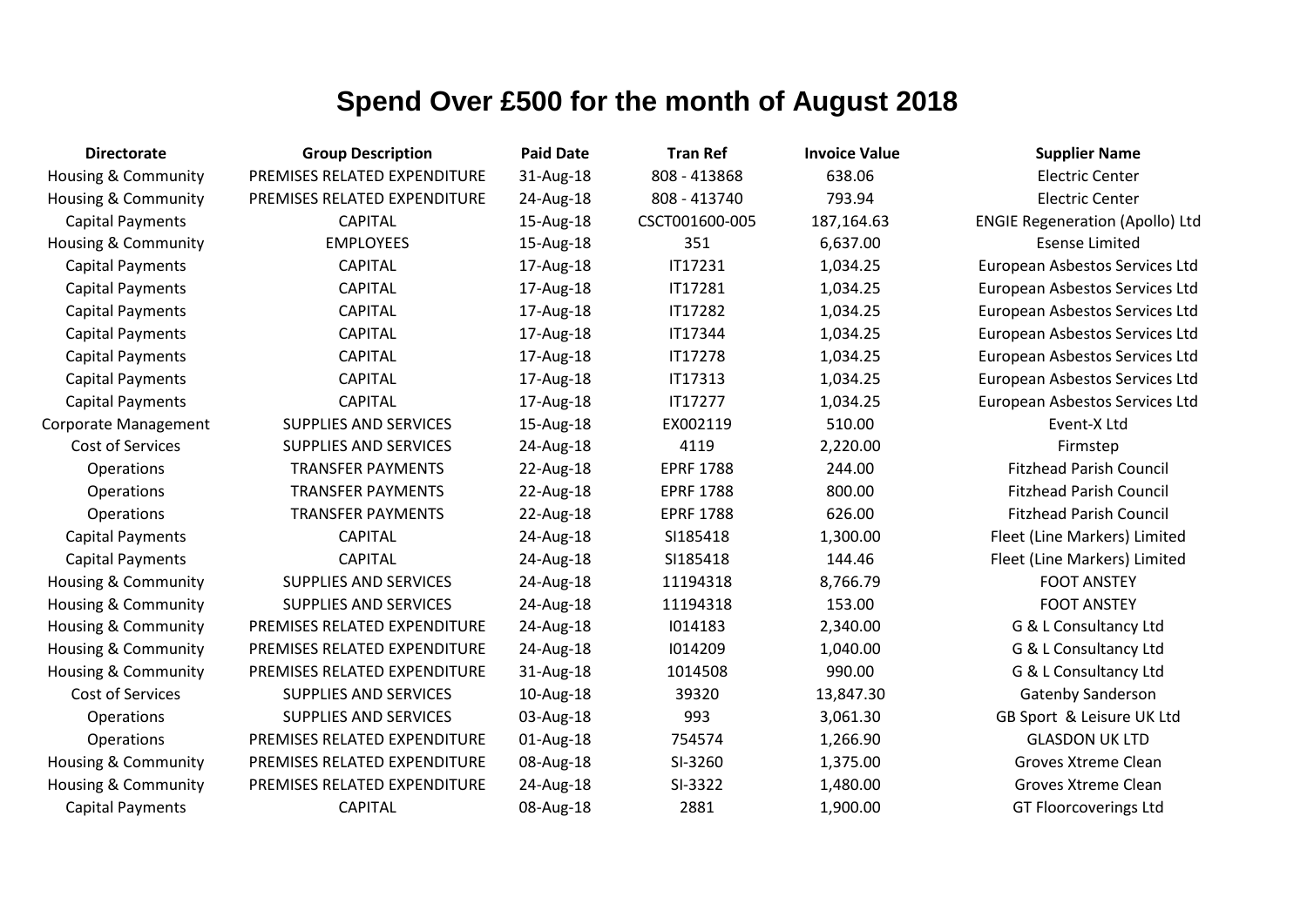| <b>Directorate</b>             | <b>Group Description</b>      | <b>Paid Date</b> | <b>Tran Ref</b>  | <b>Invoice Value</b> | <b>Supplier Name</b>               |
|--------------------------------|-------------------------------|------------------|------------------|----------------------|------------------------------------|
| Operations                     | <b>TRANSFER PAYMENTS</b>      | 22-Aug-18        | <b>EPRF 1789</b> | 680.00               | <b>Halse Parish Council</b>        |
| Operations                     | <b>TRANSFER PAYMENTS</b>      | 22-Aug-18        | <b>EPRF 1789</b> | 200.00               | <b>Halse Parish Council</b>        |
| Operations                     | <b>TRANSFER PAYMENTS</b>      | 22-Aug-18        | <b>EPRF 1790</b> | 250.00               | Hatch Beauchamp Parish Council     |
| Operations                     | <b>TRANSFER PAYMENTS</b>      | 22-Aug-18        | <b>EPRF 1790</b> | 180.00               | Hatch Beauchamp Parish Council     |
| Operations                     | <b>TRANSFER PAYMENTS</b>      | 22-Aug-18        | <b>EPRF 1790</b> | 1,015.00             | Hatch Beauchamp Parish Council     |
| Housing & Community            | <b>EMPLOYEES</b>              | 01-Aug-18        | 1008722457       | 1,099.90             | <b>HAYS Specialist Recruitment</b> |
| Housing & Community            | <b>EMPLOYEES</b>              | 03-Aug-18        | 1008743584       | 1,099.90             | <b>HAYS Specialist Recruitment</b> |
| Housing & Community            | <b>EMPLOYEES</b>              | 17-Aug-18        | 1008780546       | 659.94               | <b>HAYS Specialist Recruitment</b> |
| <b>Housing &amp; Community</b> | <b>EMPLOYEES</b>              | 31-Aug-18        | 1008809277       | 659.94               | <b>HAYS Specialist Recruitment</b> |
| <b>Housing &amp; Community</b> | <b>EMPLOYEES</b>              | 31-Aug-18        | 1008836859       | 1,099.90             | <b>HAYS Specialist Recruitment</b> |
| Operations                     | TRANSPORT RELATED EXPENDITURE | 15-Aug-18        | 12748            | 1,037.58             | Hearn's of Taunton                 |
| Operations                     | <b>SUPPLIES AND SERVICES</b>  | 22-Aug-18        | 62732            | 940.00               | Hilton Cabinet Co Ltd              |
| Corporate Management           | <b>TRANSFER PAYMENTS</b>      | 01-Aug-18        | <b>EPRF 1652</b> | 720.00               | <b>Holway LAT</b>                  |
| Housing & Community            | <b>SUPPLIES AND SERVICES</b>  | 08-Aug-18        | 147103           | 896.50               | Horizon                            |
| Growth & Development           | <b>SUPPLIES AND SERVICES</b>  | 15-Aug-18        | 11666            | 1,500.00             | Horwath HTL Ltd                    |
| Growth & Development           | <b>SUPPLIES AND SERVICES</b>  | 15-Aug-18        | 11666            | 1,500.00             | Horwath HTL Ltd                    |
| Housing & Community            | PREMISES RELATED EXPENDITURE  | 15-Aug-18        | F77/0002366      | 607.87               | Howdens Joinery                    |
| <b>Housing &amp; Community</b> | PREMISES RELATED EXPENDITURE  | 15-Aug-18        | 994/0147719      | 1,032.06             | Howdens Joinery                    |
| Housing & Community            | PREMISES RELATED EXPENDITURE  | 17-Aug-18        | 994/0147867      | 556.64               | Howdens Joinery                    |
| <b>Housing &amp; Community</b> | PREMISES RELATED EXPENDITURE  | 24-Aug-18        | 994/0147994      | 824.03               | Howdens Joinery                    |
| Growth & Development           | <b>SUPPLIES AND SERVICES</b>  | 29-Aug-18        | 125              | 4,569.50             | <b>HYAS ASSOCIATES LIMITED</b>     |
| <b>Capital Payments</b>        | <b>CAPITAL</b>                | 03-Aug-18        | 111275           | 1,440.00             | <b>IDOX Software Ltd</b>           |
| <b>Capital Payments</b>        | <b>CAPITAL</b>                | 31-Aug-18        | 7022229          | 760.00               | <b>IDOX Software Ltd</b>           |
| Operations                     | THIRD PARTY PAYMENTS          | 24-Aug-18        | GM760134         | 51,462.58            | Idverde                            |
| Operations                     | <b>SUPPLIES AND SERVICES</b>  | 24-Aug-18        | GM769742         | 1,434.00             | Idverde                            |
| Growth & Development           | PREMISES RELATED EXPENDITURE  | 24-Aug-18        | GM760652         | 5,656.00             | Idverde                            |
| Growth & Development           | PREMISES RELATED EXPENDITURE  | 24-Aug-18        | GM760652         | 1,450.00             | Idverde                            |
| Cost of Services               | <b>SUPPLIES AND SERVICES</b>  | 10-Aug-18        | 911              | 4,000.00             | <b>iESE Transformation Ltd</b>     |
| Cost of Services               | <b>SUPPLIES AND SERVICES</b>  | 10-Aug-18        | 911              | 1,000.00             | <b>iESE Transformation Ltd</b>     |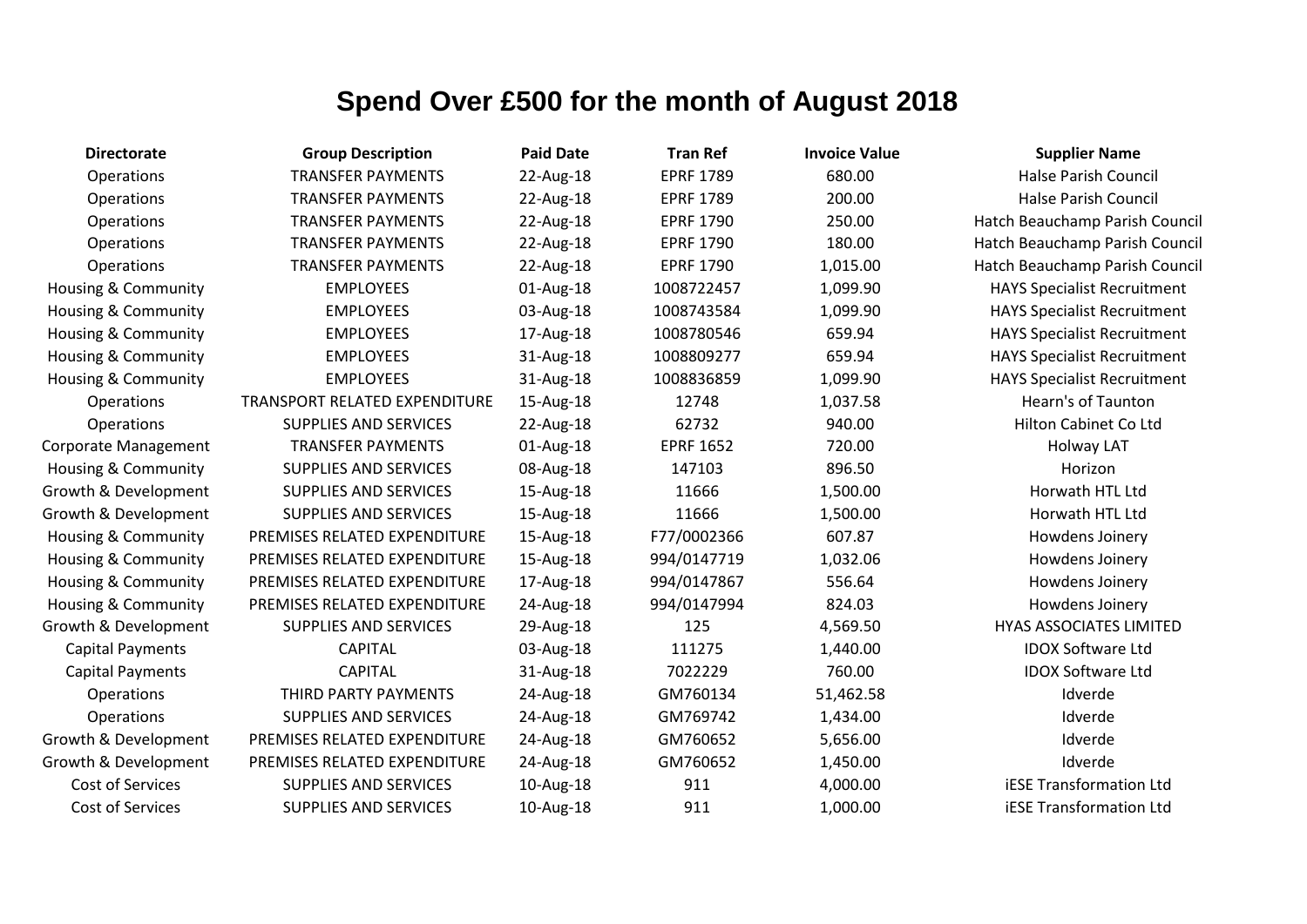| <b>Directorate</b>             | <b>Group Description</b>             | <b>Paid Date</b> | <b>Tran Ref</b>  | <b>Invoice Value</b> | <b>Supplier Name</b>                     |
|--------------------------------|--------------------------------------|------------------|------------------|----------------------|------------------------------------------|
| Operations                     | <b>SUPPLIES AND SERVICES</b>         | 15-Aug-18        | <b>EPRF 1738</b> | 2,900.00             | <b>INFORMATION COMMISSIONERS OFFICE</b>  |
| Operations                     | <b>SUPPLIES AND SERVICES</b>         | 15-Aug-18        | 32801404         | 530.00               | Initial Washroom Hygiene                 |
| Operations                     | <b>SUPPLIES AND SERVICES</b>         | 10-Aug-18        | 3972947          | 2,625.00             | <b>INSIGHT DIRECT (UK) LTD</b>           |
| Operations                     | <b>SUPPLIES AND SERVICES</b>         | 08-Aug-18        | 3972015          | 1,069.95             | <b>INSIGHT DIRECT (UK) LTD</b>           |
| Operations                     | <b>SUPPLIES AND SERVICES</b>         | 15-Aug-18        | 3981343          | 12,016.44            | <b>INSIGHT DIRECT (UK) LTD</b>           |
| <b>Housing &amp; Community</b> | PREMISES RELATED EXPENDITURE         | 17-Aug-18        | 186434WC         | 504.71               | Interserve FS (UK) Ltd                   |
| Operations                     | PREMISES RELATED EXPENDITURE         | 17-Aug-18        | 186434WC         | 1,150.94             | Interserve FS (UK) Ltd                   |
| Operations                     | PREMISES RELATED EXPENDITURE         | 17-Aug-18        | 186434WC         | 183.61               | Interserve FS (UK) Ltd                   |
| <b>Housing &amp; Community</b> | PREMISES RELATED EXPENDITURE         | 17-Aug-18        | 186434WC         | 440.64               | Interserve FS (UK) Ltd                   |
| Operations                     | PREMISES RELATED EXPENDITURE         | 17-Aug-18        | 186434WC         | 137.70               | Interserve FS (UK) Ltd                   |
| Operations                     | PREMISES RELATED EXPENDITURE         | 17-Aug-18        | 186434WC         | 350.82               | Interserve FS (UK) Ltd                   |
| Housing & Community            | PREMISES RELATED EXPENDITURE         | 08-Aug-18        | 179              | 845.00               | J C Electrical Services                  |
| Housing & Community            | PREMISES RELATED EXPENDITURE         | 29-Aug-18        | 181              | 940.00               | J C Electrical Services                  |
| Housing & Community            | PREMISES RELATED EXPENDITURE         | 29-Aug-18        | 181              | 120.00               | J C Electrical Services                  |
| Housing & Community            | PREMISES RELATED EXPENDITURE         | 15-Aug-18        | 113              | 660.00               | J Thomas t/a JT Roofing                  |
| <b>Housing &amp; Community</b> | PREMISES RELATED EXPENDITURE         | 15-Aug-18        | 113              | 231.00               | J Thomas t/a JT Roofing                  |
| Housing & Community            | PREMISES RELATED EXPENDITURE         | 22-Aug-18        | 0710/0140011     | 1,098.24             | <b>JEWSON LTD</b>                        |
| Operations                     | <b>TRANSPORT RELATED EXPENDITURE</b> | 08-Aug-18        | 6                | 630.00               | <b>JW Valeting</b>                       |
| <b>Capital Payments</b>        | <b>CAPITAL</b>                       | 10-Aug-18        | 3242             | 635.00               | <b>KJ Hall Surveyors Limited</b>         |
| Operations                     | PREMISES RELATED EXPENDITURE         | 15-Aug-18        | 45436            | 540.00               | Kingsdown Nurseries                      |
| Operations                     | <b>TRANSFER PAYMENTS</b>             | 22-Aug-18        | <b>EPRF 1791</b> | 500.00               | KINGSTON ST MARY PARISH CNCL             |
| Operations                     | <b>TRANSFER PAYMENTS</b>             | 22-Aug-18        | <b>EPRF 1791</b> | 250.00               | KINGSTON ST MARY PARISH CNCL             |
| Operations                     | <b>TRANSFER PAYMENTS</b>             | 22-Aug-18        | <b>EPRF 1791</b> | 500.00               | KINGSTON ST MARY PARISH CNCL             |
| Operations                     | <b>SUPPLIES AND SERVICES</b>         | 31-Aug-18        | 1139016357       | 5,647.56             | Konica Minolta                           |
| Growth & Development           | <b>SUPPLIES AND SERVICES</b>         | 24-Aug-18        | 3006428          | 1,000.00             | Kontrolit.net Limited                    |
| Operations                     | <b>SUPPLIES AND SERVICES</b>         | 29-Aug-18        | 126              | 1,500.00             | L & E Foy                                |
| Housing & Community            | <b>TRANSFER PAYMENTS</b>             | 22-Aug-18        | <b>EPRF 1772</b> | 800.00               | Lane Estate & Halcon Tenants & Res. Ass. |
| <b>Operations</b>              | <b>TRANSFER PAYMENTS</b>             | 22-Aug-18        | <b>EPRF 1792</b> | 525.00               | Langford Budville Parish Council         |
| Operations                     | <b>TRANSFER PAYMENTS</b>             | 22-Aug-18        | <b>EPRF 1792</b> | 200.00               | Langford Budville Parish Council         |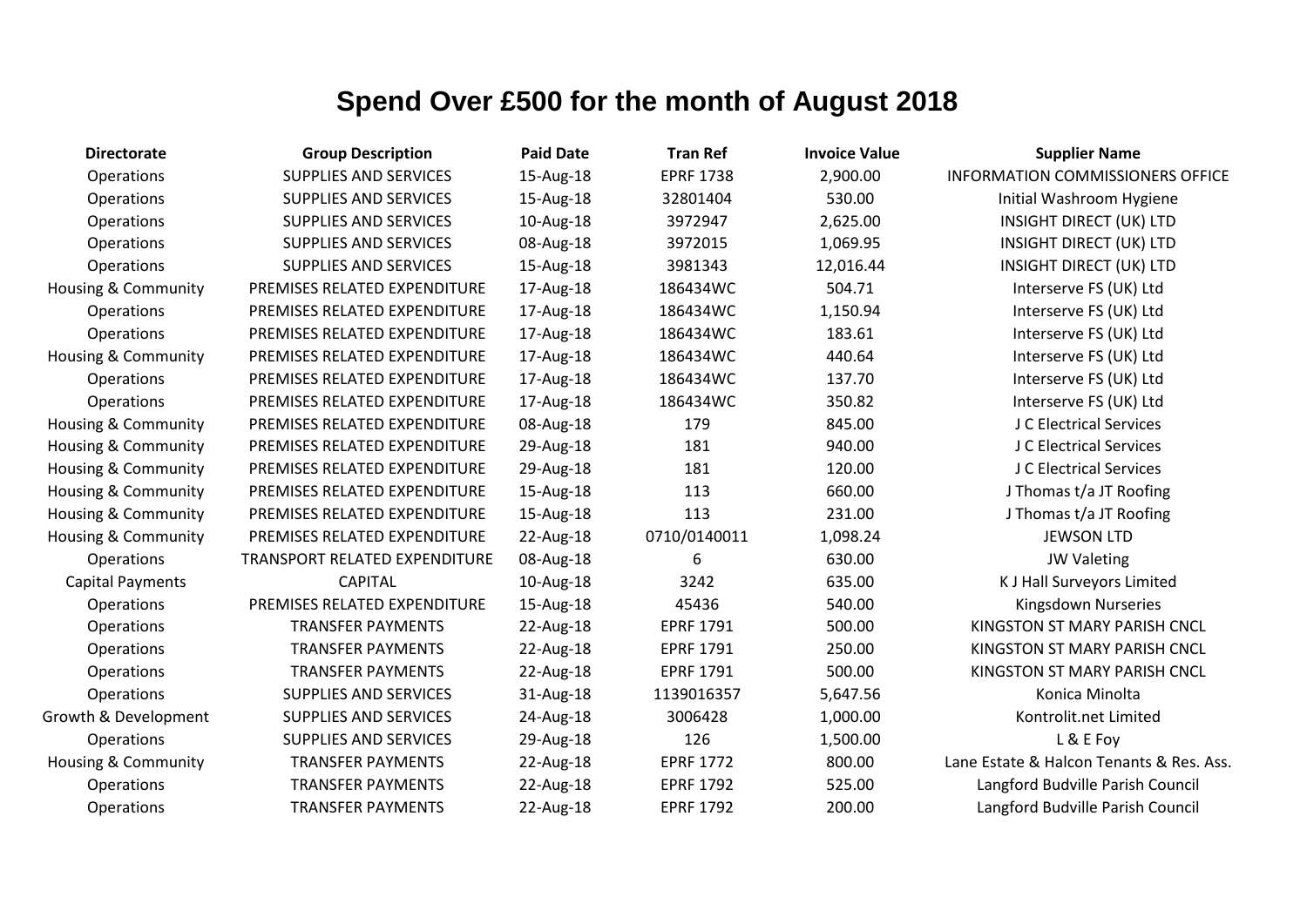| <b>Directorate</b>             | <b>Group Description</b>      | <b>Paid Date</b> | <b>Tran Ref</b>  | <b>Invoice Value</b> | <b>Supplier Name</b>                       |
|--------------------------------|-------------------------------|------------------|------------------|----------------------|--------------------------------------------|
| Operations                     | <b>TRANSFER PAYMENTS</b>      | 22-Aug-18        | <b>EPRF 1792</b> | 125.00               | Langford Budville Parish Council           |
| Housing & Community            | TRANSPORT RELATED EXPENDITURE | 22-Aug-18        | MRI7278944       | 1,196.67             | Lex Autolease Ltd                          |
| Housing & Community            | TRANSPORT RELATED EXPENDITURE | 22-Aug-18        | MRI7278944       | 302.47               | Lex Autolease Ltd                          |
| Operations                     | TRANSPORT RELATED EXPENDITURE | 22-Aug-18        | MRI7278944       | 302.47               | Lex Autolease Ltd                          |
| Operations                     | <b>SUPPLIES AND SERVICES</b>  | 08-Aug-18        | 6002864          | 1,230.00             | LG Futures Ltd                             |
| <b>Capital Payments</b>        | <b>CAPITAL</b>                | 24-Aug-18        | SINV/00007298    | 127,938.00           | LiveWest Homes Limited                     |
| Operations                     | <b>SUPPLIES AND SERVICES</b>  | 31-Aug-18        | INV-23059        | 750.00               | <b>LMS Highways Ltd</b>                    |
| Operations                     | <b>SUPPLIES AND SERVICES</b>  | 17-Aug-18        | 40159940         | 1,465.68             | <b>LOCAL GOVERNMENT ASSOCIATION</b>        |
| <b>Balance Sheet</b>           | <b>CURRENT ASSETS</b>         | 31-Aug-18        | IN118081         | 744.88               | Locks, Doors & Window Fittings             |
| <b>Capital Payments</b>        | <b>CAPITAL</b>                | 10-Aug-18        | 3060             | 50,633.34            | Low Carbon Exchange Ltd                    |
| <b>Capital Payments</b>        | <b>CAPITAL</b>                | 17-Aug-18        | #429             | 2,588.75             | Low Carbon Expert Ltd                      |
| Operations                     | <b>TRANSFER PAYMENTS</b>      | 22-Aug-18        | <b>EPRF 1793</b> | 870.00               | Lydeard St Lawrence/Tolland Parish Counc   |
| Operations                     | <b>TRANSFER PAYMENTS</b>      | 22-Aug-18        | <b>EPRF 1793</b> | 300.00               | Lydeard St Lawrence/Tolland Parish Counc   |
| Operations                     | <b>TRANSFER PAYMENTS</b>      | 22-Aug-18        | <b>EPRF 1793</b> | 735.00               | Lydeard St Lawrence/Tolland Parish Counc   |
| <b>Housing &amp; Community</b> | PREMISES RELATED EXPENDITURE  | 17-Aug-18        | 20845            | 3,755.00             | M B H Industrial Services Ltd              |
| Housing & Community            | PREMISES RELATED EXPENDITURE  | 29-Aug-18        | 20190            | 859.00               | M B H Industrial Services Ltd              |
| Housing & Community            | PREMISES RELATED EXPENDITURE  | 29-Aug-18        | 21033            | 5,450.00             | M B H Industrial Services Ltd              |
| <b>Housing &amp; Community</b> | PREMISES RELATED EXPENDITURE  | 17-Aug-18        | 26               | 760.00               | M B Tree Services                          |
| <b>Housing &amp; Community</b> | <b>SUPPLIES AND SERVICES</b>  | 22-Aug-18        | 23072            | 620.00               | M3 Housing Ltd                             |
| Growth & Development           | <b>SUPPLIES AND SERVICES</b>  | 29-Aug-18        | 34709/081018032  | 14,250.00            | Mace Limited                               |
| <b>Capital Payments</b>        | <b>CAPITAL</b>                | 31-Aug-18        | 34709/07181307   | 16,673.13            | Mace Limited                               |
| Operations                     | <b>SUPPLIES AND SERVICES</b>  | 08-Aug-18        | 31873            | 843.42               | Mailadoc Ltd                               |
| Operations                     | <b>SUPPLIES AND SERVICES</b>  | 08-Aug-18        | 31877            | 6,745.60             | Mailadoc Ltd                               |
| Operations                     | <b>SUPPLIES AND SERVICES</b>  | 24-Aug-18        | 31708            | 6,745.60             | Mailadoc Ltd                               |
| <b>Housing &amp; Community</b> | <b>SUPPLIES AND SERVICES</b>  | 15-Aug-18        | 31983            | 2,621.08             | Mailadoc Ltd                               |
| Operations                     | <b>SUPPLIES AND SERVICES</b>  | 29-Aug-18        | 32002            | 788.86               | Mailadoc Ltd                               |
| Growth & Development           | <b>SUPPLIES AND SERVICES</b>  | 01-Aug-18        | 11940            | 6,935.00             | <b>Mann Williams</b>                       |
| Cost of Services               | <b>SUPPLIES AND SERVICES</b>  | 24-Aug-18        | 423              | 6,245.80             | MARTIN JAMES CONSULTANCY LTD               |
| Operations                     | <b>SUPPLIES AND SERVICES</b>  | 29-Aug-18        | SI209049         | 417.03               | <b>MasterCard Payment Gateway Services</b> |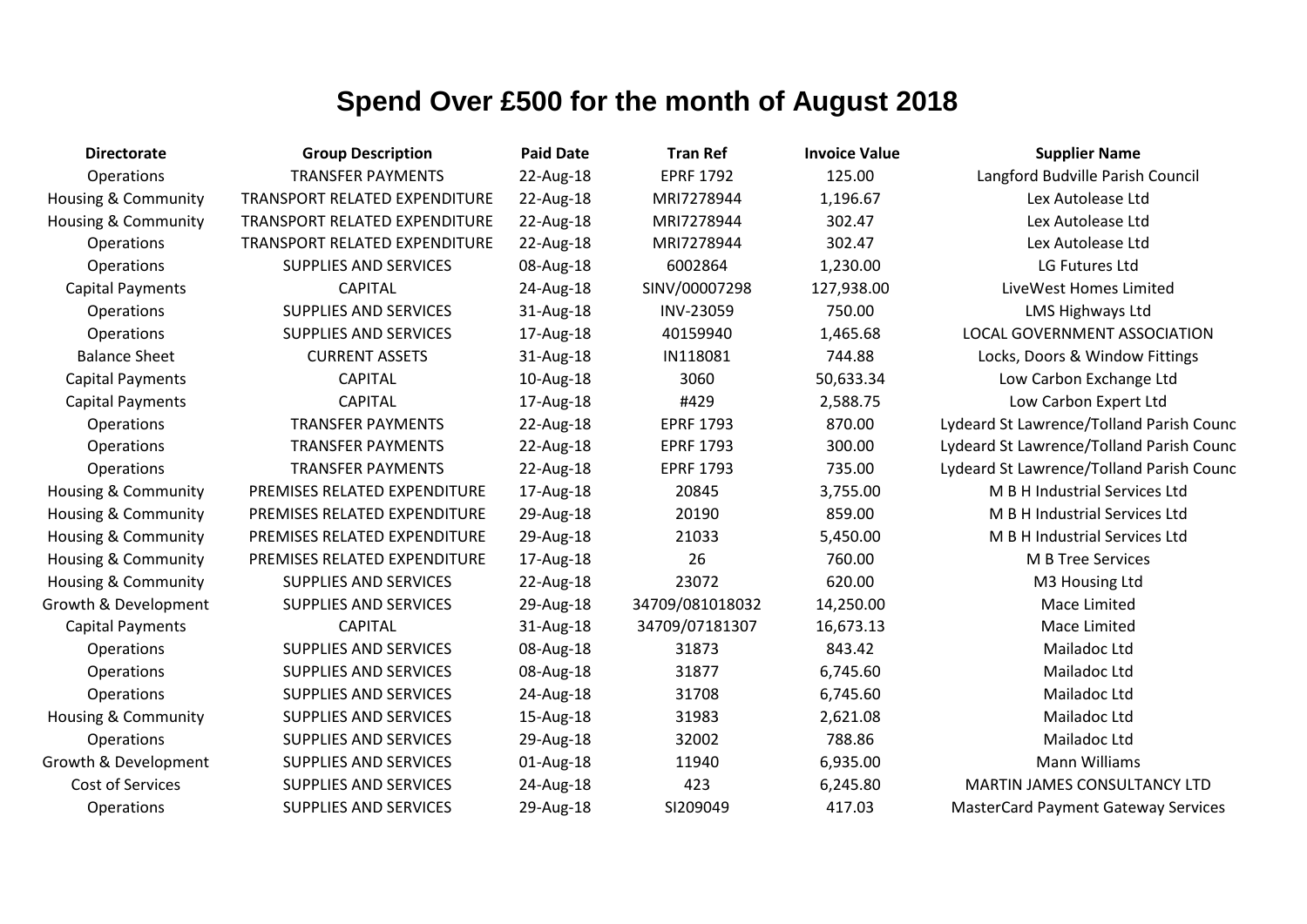| <b>Directorate</b>             | <b>Group Description</b>             | <b>Paid Date</b> | <b>Tran Ref</b>  | <b>Invoice Value</b> | <b>Supplier Name</b>                       |
|--------------------------------|--------------------------------------|------------------|------------------|----------------------|--------------------------------------------|
| Operations                     | <b>SUPPLIES AND SERVICES</b>         | 29-Aug-18        | SI209049         | 100.93               | <b>MasterCard Payment Gateway Services</b> |
| <b>Operations</b>              | <b>SUPPLIES AND SERVICES</b>         | 29-Aug-18        | SI209049         | 20.21                | <b>MasterCard Payment Gateway Services</b> |
| Operations                     | <b>SUPPLIES AND SERVICES</b>         | 29-Aug-18        | SI209049         | 3.51                 | <b>MasterCard Payment Gateway Services</b> |
| Housing & Community            | <b>SUPPLIES AND SERVICES</b>         | 29-Aug-18        | SI209049         | 178.63               | <b>MasterCard Payment Gateway Services</b> |
| Operations                     | <b>SUPPLIES AND SERVICES</b>         | 29-Aug-18        | SI209049         | 14.69                | <b>MasterCard Payment Gateway Services</b> |
| Operations                     | <b>SUPPLIES AND SERVICES</b>         | 29-Aug-18        | SI209729         | 337.64               | <b>MasterCard Payment Gateway Services</b> |
| <b>Operations</b>              | <b>SUPPLIES AND SERVICES</b>         | 29-Aug-18        | SI209729         | 43.14                | <b>MasterCard Payment Gateway Services</b> |
| Operations                     | <b>SUPPLIES AND SERVICES</b>         | 29-Aug-18        | SI209729         | 15.38                | <b>MasterCard Payment Gateway Services</b> |
| Operations                     | <b>SUPPLIES AND SERVICES</b>         | 29-Aug-18        | SI209729         | 2.90                 | <b>MasterCard Payment Gateway Services</b> |
| <b>Housing &amp; Community</b> | <b>SUPPLIES AND SERVICES</b>         | 29-Aug-18        | SI209729         | 145.56               | <b>MasterCard Payment Gateway Services</b> |
| Operations                     | <b>SUPPLIES AND SERVICES</b>         | 29-Aug-18        | SI209729         | 15.38                | <b>MasterCard Payment Gateway Services</b> |
| <b>Balance Sheet</b>           | <b>HOLDING ACCOUNTS</b>              | 08-Aug-18        | IN24778          | 37,701.29            | Matrix SCM Ltd                             |
| <b>Balance Sheet</b>           | <b>HOLDING ACCOUNTS</b>              | 29-Aug-18        | IN24965          | 32,183.39            | Matrix SCM Ltd                             |
| <b>Balance Sheet</b>           | <b>HOLDING ACCOUNTS</b>              | 29-Aug-18        | IN24872          | 36,035.99            | Matrix SCM Ltd                             |
| <b>Balance Sheet</b>           | <b>HOLDING ACCOUNTS</b>              | 29-Aug-18        | IN25064          | 37,903.03            | Matrix SCM Ltd                             |
| <b>Balance Sheet</b>           | <b>HOLDING ACCOUNTS</b>              | 29-Aug-18        | IN25156          | 35,595.47            | Matrix SCM Ltd                             |
| <b>Balance Sheet</b>           | <b>HOLDING ACCOUNTS</b>              | 29-Aug-18        | <b>IN25248</b>   | 39,232.04            | Matrix SCM Ltd                             |
| Corporate Management           | THIRD PARTY PAYMENTS                 | 24-Aug-18        | 3111411          | 25,262.75            | <b>MENDIP DISTRICT COUNCIL</b>             |
| Growth & Development           | <b>SUPPLIES AND SERVICES</b>         | 17-Aug-18        | 18094            | 742.90               | MID DEVON SHOW                             |
| <b>Capital Payments</b>        | <b>CAPITAL</b>                       | 15-Aug-18        | IN028702/015     | 605,949.97           | Midas Construction Ltd.                    |
| Operations                     | <b>TRANSFER PAYMENTS</b>             | 22-Aug-18        | <b>EPRF 1794</b> | 375.00               | <b>MILVERTON PARISH COUNCIL</b>            |
| <b>Operations</b>              | <b>TRANSFER PAYMENTS</b>             | 22-Aug-18        | <b>EPRF 1794</b> | 2,900.00             | <b>MILVERTON PARISH COUNCIL</b>            |
| <b>Operations</b>              | <b>TRANSFER PAYMENTS</b>             | 22-Aug-18        | <b>EPRF 1794</b> | 600.00               | <b>MILVERTON PARISH COUNCIL</b>            |
| <b>Capital Payments</b>        | <b>CAPITAL</b>                       | 29-Aug-18        | IN004703/004     | 67,373.56            | Mi-Space (UK) Ltd                          |
| <b>Capital Payments</b>        | <b>CAPITAL</b>                       | 29-Aug-18        | IN004702/002     | 103,635.81           | Mi-Space (UK) Ltd                          |
| <b>Housing &amp; Community</b> | PREMISES RELATED EXPENDITURE         | 03-Aug-18        | 64105/91657050   | 49,749.99            | MITIE PROPERTY SERVICES (UK) LTD           |
| <b>Capital Payments</b>        | <b>CAPITAL</b>                       | 03-Aug-18        | 64105/91657068   | 28,362.16            | MITIE PROPERTY SERVICES (UK) LTD           |
| <b>Operations</b>              | PREMISES RELATED EXPENDITURE         | 22-Aug-18        | 0338-166032      | 1,592.36             | Montagu Evans LLP                          |
| Operations                     | <b>TRANSPORT RELATED EXPENDITURE</b> | 08-Aug-18        | 9165             | 3,250.00             | Montaz Engineering Solutions Ltd           |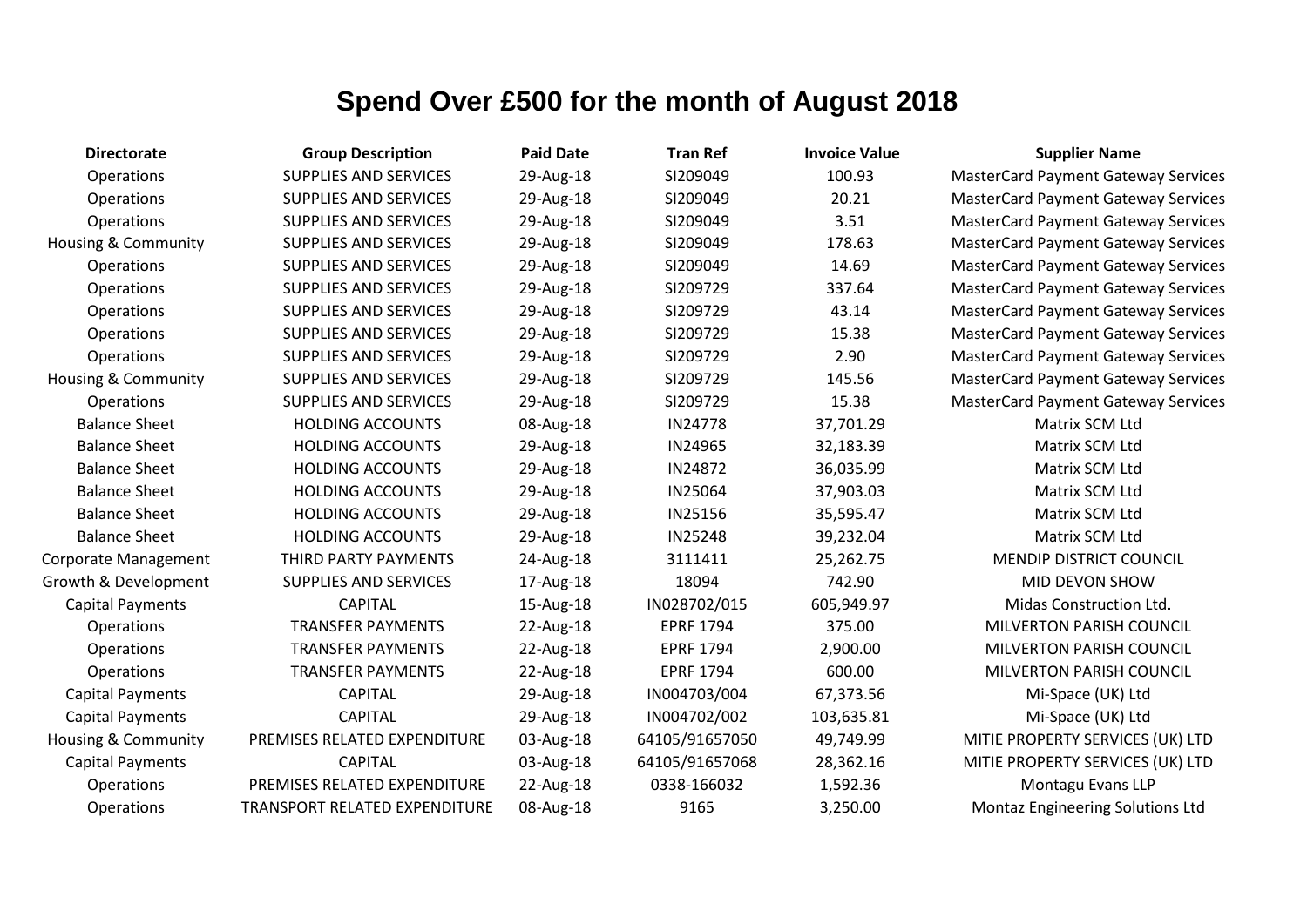| <b>Directorate</b>             | <b>Group Description</b>      | <b>Paid Date</b> | <b>Tran Ref</b>  | <b>Invoice Value</b> | <b>Supplier Name</b>                   |
|--------------------------------|-------------------------------|------------------|------------------|----------------------|----------------------------------------|
| <b>Housing &amp; Community</b> | TRANSPORT RELATED EXPENDITURE | 17-Aug-18        | 9216             | 2,000.00             | Montaz Engineering Solutions Ltd       |
| Housing & Community            | PREMISES RELATED EXPENDITURE  | 08-Aug-18        | 222              | 735.67               | Mr Keven Pearse                        |
| Housing & Community            | PREMISES RELATED EXPENDITURE  | 10-Aug-18        | 223              | 755.40               | Mr Keven Pearse                        |
| <b>Housing &amp; Community</b> | PREMISES RELATED EXPENDITURE  | 15-Aug-18        | 224              | 707.14               | Mr Keven Pearse                        |
| Housing & Community            | PREMISES RELATED EXPENDITURE  | 15-Aug-18        | 225              | 700.00               | Mr Keven Pearse                        |
| <b>Housing &amp; Community</b> | PREMISES RELATED EXPENDITURE  | 29-Aug-18        | 226              | 745.37               | Mr Keven Pearse                        |
| Housing & Community            | PREMISES RELATED EXPENDITURE  | 29-Aug-18        | 228              | 551.73               | Mr Keven Pearse                        |
| <b>Housing &amp; Community</b> | PREMISES RELATED EXPENDITURE  | 29-Aug-18        | 227              | 805.30               | Mr Keven Pearse                        |
| Operations                     | TRANSPORT RELATED EXPENDITURE | 15-Aug-18        | 427736           | 1,362.24             | MST LTD T/A PARKINS INDUSTRIAL SUPP    |
| Growth & Development           | <b>SUPPLIES AND SERVICES</b>  | 08-Aug-18        | AREXT/00206771   | 4,111.73             | <b>National Express Ltd</b>            |
| Housing & Community            | <b>EMPLOYEES</b>              | 15-Aug-18        | 600046214        | 1,600.00             | Nationwide Platforms Limited           |
| Operations                     | <b>SUPPLIES AND SERVICES</b>  | 10-Aug-18        | 9301             | 4,650.00             | Neil Curtis & Sons Funeral Contractors |
| Operations                     | PREMISES RELATED EXPENDITURE  | 10-Aug-18        | 9300             | 3,200.00             | Neil Curtis & Sons Funeral Contractors |
| <b>Capital Payments</b>        | <b>CAPITAL</b>                | 15-Aug-18        | 9299             | 4,840.00             | Neil Curtis & Sons Funeral Contractors |
| <b>Capital Payments</b>        | <b>CAPITAL</b>                | 15-Aug-18        | 9299             | 7,250.00             | Neil Curtis & Sons Funeral Contractors |
| <b>Capital Payments</b>        | <b>CAPITAL</b>                | 15-Aug-18        | 9299             | 6,460.00             | Neil Curtis & Sons Funeral Contractors |
| Operations                     | <b>SUPPLIES AND SERVICES</b>  | 31-Aug-18        | 9302             | 2,160.00             | Neil Curtis & Sons Funeral Contractors |
| Operations                     | <b>TRANSFER PAYMENTS</b>      | 24-Aug-18        | <b>EPRF 1795</b> | 1,540.00             | NEROCHE PARISH COUNCIL                 |
| Operations                     | <b>TRANSFER PAYMENTS</b>      | 24-Aug-18        | <b>EPRF 1795</b> | 50.00                | <b>NEROCHE PARISH COUNCIL</b>          |
| Growth & Development           | SUPPLIES AND SERVICES         | 15-Aug-18        | NM32270          | 1,350.00             | New Mind Internet Consultancy Ltd      |
| <b>Balance Sheet</b>           | <b>CURRENT ASSETS</b>         | 03-Aug-18        | SI/04412049      | 908.60               | <b>Nomix Enviro Limited</b>            |
| <b>Balance Sheet</b>           | <b>CURRENT ASSETS</b>         | 31-Aug-18        | SI/04412335      | 577.16               | <b>Nomix Enviro Limited</b>            |
| Operations                     | <b>TRANSFER PAYMENTS</b>      | 24-Aug-18        | <b>EPRF 1796</b> | 920.00               | North Curry Parish Council             |
| Operations                     | <b>TRANSFER PAYMENTS</b>      | 24-Aug-18        | <b>EPRF 1796</b> | 700.00               | North Curry Parish Council             |
| Operations                     | <b>TRANSFER PAYMENTS</b>      | 24-Aug-18        | <b>EPRF 1796</b> | 840.00               | North Curry Parish Council             |
| Operations                     | <b>TRANSFER PAYMENTS</b>      | 24-Aug-18        | <b>EPRF 1797</b> | 315.00               | NORTON FITZWARREN PARISH COUNCIL       |
| Operations                     | <b>TRANSFER PAYMENTS</b>      | 24-Aug-18        | <b>EPRF 1797</b> | 500.00               | NORTON FITZWARREN PARISH COUNCIL       |
| Operations                     | <b>TRANSFER PAYMENTS</b>      | 24-Aug-18        | <b>EPRF 1797</b> | 1,224.00             | NORTON FITZWARREN PARISH COUNCIL       |
| Operations                     | <b>SUPPLIES AND SERVICES</b>  | 08-Aug-18        | 2682             | 750.00               | <b>NSL Limited</b>                     |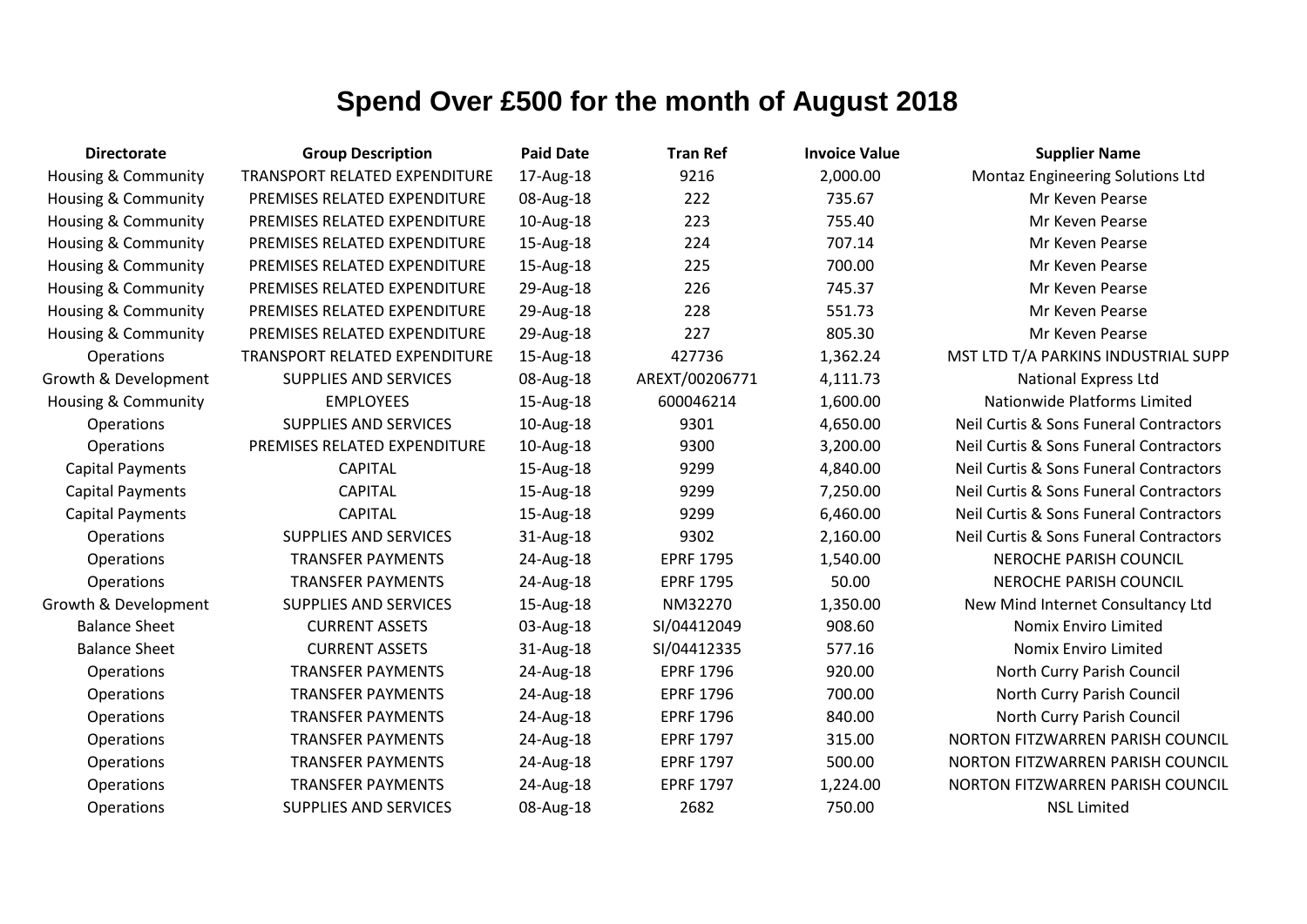| <b>Directorate</b>             | <b>Group Description</b>     | <b>Paid Date</b> | <b>Tran Ref</b>  | <b>Invoice Value</b> | <b>Supplier Name</b>         |
|--------------------------------|------------------------------|------------------|------------------|----------------------|------------------------------|
| Operations                     | <b>TRANSFER PAYMENTS</b>     | 24-Aug-18        | <b>EPRF 1798</b> | 630.00               | NYNEHEAD PARISH COUNCIL      |
| Operations                     | <b>TRANSFER PAYMENTS</b>     | 24-Aug-18        | <b>EPRF 1798</b> | 362.00               | NYNEHEAD PARISH COUNCIL      |
| <b>Housing &amp; Community</b> | <b>SUPPLIES AND SERVICES</b> | 08-Aug-18        | 110418A          | 1,000.00             | Oake Manor Golf Club Ltd     |
| Operations                     | <b>TRANSFER PAYMENTS</b>     | 24-Aug-18        | <b>EPRF 1799</b> | 1,450.00             | <b>Oake Parish Council</b>   |
| Operations                     | <b>TRANSFER PAYMENTS</b>     | 24-Aug-18        | <b>EPRF 1799</b> | 150.00               | Oake Parish Council          |
| Operations                     | <b>TRANSFER PAYMENTS</b>     | 24-Aug-18        | <b>EPRF 1799</b> | 1,120.00             | <b>Oake Parish Council</b>   |
| Operations                     | <b>EMPLOYEES</b>             | 01-Aug-18        | 16467513         | 579.00               | <b>Office Angels</b>         |
| Operations                     | <b>EMPLOYEES</b>             | 01-Aug-18        | 16467514         | 571.28               | <b>Office Angels</b>         |
| Operations                     | <b>EMPLOYEES</b>             | 01-Aug-18        | 16469747         | 563.56               | <b>Office Angels</b>         |
| Operations                     | <b>EMPLOYEES</b>             | 01-Aug-18        | 16469748         | 582.86               | <b>Office Angels</b>         |
| Operations                     | <b>EMPLOYEES</b>             | 22-Aug-18        | 16471979         | 579.00               | <b>Office Angels</b>         |
| Operations                     | <b>EMPLOYEES</b>             | 22-Aug-18        | 16471980         | 551.98               | <b>Office Angels</b>         |
| Operations                     | <b>EMPLOYEES</b>             | 22-Aug-18        | 16474357         | 586.72               | <b>Office Angels</b>         |
| Operations                     | <b>EMPLOYEES</b>             | 29-Aug-18        | 16476665         | 571.28               | <b>Office Angels</b>         |
| Operations                     | <b>EMPLOYEES</b>             | 29-Aug-18        | 16478876         | 524.96               | <b>Office Angels</b>         |
| Operations                     | <b>EMPLOYEES</b>             | 29-Aug-18        | 16478877         | 586.72               | <b>Office Angels</b>         |
| Operations                     | <b>EMPLOYEES</b>             | 24-Aug-18        | 16476666         | 571.28               | <b>Office Angels</b>         |
| <b>Housing &amp; Community</b> | PREMISES RELATED EXPENDITURE | 08-Aug-18        | INV-0193         | 980.61               | <b>Otter South West LTD</b>  |
| Housing & Community            | PREMISES RELATED EXPENDITURE | 10-Aug-18        | <b>INV-0194</b>  | 4,522.92             | <b>Otter South West LTD</b>  |
| Housing & Community            | <b>SUPPLIES AND SERVICES</b> | 29-Aug-18        | 2919             | 682.03               | PA Miles Control Systems Ltd |
| <b>Housing &amp; Community</b> | THIRD PARTY PAYMENTS         | 08-Aug-18        | <b>EPRF 1711</b> | 840.00               | <b>Palmer Snell Lettings</b> |
| <b>Housing &amp; Community</b> | THIRD PARTY PAYMENTS         | 08-Aug-18        | <b>EPRF 1712</b> | 525.00               | <b>Palmer Snell Lettings</b> |
| Housing & Community            | THIRD PARTY PAYMENTS         | 17-Aug-18        | <b>EPRF 1760</b> | 1,040.00             | <b>Palmer Snell Lettings</b> |
| <b>Housing &amp; Community</b> | THIRD PARTY PAYMENTS         | 17-Aug-18        | <b>EPRF 1761</b> | 625.00               | <b>Palmer Snell Lettings</b> |
| <b>Housing &amp; Community</b> | PREMISES RELATED EXPENDITURE | 29-Aug-18        | 1                | 2,000.00             | Pathway Landscaping          |
| <b>Housing &amp; Community</b> | PREMISES RELATED EXPENDITURE | 29-Aug-18        | 2                | $-825.00$            | Pathway Landscaping          |
| <b>Housing &amp; Community</b> | PREMISES RELATED EXPENDITURE | 29-Aug-18        | $\overline{2}$   | 825.00               | Pathway Landscaping          |
| Growth & Development           | <b>SUPPLIES AND SERVICES</b> | 22-Aug-18        | 18052018         | 2,750.00             | <b>Paul Smith Associates</b> |
| Growth & Development           | <b>SUPPLIES AND SERVICES</b> | 22-Aug-18        | 18052018         | 370.00               | <b>Paul Smith Associates</b> |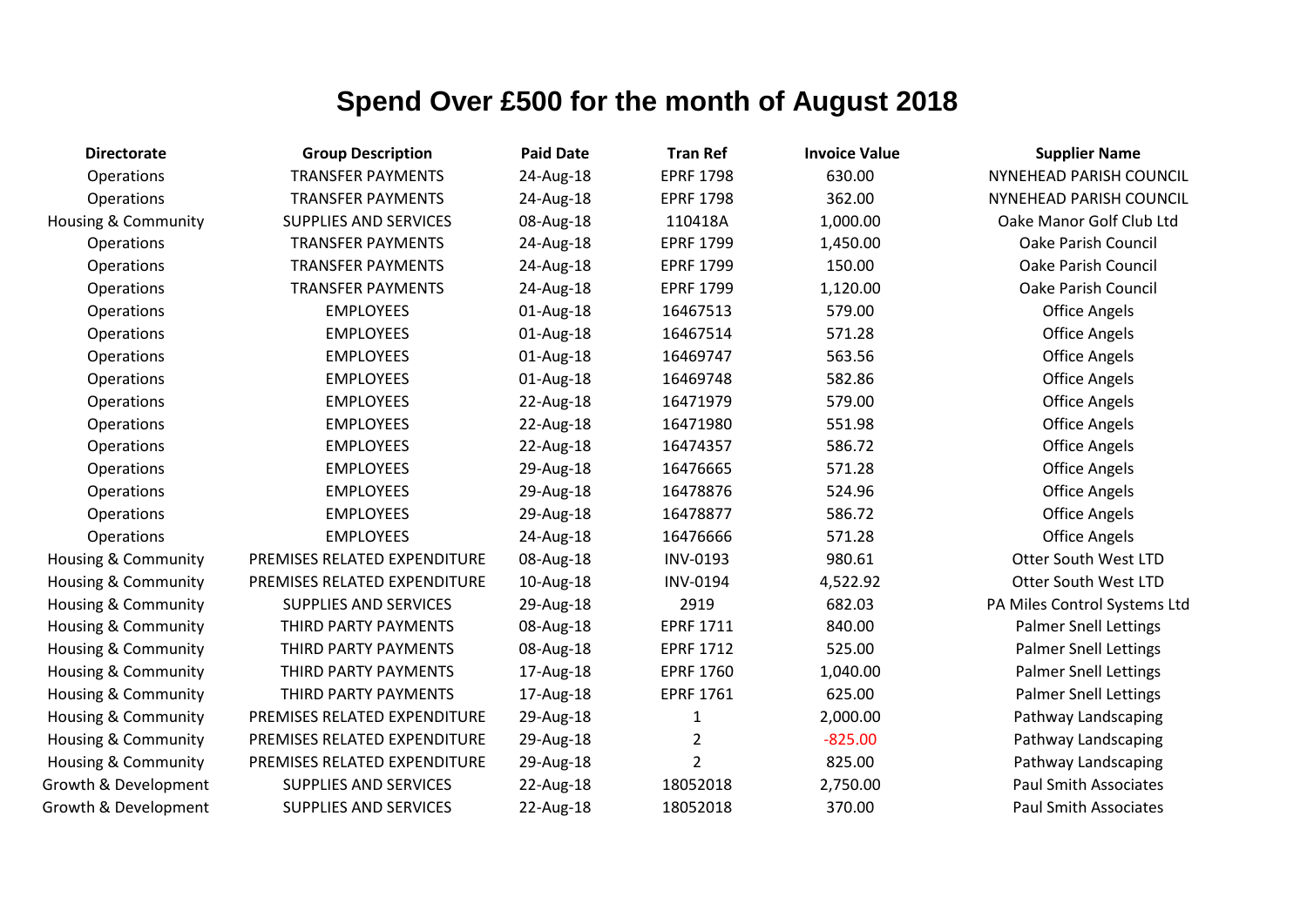| <b>Directorate</b>             | <b>Group Description</b>     | <b>Paid Date</b> | <b>Tran Ref</b>                      | <b>Invoice Value</b> | <b>Supplier Name</b>                       |
|--------------------------------|------------------------------|------------------|--------------------------------------|----------------------|--------------------------------------------|
| Growth & Development           | <b>SUPPLIES AND SERVICES</b> | 22-Aug-18        | <b>INV-3588</b>                      | 2,759.90             | PinPoint Uk Ltd                            |
| Operations                     | <b>TRANSFER PAYMENTS</b>     | 24-Aug-18        | <b>EPRF 1801</b>                     | 800.00               | PITMINSTER PARISH COUNCIL                  |
| Operations                     | <b>TRANSFER PAYMENTS</b>     | 24-Aug-18        | <b>EPRF 1801</b>                     | 300.00               | PITMINSTER PARISH COUNCIL                  |
| Operations                     | <b>TRANSFER PAYMENTS</b>     | 24-Aug-18        | <b>EPRF 1801</b>                     | 900.00               | PITMINSTER PARISH COUNCIL                  |
| Operations                     | <b>SUPPLIES AND SERVICES</b> | 15-Aug-18        | 23072018                             | 6,010.09             | Pitney Bowes Ltd                           |
| Operations                     | <b>SUPPLIES AND SERVICES</b> | 15-Aug-18        | 23072018                             | 8.00                 | Pitney Bowes Ltd                           |
| Operations                     | <b>SUPPLIES AND SERVICES</b> | 01-Aug-18        | 5062018                              | 5,967.36             | Pitney Bowes Ltd                           |
| Operations                     | <b>SUPPLIES AND SERVICES</b> | 01-Aug-18        | 5062018                              | 8.00                 | Pitney Bowes Ltd                           |
| <b>Capital Payments</b>        | <b>CAPITAL</b>               | 08-Aug-18        | 10301J5155                           | 7,831.00             | PROLUDIC LTD                               |
| Operations                     | <b>SUPPLIES AND SERVICES</b> | 03-Aug-18        | 188605                               | 1,094.90             | Protective Wear Supplies Ltd t/a PWS       |
| Operations                     | <b>EMPLOYEES</b>             | 01-Aug-18        | 26450                                | 542.79               | Red Berry Recruitment                      |
| Operations                     | <b>EMPLOYEES</b>             | 01-Aug-18        | 26090                                | 607.95               | <b>Red Berry Recruitment</b>               |
| Operations                     | <b>EMPLOYEES</b>             | 22-Aug-18        | 26527                                | 506.12               | <b>Red Berry Recruitment</b>               |
| Operations                     | <b>EMPLOYEES</b>             | 29-Aug-18        | 26656                                | 542.79               | Red Berry Recruitment                      |
| Growth & Development           | <b>SUPPLIES AND SERVICES</b> |                  | 24-Aug-18 icted Commercial Confident | 915.00               | <b>Redacted Commercial Confidentiality</b> |
| Growth & Development           | <b>SUPPLIES AND SERVICES</b> |                  | 15-Aug-18 icted Commercial Confident | 8,000.00             | <b>Redacted Commercial Confidentiality</b> |
| <b>Housing &amp; Community</b> | <b>SUPPLIES AND SERVICES</b> |                  | 08-Aug-18 icted Commercial Confident | 1,223.53             | <b>Redacted Commercial Confidentiality</b> |
| Housing & Community            | <b>SUPPLIES AND SERVICES</b> |                  | 08-Aug-18 icted Commercial Confident | 3,220.00             | <b>Redacted Commercial Confidentiality</b> |
| Housing & Community            | <b>SUPPLIES AND SERVICES</b> |                  | 10-Aug-18 icted Commercial Confident | 1,911.00             | <b>Redacted Commercial Confidentiality</b> |
| Housing & Community            | <b>SUPPLIES AND SERVICES</b> |                  | 15-Aug-18 icted Commercial Confident | 1,133.00             | <b>Redacted Commercial Confidentiality</b> |
| Housing & Community            | THIRD PARTY PAYMENTS         | 29-Aug-18        | <b>Redacted Personal Data</b>        | 540.00               | <b>Redacted Personal Data</b>              |
| Housing & Community            | <b>EMPLOYEES</b>             | 08-Aug-18        | <b>Redacted Personal Data</b>        | 508.50               | <b>Redacted Personal Data</b>              |
| Housing & Community            | <b>EMPLOYEES</b>             | 03-Aug-18        | <b>Redacted Personal Data</b>        | 862.68               | <b>Redacted Personal Data</b>              |
| Housing & Community            | <b>EMPLOYEES</b>             | 03-Aug-18        | <b>Redacted Personal Data</b>        | 777.88               | <b>Redacted Personal Data</b>              |
| Housing & Community            | <b>EMPLOYEES</b>             | 03-Aug-18        | <b>Redacted Personal Data</b>        | 951.60               | <b>Redacted Personal Data</b>              |
| Housing & Community            | <b>EMPLOYEES</b>             | 17-Aug-18        | <b>Redacted Personal Data</b>        | 948.00               | <b>Redacted Personal Data</b>              |
| Housing & Community            | <b>EMPLOYEES</b>             | 10-Aug-18        | <b>Redacted Personal Data</b>        | 508.50               | <b>Redacted Personal Data</b>              |
| Housing & Community            | <b>EMPLOYEES</b>             | 17-Aug-18        | <b>Redacted Personal Data</b>        | 635.63               | <b>Redacted Personal Data</b>              |
| Housing & Community            | <b>EMPLOYEES</b>             | 17-Aug-18        | <b>Redacted Personal Data</b>        | 845.66               | <b>Redacted Personal Data</b>              |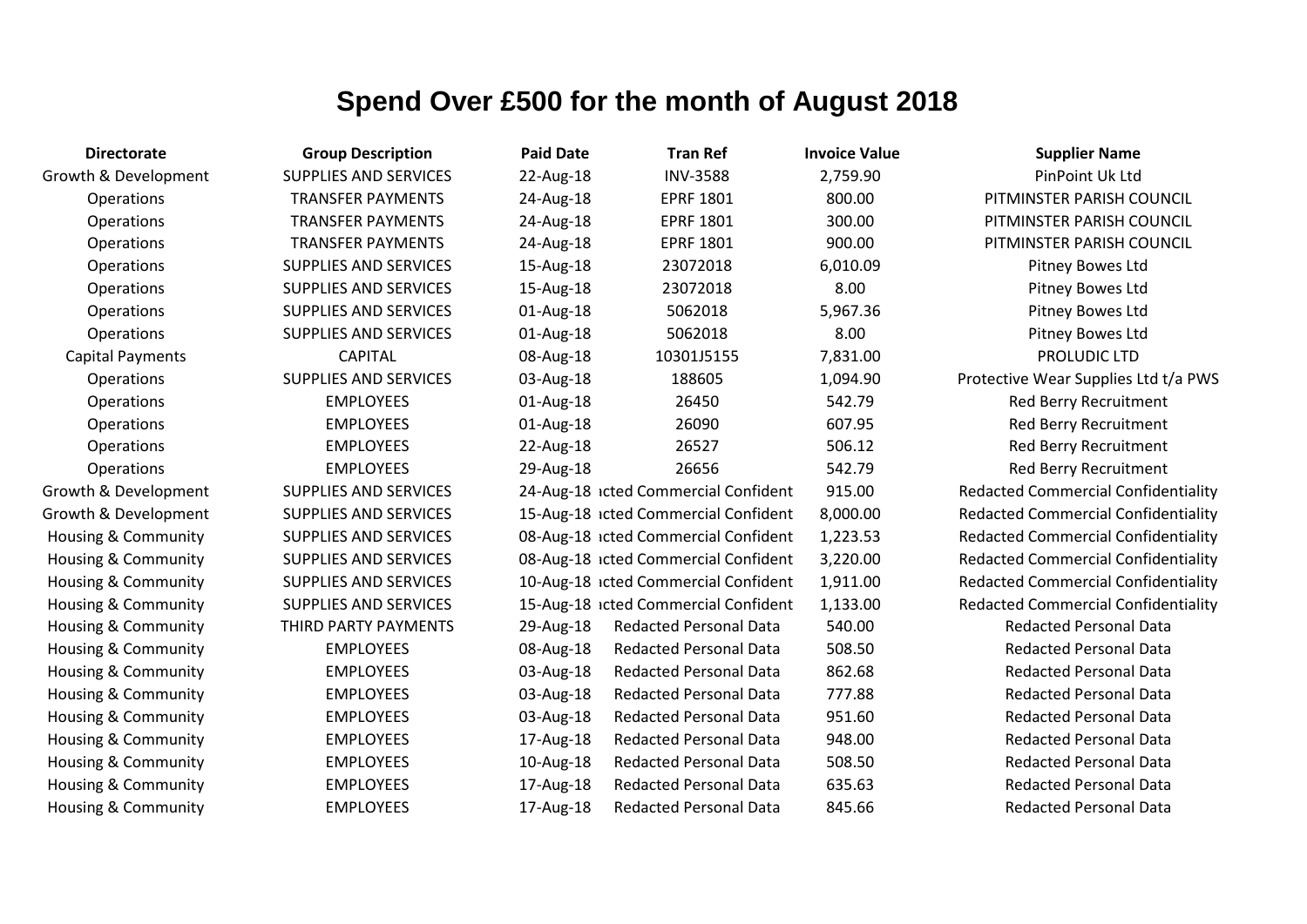| <b>Directorate</b>             | <b>Group Description</b>     | <b>Paid Date</b> | <b>Tran Ref</b>               | <b>Invoice Value</b> | <b>Supplier Name</b>     |
|--------------------------------|------------------------------|------------------|-------------------------------|----------------------|--------------------------|
| <b>Housing &amp; Community</b> | <b>EMPLOYEES</b>             | 17-Aug-18        | <b>Redacted Personal Data</b> | 948.00               | <b>Redacted Personal</b> |
| Housing & Community            | <b>EMPLOYEES</b>             | 24-Aug-18        | <b>Redacted Personal Data</b> | 932.61               | <b>Redacted Personal</b> |
| Housing & Community            | <b>EMPLOYEES</b>             | 24-Aug-18        | Redacted Personal Data        | 727.88               | <b>Redacted Personal</b> |
| <b>Housing &amp; Community</b> | <b>EMPLOYEES</b>             | 24-Aug-18        | <b>Redacted Personal Data</b> | 948.00               | <b>Redacted Personal</b> |
| Housing & Community            | <b>EMPLOYEES</b>             | 31-Aug-18        | <b>Redacted Personal Data</b> | 727.88               | <b>Redacted Personal</b> |
| Housing & Community            | <b>EMPLOYEES</b>             | 31-Aug-18        | <b>Redacted Personal Data</b> | 948.00               | Redacted Personal        |
| <b>Housing &amp; Community</b> | <b>EMPLOYEES</b>             | 31-Aug-18        | <b>Redacted Personal Data</b> | 792.03               | <b>Redacted Personal</b> |
| Operations                     | <b>EMPLOYEES</b>             | 01-Aug-18        | <b>Redacted Personal Data</b> | 1,750.00             | <b>Redacted Personal</b> |
| Operations                     | <b>EMPLOYEES</b>             | 01-Aug-18        | <b>Redacted Personal Data</b> | 1,821.75             | <b>Redacted Personal</b> |
| Operations                     | <b>EMPLOYEES</b>             | 15-Aug-18        | <b>Redacted Personal Data</b> | 1,821.75             | Redacted Personal        |
| <b>Capital Payments</b>        | <b>CAPITAL</b>               | 17-Aug-18        | <b>Redacted Personal Data</b> | 20,283.43            | <b>Redacted Personal</b> |
| Cost of Services               | <b>EMPLOYEES</b>             | 15-Aug-18        | <b>Redacted Personal Data</b> | 1,080.00             | <b>Redacted Personal</b> |
| Cost of Services               | <b>EMPLOYEES</b>             | 15-Aug-18        | <b>Redacted Personal Data</b> | 1,080.00             | <b>Redacted Personal</b> |
| Cost of Services               | <b>EMPLOYEES</b>             | 22-Aug-18        | <b>Redacted Personal Data</b> | 1,800.00             | <b>Redacted Personal</b> |
| Housing & Community            | <b>EMPLOYEES</b>             | 29-Aug-18        | <b>Redacted Personal Data</b> | 1,710.00             | <b>Redacted Personal</b> |
| Operations                     | <b>EMPLOYEES</b>             | 15-Aug-18        | <b>Redacted Personal Data</b> | 740.00               | <b>Redacted Personal</b> |
| Operations                     | <b>EMPLOYEES</b>             | 15-Aug-18        | Redacted Personal Data        | 740.00               | <b>Redacted Personal</b> |
| Operations                     | <b>EMPLOYEES</b>             | 29-Aug-18        | <b>Redacted Personal Data</b> | 740.00               | <b>Redacted Personal</b> |
| Housing & Community            | <b>SUPPLIES AND SERVICES</b> | 01-Aug-18        | <b>Redacted Personal Data</b> | 1,780.00             | <b>Redacted Personal</b> |
| <b>Housing &amp; Community</b> | <b>EMPLOYEES</b>             | 10-Aug-18        | <b>Redacted Personal Data</b> | 1,911.75             | <b>Redacted Personal</b> |
| Housing & Community            | <b>EMPLOYEES</b>             | 08-Aug-18        | Redacted Personal Data        | 1,102.00             | <b>Redacted Personal</b> |
| Housing & Community            | <b>EMPLOYEES</b>             | 08-Aug-18        | <b>Redacted Personal Data</b> | 473.00               | <b>Redacted Personal</b> |
| Housing & Community            | <b>EMPLOYEES</b>             | 08-Aug-18        | <b>Redacted Personal Data</b> | 2,250.95             | Redacted Personal        |
| Housing & Community            | <b>EMPLOYEES</b>             | 03-Aug-18        | <b>Redacted Personal Data</b> | 1,800.76             | <b>Redacted Personal</b> |
| Housing & Community            | <b>EMPLOYEES</b>             | 10-Aug-18        | <b>Redacted Personal Data</b> | 1,575.00             | <b>Redacted Personal</b> |
| Operations                     | <b>EMPLOYEES</b>             | 08-Aug-18        | <b>Redacted Personal Data</b> | 2,006.55             | <b>Redacted Personal</b> |
| Housing & Community            | <b>EMPLOYEES</b>             | 10-Aug-18        | <b>Redacted Personal Data</b> | 1,720.58             | <b>Redacted Personal</b> |
| <b>Housing &amp; Community</b> | <b>EMPLOYEES</b>             | 10-Aug-18        | <b>Redacted Personal Data</b> | 2,025.86             | <b>Redacted Personal</b> |
| Housing & Community            | <b>EMPLOYEES</b>             | 10-Aug-18        | <b>Redacted Personal Data</b> | 1,575.00             | <b>Redacted Personal</b> |

Redacted Personal Data Redacted Personal Data Redacted Personal Data Redacted Personal Data Redacted Personal Data Redacted Personal Data Redacted Personal Data **Redacted Personal Data Redacted Personal Data Redacted Personal Data Redacted Personal Data** Redacted Personal Data Redacted Personal Data Redacted Personal Data Redacted Personal Data **Redacted Personal Data Redacted Personal Data Redacted Personal Data** Redacted Personal Data Redacted Personal Data Redacted Personal Data Redacted Personal Data Redacted Personal Data Redacted Personal Data Redacted Personal Data Redacted Personal Data Redacted Personal Data Redacted Personal Data Redacted Personal Data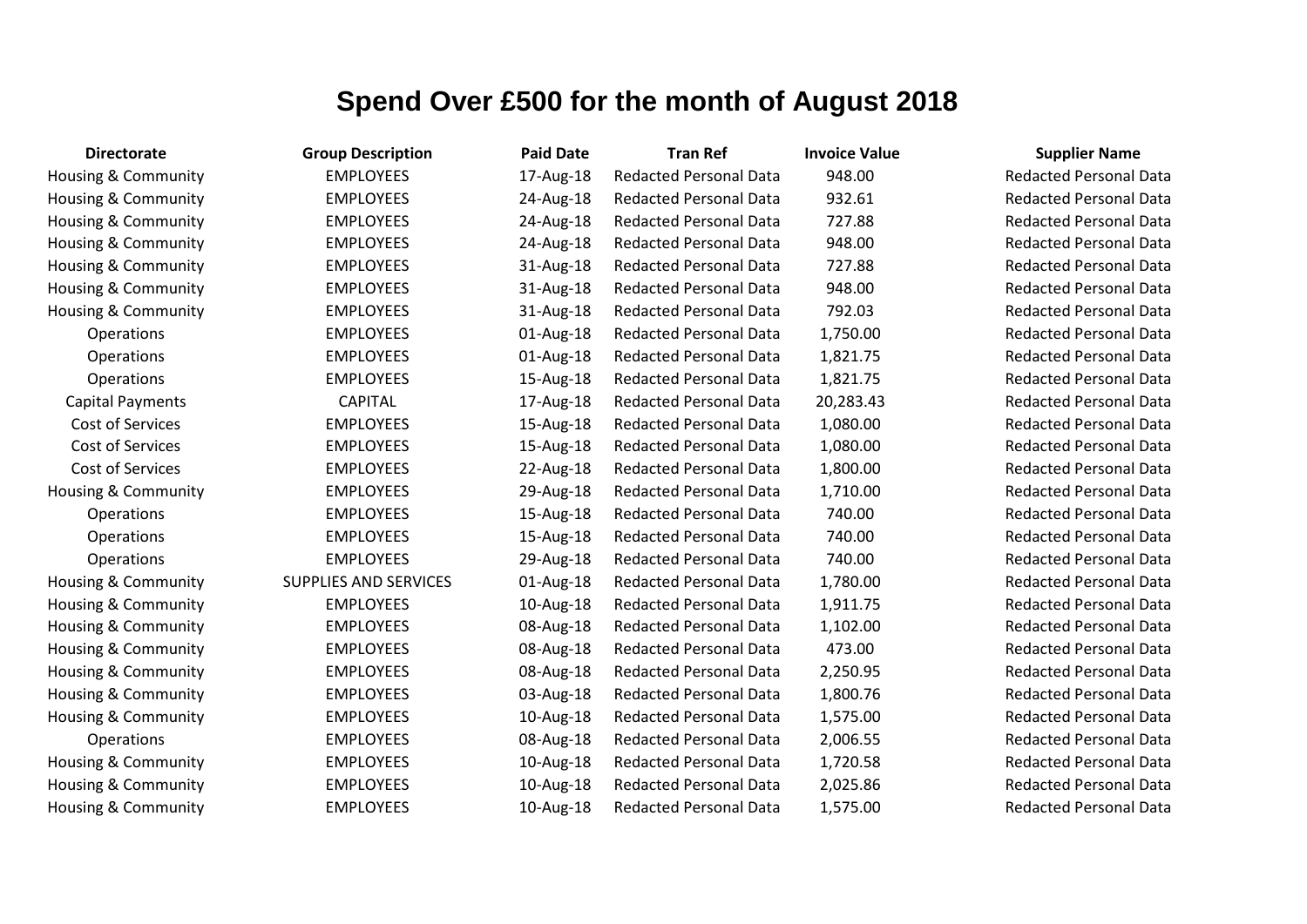| <b>Directorate</b>             | <b>Group Description</b> | <b>Paid Date</b> | <b>Tran Ref</b>               | <b>Invoice Value</b> | <b>Supplier Name</b>     |
|--------------------------------|--------------------------|------------------|-------------------------------|----------------------|--------------------------|
| Operations                     | <b>EMPLOYEES</b>         | 10-Aug-18        | <b>Redacted Personal Data</b> | 2,006.55             | <b>Redacted Personal</b> |
| Housing & Community            | <b>EMPLOYEES</b>         | 17-Aug-18        | <b>Redacted Personal Data</b> | 1,575.00             | <b>Redacted Personal</b> |
| Housing & Community            | <b>EMPLOYEES</b>         | 17-Aug-18        | <b>Redacted Personal Data</b> | 2,025.86             | Redacted Personal        |
| Housing & Community            | <b>EMPLOYEES</b>         | 24-Aug-18        | <b>Redacted Personal Data</b> | 1,911.75             | <b>Redacted Personal</b> |
| Housing & Community            | <b>EMPLOYEES</b>         | 24-Aug-18        | <b>Redacted Personal Data</b> | 1,911.75             | <b>Redacted Personal</b> |
| Housing & Community            | <b>EMPLOYEES</b>         | 24-Aug-18        | <b>Redacted Personal Data</b> | 2,250.95             | <b>Redacted Personal</b> |
| Housing & Community            | <b>EMPLOYEES</b>         | 24-Aug-18        | <b>Redacted Personal Data</b> | 1,417.50             | <b>Redacted Personal</b> |
| Operations                     | <b>EMPLOYEES</b>         | 22-Aug-18        | <b>Redacted Personal Data</b> | 1,605.24             | <b>Redacted Personal</b> |
| Operations                     | <b>EMPLOYEES</b>         | 29-Aug-18        | <b>Redacted Personal Data</b> | 2,006.55             | <b>Redacted Personal</b> |
| <b>Housing &amp; Community</b> | <b>EMPLOYEES</b>         | 29-Aug-18        | <b>Redacted Personal Data</b> | 1,260.00             | Redacted Personal        |
| <b>Operations</b>              | <b>EMPLOYEES</b>         | 29-Aug-18        | <b>Redacted Personal Data</b> | 2,006.55             | <b>Redacted Personal</b> |
| Housing & Community            | <b>EMPLOYEES</b>         | 29-Aug-18        | <b>Redacted Personal Data</b> | 1,911.75             | <b>Redacted Personal</b> |
| Housing & Community            | <b>EMPLOYEES</b>         | 29-Aug-18        | <b>Redacted Personal Data</b> | 2,025.86             | <b>Redacted Personal</b> |
| Housing & Community            | <b>EMPLOYEES</b>         | 22-Aug-18        | <b>Redacted Personal Data</b> | 1,911.75             | <b>Redacted Personal</b> |
| Housing & Community            | <b>EMPLOYEES</b>         | 03-Aug-18        | <b>Redacted Personal Data</b> | 1,006.25             | <b>Redacted Personal</b> |
| Housing & Community            | <b>EMPLOYEES</b>         | 03-Aug-18        | <b>Redacted Personal Data</b> | 782.00               | <b>Redacted Personal</b> |
| <b>Housing &amp; Community</b> | <b>EMPLOYEES</b>         | 03-Aug-18        | <b>Redacted Personal Data</b> | 939.40               | <b>Redacted Personal</b> |
| Housing & Community            | <b>EMPLOYEES</b>         | 03-Aug-18        | <b>Redacted Personal Data</b> | 847.00               | <b>Redacted Personal</b> |
| Housing & Community            | <b>EMPLOYEES</b>         | 10-Aug-18        | <b>Redacted Personal Data</b> | 977.50               | <b>Redacted Personal</b> |
| Housing & Community            | <b>EMPLOYEES</b>         | 10-Aug-18        | <b>Redacted Personal Data</b> | 851.00               | Redacted Personal        |
| Housing & Community            | <b>EMPLOYEES</b>         | 10-Aug-18        | <b>Redacted Personal Data</b> | 939.40               | <b>Redacted Personal</b> |
| Housing & Community            | <b>EMPLOYEES</b>         | 17-Aug-18        | <b>Redacted Personal Data</b> | 1,015.00             | <b>Redacted Personal</b> |
| Housing & Community            | <b>EMPLOYEES</b>         | 17-Aug-18        | <b>Redacted Personal Data</b> | 903.00               | Redacted Personal        |
| Housing & Community            | <b>EMPLOYEES</b>         | 17-Aug-18        | <b>Redacted Personal Data</b> | 868.25               | <b>Redacted Personal</b> |
| Housing & Community            | <b>EMPLOYEES</b>         | 17-Aug-18        | <b>Redacted Personal Data</b> | 977.50               | <b>Redacted Personal</b> |
| Housing & Community            | <b>EMPLOYEES</b>         | 24-Aug-18        | <b>Redacted Personal Data</b> | 943.00               | Redacted Personal        |
| Housing & Community            | <b>EMPLOYEES</b>         | 24-Aug-18        | <b>Redacted Personal Data</b> | 879.75               | <b>Redacted Personal</b> |
| Housing & Community            | <b>EMPLOYEES</b>         | 24-Aug-18        | <b>Redacted Personal Data</b> | 798.00               | <b>Redacted Personal</b> |
| Housing & Community            | <b>EMPLOYEES</b>         | 31-Aug-18        | <b>Redacted Personal Data</b> | 931.50               | <b>Redacted Personal</b> |
|                                |                          |                  |                               |                      |                          |

**Redacted Personal Data** Redacted Personal Data Redacted Personal Data Redacted Personal Data Redacted Personal Data Redacted Personal Data Redacted Personal Data **Redacted Personal Data Redacted Personal Data** Redacted Personal Data **Redacted Personal Data** Redacted Personal Data Redacted Personal Data Redacted Personal Data Redacted Personal Data Redacted Personal Data Redacted Personal Data Redacted Personal Data Redacted Personal Data Redacted Personal Data Redacted Personal Data Redacted Personal Data Redacted Personal Data Redacted Personal Data Redacted Personal Data Redacted Personal Data Redacted Personal Data Redacted Personal Data Redacted Personal Data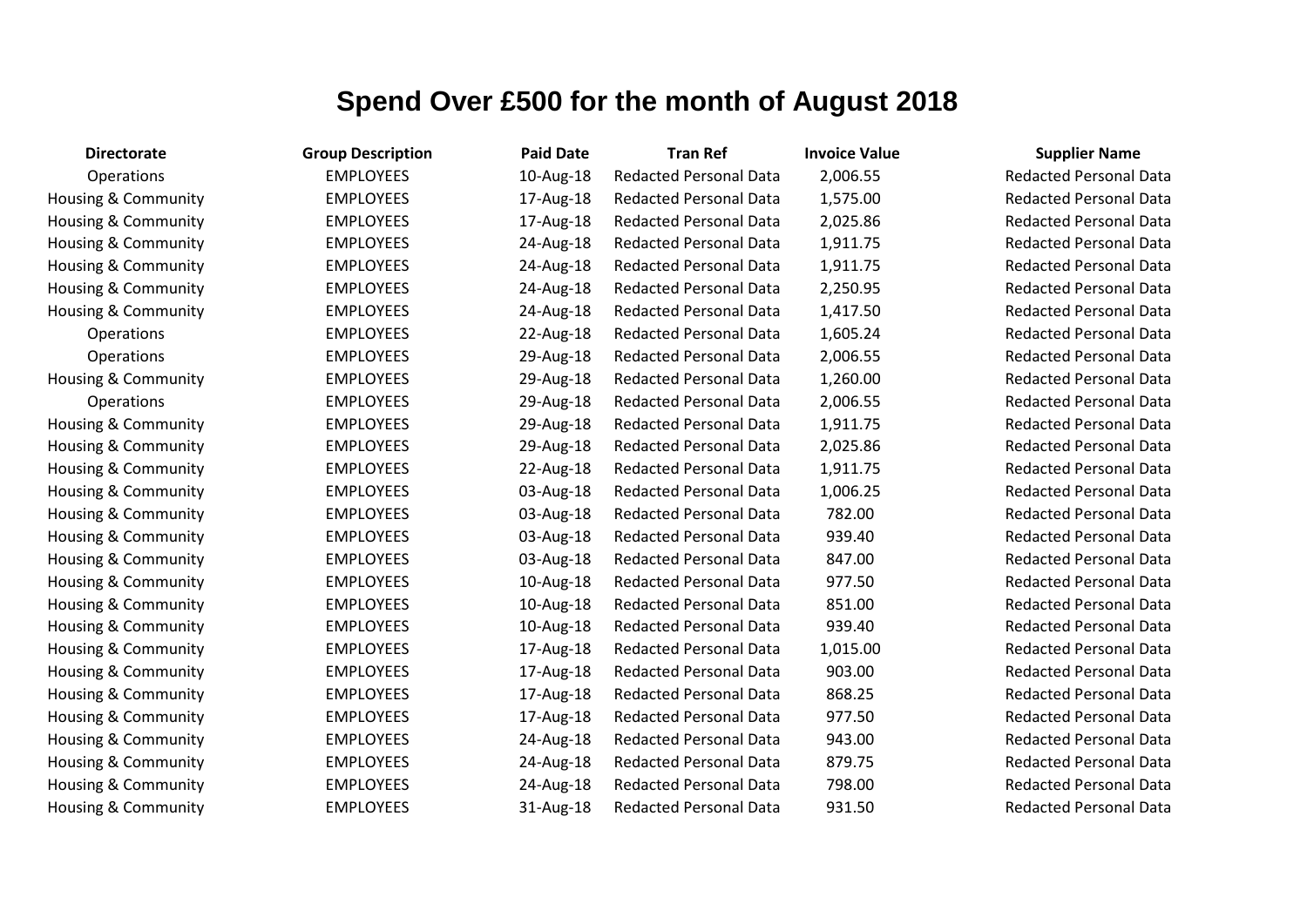| <b>Directorate</b>             | <b>Group Description</b>     | <b>Paid Date</b> | <b>Tran Ref</b>               | <b>Invoice Value</b> | <b>Supplier Name</b>     |
|--------------------------------|------------------------------|------------------|-------------------------------|----------------------|--------------------------|
| Housing & Community            | <b>EMPLOYEES</b>             | 31-Aug-18        | <b>Redacted Personal Data</b> | 908.50               | <b>Redacted Personal</b> |
| Housing & Community            | <b>EMPLOYEES</b>             | 31-Aug-18        | <b>Redacted Personal Data</b> | 805.15               | Redacted Personal        |
| Housing & Community            | <b>EMPLOYEES</b>             | 31-Aug-18        | <b>Redacted Personal Data</b> | 918.75               | <b>Redacted Personal</b> |
| Housing & Community            | <b>EMPLOYEES</b>             | 22-Aug-18        | <b>Redacted Personal Data</b> | 940.30               | <b>Redacted Personal</b> |
| Housing & Community            | <b>EMPLOYEES</b>             | 31-Aug-18        | <b>Redacted Personal Data</b> | 749.00               | <b>Redacted Personal</b> |
| Housing & Community            | <b>EMPLOYEES</b>             | 01-Aug-18        | <b>Redacted Personal Data</b> | 1,495.00             | <b>Redacted Personal</b> |
| Cost of Services               | <b>EMPLOYEES</b>             | 08-Aug-18        | <b>Redacted Personal Data</b> | 130.62               | <b>Redacted Personal</b> |
| Housing & Community            | <b>EMPLOYEES</b>             | 08-Aug-18        | <b>Redacted Personal Data</b> | 1,348.13             | <b>Redacted Personal</b> |
| <b>Housing &amp; Community</b> | <b>EMPLOYEES</b>             | 15-Aug-18        | <b>Redacted Personal Data</b> | 1,397.50             | <b>Redacted Personal</b> |
| Housing & Community            | <b>EMPLOYEES</b>             | 22-Aug-18        | <b>Redacted Personal Data</b> | 1,430.00             | <b>Redacted Personal</b> |
| Housing & Community            | <b>EMPLOYEES</b>             | 29-Aug-18        | <b>Redacted Personal Data</b> | 1,332.50             | <b>Redacted Personal</b> |
| Operations                     | <b>SUPPLIES AND SERVICES</b> | 31-Aug-18        | <b>Redacted Personal Data</b> | 1,466.00             | <b>Redacted Personal</b> |
| Operations                     | SUPPLIES AND SERVICES        | 22-Aug-18        | <b>Redacted Personal Data</b> | 1,302.00             | <b>Redacted Personal</b> |
| Growth & Development           | <b>EMPLOYEES</b>             | 03-Aug-18        | <b>Redacted Personal Data</b> | 1,392.45             | <b>Redacted Personal</b> |
| Growth & Development           | <b>EMPLOYEES</b>             | 10-Aug-18        | <b>Redacted Personal Data</b> | 1,317.55             | <b>Redacted Personal</b> |
| Growth & Development           | <b>EMPLOYEES</b>             | 17-Aug-18        | <b>Redacted Personal Data</b> | 994.10               | <b>Redacted Personal</b> |
| Growth & Development           | <b>EMPLOYEES</b>             | 31-Aug-18        | <b>Redacted Personal Data</b> | 794.45               | <b>Redacted Personal</b> |
| Growth & Development           | <b>EMPLOYEES</b>             | 24-Aug-18        | <b>Redacted Personal Data</b> | 2,232.93             | <b>Redacted Personal</b> |
| Cost of Services               | <b>EMPLOYEES</b>             | 24-Aug-18        | <b>Redacted Personal Data</b> | 558.34               | <b>Redacted Personal</b> |
| Growth & Development           | <b>EMPLOYEES</b>             | 24-Aug-18        | <b>Redacted Personal Data</b> | 319.69               | <b>Redacted Personal</b> |
| Cost of Services               | <b>EMPLOYEES</b>             | 24-Aug-18        | <b>Redacted Personal Data</b> | 1,278.48             | <b>Redacted Personal</b> |
| Growth & Development           | <b>EMPLOYEES</b>             | 31-Aug-18        | <b>Redacted Personal Data</b> | 1,278.48             | <b>Redacted Personal</b> |
| Cost of Services               | <b>EMPLOYEES</b>             | 31-Aug-18        | <b>Redacted Personal Data</b> | 319.69               | Redacted Personal        |
| Housing & Community            | PREMISES RELATED EXPENDITURE | 29-Aug-18        | <b>Redacted Personal Data</b> | 2,000.00             | <b>Redacted Personal</b> |
| Operations                     | <b>EMPLOYEES</b>             | 01-Aug-18        | <b>Redacted Personal Data</b> | 640.05               | <b>Redacted Personal</b> |
| Operations                     | <b>EMPLOYEES</b>             | 15-Aug-18        | <b>Redacted Personal Data</b> | 564.75               | <b>Redacted Personal</b> |
| <b>Housing &amp; Community</b> | <b>EMPLOYEES</b>             | 08-Aug-18        | <b>Redacted Personal Data</b> | 993.75               | Redacted Personal        |
| Operations                     | <b>EMPLOYEES</b>             | 15-Aug-18        | <b>Redacted Personal Data</b> | 685.23               | <b>Redacted Personal</b> |
| <b>Housing &amp; Community</b> | <b>EMPLOYEES</b>             | 29-Aug-18        | <b>Redacted Personal Data</b> | 993.75               | <b>Redacted Personal</b> |

Redacted Personal Data Redacted Personal Data Redacted Personal Data Redacted Personal Data Redacted Personal Data Redacted Personal Data Redacted Personal Data Redacted Personal Data Redacted Personal Data Redacted Personal Data Redacted Personal Data **Redacted Personal Data Redacted Personal Data Redacted Personal Data Redacted Personal Data Redacted Personal Data Redacted Personal Data Bedacted Personal Data Redacted Personal Data Redacted Personal Data** Redacted Personal Data **Redacted Personal Data** Redacted Personal Data Redacted Personal Data **Redacted Personal Data** Redacted Personal Data Redacted Personal Data **Redacted Personal Data** Redacted Personal Data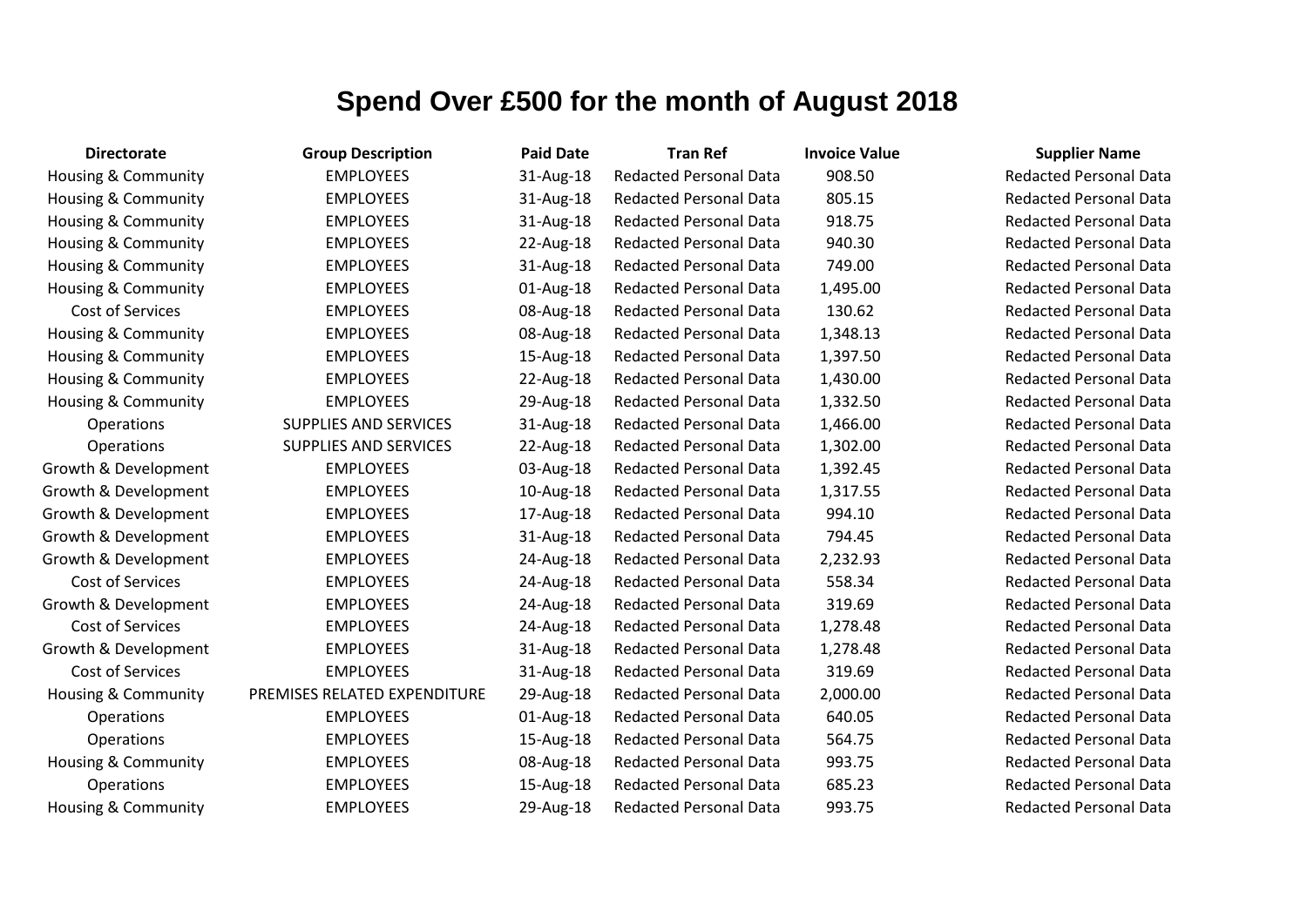| <b>Directorate</b>             | <b>Group Description</b>     | <b>Paid Date</b> | <b>Tran Ref</b>               | <b>Invoice Value</b> | <b>Supplier Name</b>          |
|--------------------------------|------------------------------|------------------|-------------------------------|----------------------|-------------------------------|
| Cost of Services               | <b>EMPLOYEES</b>             | 29-Aug-18        | <b>Redacted Personal Data</b> | 300.00               | <b>Redacted Personal Data</b> |
| <b>Housing &amp; Community</b> | <b>EMPLOYEES</b>             | 29-Aug-18        | <b>Redacted Personal Data</b> | 693.75               | <b>Redacted Personal Data</b> |
| Housing & Community            | <b>EMPLOYEES</b>             | 29-Aug-18        | <b>Redacted Personal Data</b> | 993.75               | <b>Redacted Personal Data</b> |
| Operations                     | <b>EMPLOYEES</b>             | 24-Aug-18        | <b>Redacted Personal Data</b> | 554.88               | <b>Redacted Personal Data</b> |
| Operations                     | <b>EMPLOYEES</b>             | 08-Aug-18        | <b>Redacted Personal Data</b> | 2,367.00             | <b>Redacted Personal Data</b> |
| <b>Housing &amp; Community</b> | <b>SUPPLIES AND SERVICES</b> | 08-Aug-18        | <b>Redacted Personal Data</b> | 750.00               | <b>Redacted Personal Data</b> |
| <b>Housing &amp; Community</b> | <b>SUPPLIES AND SERVICES</b> | 10-Aug-18        | <b>Redacted Personal Data</b> | 750.00               | <b>Redacted Personal Data</b> |
| <b>Housing &amp; Community</b> | <b>SUPPLIES AND SERVICES</b> | 10-Aug-18        | <b>Redacted Personal Data</b> | 750.00               | <b>Redacted Personal Data</b> |
| <b>Housing &amp; Community</b> | <b>SUPPLIES AND SERVICES</b> | 10-Aug-18        | <b>Redacted Personal Data</b> | 750.00               | <b>Redacted Personal Data</b> |
| <b>Housing &amp; Community</b> | <b>SUPPLIES AND SERVICES</b> | 22-Aug-18        | <b>Redacted Personal Data</b> | 750.00               | <b>Redacted Personal Data</b> |
| <b>Housing &amp; Community</b> | <b>SUPPLIES AND SERVICES</b> | 22-Aug-18        | <b>Redacted Personal Data</b> | 750.00               | <b>Redacted Personal Data</b> |
| Housing & Community            | <b>SUPPLIES AND SERVICES</b> | 22-Aug-18        | <b>Redacted Personal Data</b> | 750.00               | <b>Redacted Personal Data</b> |
| <b>Housing &amp; Community</b> | <b>EMPLOYEES</b>             | 17-Aug-18        | <b>Redacted Personal Data</b> | 798.00               | <b>Redacted Personal Data</b> |
| <b>Housing &amp; Community</b> | <b>EMPLOYEES</b>             | 17-Aug-18        | <b>Redacted Personal Data</b> | 870.00               | <b>Redacted Personal Data</b> |
| Housing & Community            | <b>EMPLOYEES</b>             | 10-Aug-18        | <b>Redacted Personal Data</b> | 642.00               | <b>Redacted Personal Data</b> |
| <b>Housing &amp; Community</b> | <b>EMPLOYEES</b>             | 24-Aug-18        | <b>Redacted Personal Data</b> | 870.00               | <b>Redacted Personal Data</b> |
| <b>Housing &amp; Community</b> | <b>EMPLOYEES</b>             | 31-Aug-18        | <b>Redacted Personal Data</b> | 882.00               | <b>Redacted Personal Data</b> |
| <b>Capital Payments</b>        | <b>CAPITAL</b>               | 24-Aug-18        | <b>Redacted Personal Data</b> | 12,686.49            | <b>Redacted Personal Data</b> |
| Growth & Development           | <b>EMPLOYEES</b>             | 24-Aug-18        | <b>Redacted Personal Data</b> | 2,765.44             | <b>Redacted Personal Data</b> |
| Cost of Services               | <b>EMPLOYEES</b>             | 24-Aug-18        | <b>Redacted Personal Data</b> | 691.36               | <b>Redacted Personal Data</b> |
| Growth & Development           | <b>EMPLOYEES</b>             | 24-Aug-18        | <b>Redacted Personal Data</b> | 3,010.56             | <b>Redacted Personal Data</b> |
| Cost of Services               | <b>EMPLOYEES</b>             | 24-Aug-18        | <b>Redacted Personal Data</b> | 752.64               | <b>Redacted Personal Data</b> |
| Growth & Development           | <b>EMPLOYEES</b>             | 24-Aug-18        | <b>Redacted Personal Data</b> | 1,058.88             | <b>Redacted Personal Data</b> |
| Cost of Services               | <b>EMPLOYEES</b>             | 24-Aug-18        | <b>Redacted Personal Data</b> | 264.72               | <b>Redacted Personal Data</b> |
| Housing & Community            | <b>TRANSFER PAYMENTS</b>     | 22-Aug-18        | <b>EPRF 1771</b>              | 2,487.56             | <b>Reminiscence Learning</b>  |
| <b>Housing &amp; Community</b> | <b>SUPPLIES AND SERVICES</b> | 29-Aug-18        | 4247                          | 1,210.00             | RG Pools & Leisure Ltd        |
| Cost of Services               | <b>SUPPLIES AND SERVICES</b> | 08-Aug-18        | 287                           | 2,975.00             | Rob North                     |
| Cost of Services               | <b>SUPPLIES AND SERVICES</b> | 29-Aug-18        | 290                           | 1,105.00             | Rob North                     |
| Cost of Services               | <b>SUPPLIES AND SERVICES</b> | 29-Aug-18        | 290                           | 295.00               | Rob North                     |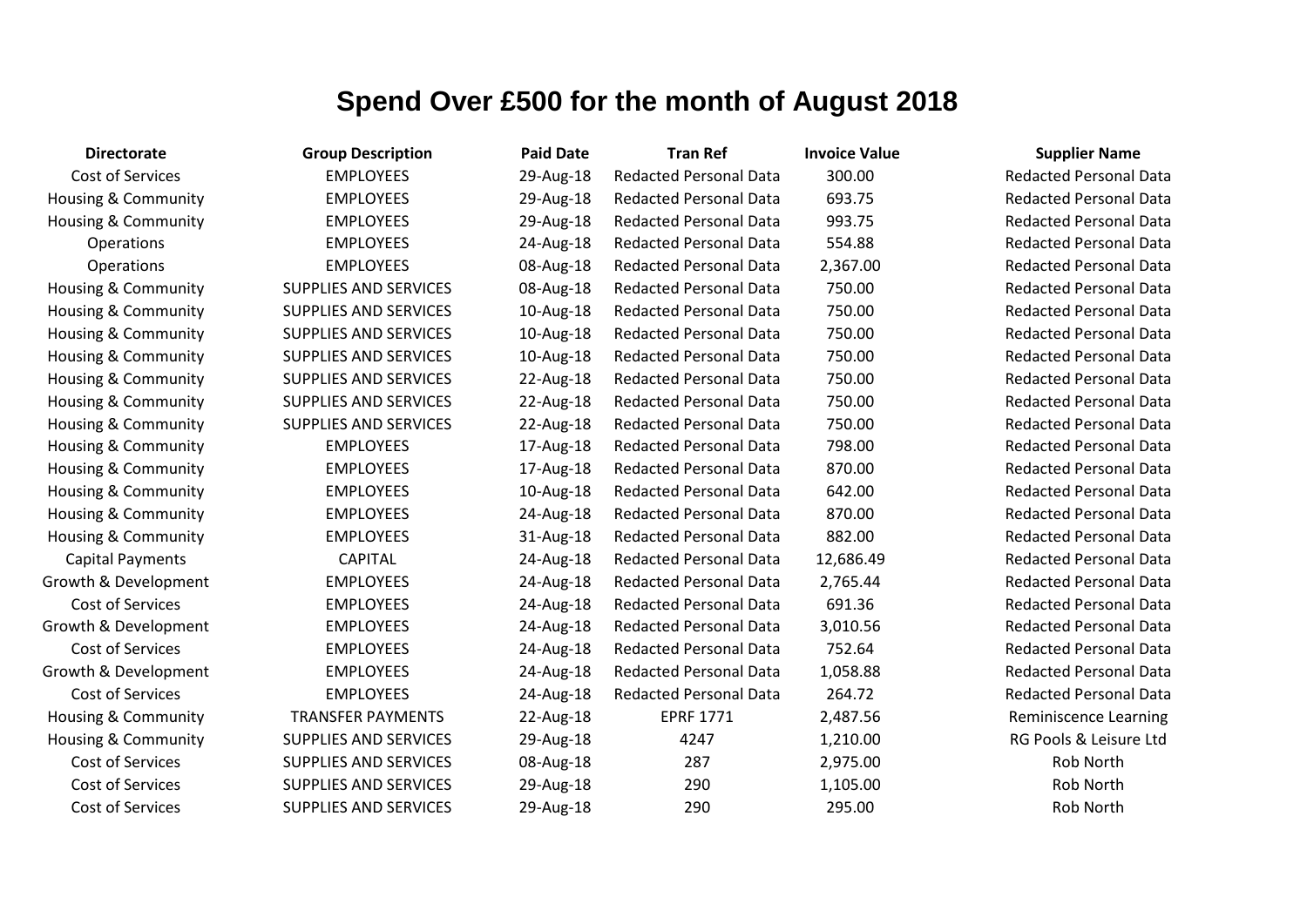| <b>Directorate</b>             | <b>Group Description</b>     | <b>Paid Date</b> | <b>Tran Ref</b>  | <b>Invoice Value</b> | <b>Supplier Name</b>                |
|--------------------------------|------------------------------|------------------|------------------|----------------------|-------------------------------------|
| Operations                     | THIRD PARTY PAYMENTS         | 17-Aug-18        | 1036013          | 1,089.99             | <b>ROSS &amp; ROBERTS LTD</b>       |
| Operations                     | <b>SUPPLIES AND SERVICES</b> | 17-Aug-18        | 1036013          | 474.00               | <b>ROSS &amp; ROBERTS LTD</b>       |
| Operations                     | <b>SUPPLIES AND SERVICES</b> | 17-Aug-18        | 1036013          | $-474.00$            | <b>ROSS &amp; ROBERTS LTD</b>       |
| Operations                     | <b>SUPPLIES AND SERVICES</b> | 01-Aug-18        | 9056904414       | 2,114.12             | ROYAL MAIL GROUP LTD                |
| Operations                     | <b>SUPPLIES AND SERVICES</b> | 15-Aug-18        | 9056990149       | 1,945.25             | ROYAL MAIL GROUP LTD                |
| Operations                     | <b>SUPPLIES AND SERVICES</b> | 22-Aug-18        | 9057035456       | 1,743.12             | ROYAL MAIL GROUP LTD                |
| Operations                     | <b>TRANSFER PAYMENTS</b>     | 24-Aug-18        | <b>EPRF 1802</b> | 225.00               | RUISHTON & THORNFALCON PARISH COUNC |
| Operations                     | <b>TRANSFER PAYMENTS</b>     | 24-Aug-18        | <b>EPRF 1802</b> | 50.00                | RUISHTON & THORNFALCON PARISH COUNC |
| Operations                     | <b>TRANSFER PAYMENTS</b>     | 24-Aug-18        | <b>EPRF 1802</b> | 840.00               | RUISHTON & THORNFALCON PARISH COUNC |
| Operations                     | <b>SUPPLIES AND SERVICES</b> | 15-Aug-18        | 123561           | 893.00               | S. MORRIS LTD                       |
| Operations                     | <b>TRANSFER PAYMENTS</b>     | 24-Aug-18        | <b>EPRF 1803</b> | 325.00               | Sampford Arundel Parish Council     |
| Operations                     | <b>TRANSFER PAYMENTS</b>     | 24-Aug-18        | <b>EPRF 1803</b> | 100.00               | Sampford Arundel Parish Council     |
| Operations                     | <b>TRANSFER PAYMENTS</b>     | 24-Aug-18        | <b>EPRF 1803</b> | 130.00               | Sampford Arundel Parish Council     |
| Operations                     | <b>SUPPLIES AND SERVICES</b> | 08-Aug-18        | 103577578        | 534.42               | Santander Corporate Bank            |
| <b>Housing &amp; Community</b> | <b>SUPPLIES AND SERVICES</b> | 10-Aug-18        | U889143          | 7,200.00             | Savills (UK) Ltd                    |
| <b>Housing &amp; Community</b> | <b>SUPPLIES AND SERVICES</b> | 31-Aug-18        | SS201739         | 1,130.00             | Sedgemoor District Council          |
| Growth & Development           | SUPPLIES AND SERVICES        | 17-Aug-18        | K20656           | 612.84               | <b>SHEARINGS HOLIDAYS LTD</b>       |
| <b>Balance Sheet</b>           | <b>CURRENT ASSETS</b>        | 10-Aug-18        | 3.1736E+11       | 670.40               | SIG Trading Ltd                     |
| Housing & Community            | <b>SUPPLIES AND SERVICES</b> | 08-Aug-18        | 27906            | 550.00               | <b>Simon Rugg</b>                   |
| Operations                     | PREMISES RELATED EXPENDITURE | 01-Aug-18        | 9900395345       | 769.76               | Sodexo Limited                      |
| Operations                     | PREMISES RELATED EXPENDITURE | 01-Aug-18        | 9900401520       | 769.76               | Sodexo Limited                      |
| Operations                     | PREMISES RELATED EXPENDITURE | 01-Aug-18        | 9900407762       | 769.76               | Sodexo Limited                      |
| <b>Housing &amp; Community</b> | PREMISES RELATED EXPENDITURE | 31-Aug-18        | 9900413890       | 83.20                | Sodexo Limited                      |
| Housing & Community            | PREMISES RELATED EXPENDITURE | 31-Aug-18        | 9900413890       | 61.23                | Sodexo Limited                      |
| Housing & Community            | PREMISES RELATED EXPENDITURE | 31-Aug-18        | 9900413890       | 13.45                | Sodexo Limited                      |
| <b>Housing &amp; Community</b> | PREMISES RELATED EXPENDITURE | 31-Aug-18        | 9900413890       | 77.53                | Sodexo Limited                      |
| <b>Housing &amp; Community</b> | PREMISES RELATED EXPENDITURE | 31-Aug-18        | 9900413890       | 56.00                | Sodexo Limited                      |
| Housing & Community            | PREMISES RELATED EXPENDITURE | 31-Aug-18        | 9900413890       | 74.26                | Sodexo Limited                      |
| Housing & Community            | PREMISES RELATED EXPENDITURE | 31-Aug-18        | 9900413890       | 114.61               | Sodexo Limited                      |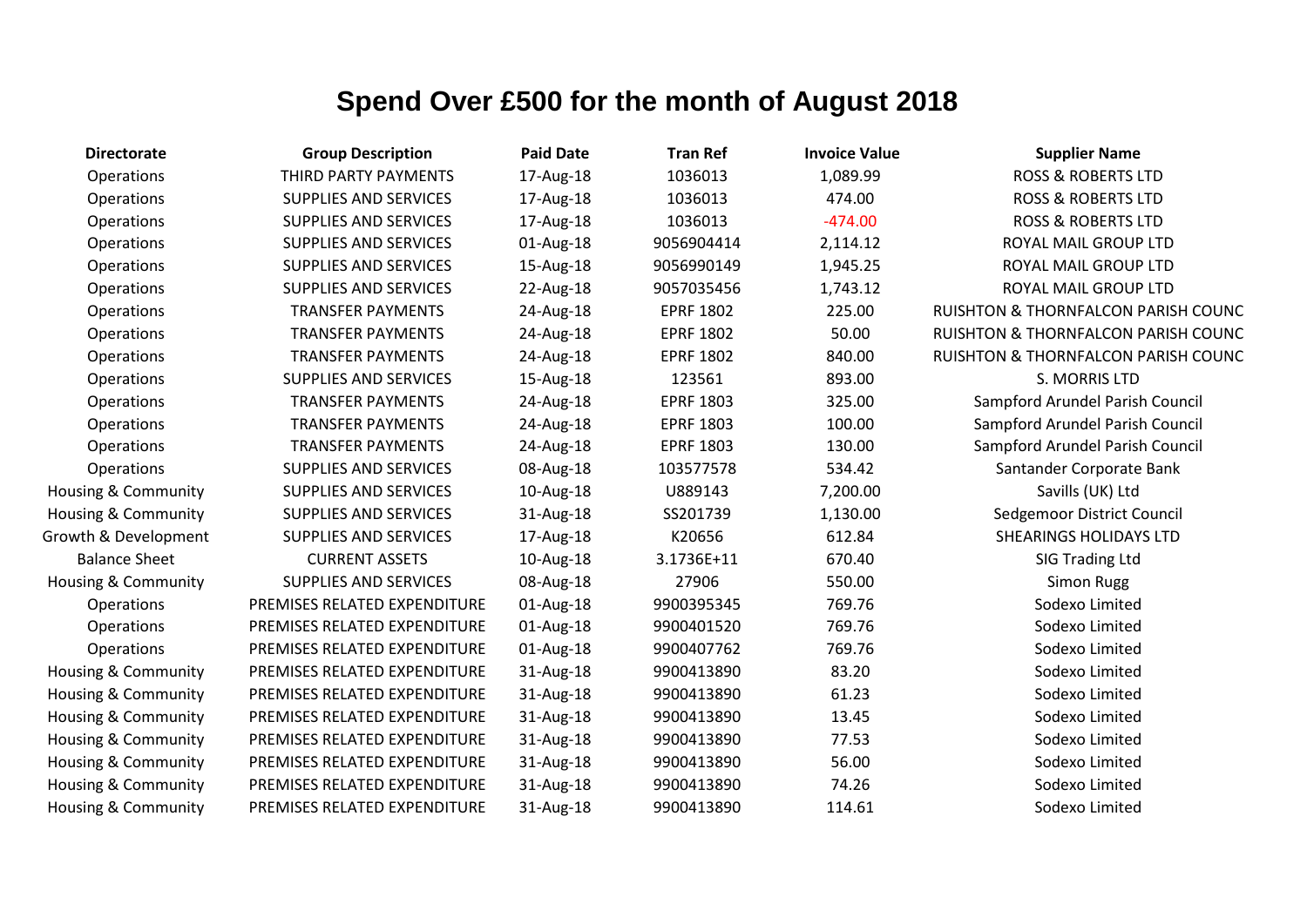| <b>Directorate</b>             | <b>Group Description</b>     | <b>Paid Date</b> | <b>Tran Ref</b>  | <b>Invoice Value</b> | <b>Supplier Name</b>                    |
|--------------------------------|------------------------------|------------------|------------------|----------------------|-----------------------------------------|
| <b>Housing &amp; Community</b> | PREMISES RELATED EXPENDITURE | 31-Aug-18        | 9900413890       | 277.38               | Sodexo Limited                          |
| Housing & Community            | PREMISES RELATED EXPENDITURE | 31-Aug-18        | 9900413890       | 302.54               | Sodexo Limited                          |
| Operations                     | PREMISES RELATED EXPENDITURE | 31-Aug-18        | 9900413894       | 769.76               | Sodexo Limited                          |
| Operations                     | <b>SUPPLIES AND SERVICES</b> | 24-Aug-18        | INV01974594      | 3,259.64             | Softcat Plc                             |
| <b>Housing &amp; Community</b> | <b>TRANSFER PAYMENTS</b>     | 15-Aug-18        | 196              | 8,000.00             | SOMERSET COMMUNITY FOUNDATION           |
| Operations                     | THIRD PARTY PAYMENTS         | 17-Aug-18        | 60726860         | 69,836.82            | SOMERSET COUNTY COUNCIL                 |
| <b>Operations</b>              | SUPPLIES AND SERVICES        | 24-Aug-18        | 60729616         | 484.00               | SOMERSET COUNTY COUNCIL                 |
| Operations                     | SUPPLIES AND SERVICES        | 24-Aug-18        | 60729616         | 132.00               | SOMERSET COUNTY COUNCIL                 |
| Growth & Development           | THIRD PARTY PAYMENTS         | 29-Aug-18        | 60718128         | 3,125.00             | SOMERSET COUNTY COUNCIL                 |
| <b>Balance Sheet</b>           | <b>HOLDING ACCOUNTS</b>      | 17-Aug-18        | 60726458         | 194,395.00           | Somerset County Council Pension Fund    |
| <b>Corporate Management</b>    | <b>EMPLOYEES</b>             | 17-Aug-18        | 60726457         | 13,500.00            | Somerset County Council Pension Fund    |
| Growth & Development           | <b>SUPPLIES AND SERVICES</b> | 03-Aug-18        | 24072018         | 2,574.50             | Somerset Opera                          |
| Housing & Community            | PREMISES RELATED EXPENDITURE | 10-Aug-18        | 46438 66412 MAY  | 901.14               | SOUTHERN ELECTRIC PAYMENT CENT          |
| Growth & Development           | <b>SUPPLIES AND SERVICES</b> | 31-Aug-18        | 16326            | 7,038.00             | Springboard Research Ltd                |
| Operations                     | <b>TRANSFER PAYMENTS</b>     | 24-Aug-18        | <b>EPRF 1804</b> | 525.00               | <b>Staplegrove Parish Council</b>       |
| Operations                     | <b>TRANSFER PAYMENTS</b>     | 24-Aug-18        | <b>EPRF 1804</b> | 750.00               | <b>Staplegrove Parish Council</b>       |
| <b>Operations</b>              | <b>TRANSFER PAYMENTS</b>     | 24-Aug-18        | <b>EPRF 1804</b> | 425.00               | <b>Staplegrove Parish Council</b>       |
| Operations                     | <b>TRANSFER PAYMENTS</b>     | 24-Aug-18        | <b>EPRF 1805</b> | 445.00               | <b>Stawley Parish Council</b>           |
| Operations                     | <b>TRANSFER PAYMENTS</b>     | 24-Aug-18        | <b>EPRF 1805</b> | 300.00               | <b>Stawley Parish Council</b>           |
| Operations                     | <b>TRANSFER PAYMENTS</b>     | 24-Aug-18        | <b>EPRF 1805</b> | 600.00               | <b>Stawley Parish Council</b>           |
| Housing & Community            | PREMISES RELATED EXPENDITURE | 29-Aug-18        | 182              | 600.00               | <b>Steve Wilkins</b>                    |
| Housing & Community            | PREMISES RELATED EXPENDITURE | 29-Aug-18        | 183              | 840.00               | <b>Steve Wilkins</b>                    |
| Housing & Community            | PREMISES RELATED EXPENDITURE | 29-Aug-18        | 181              | 580.00               | <b>Steve Wilkins</b>                    |
| <b>Housing &amp; Community</b> | PREMISES RELATED EXPENDITURE | 31-Aug-18        | 185              | 750.00               | <b>Steve Wilkins</b>                    |
| Operations                     | <b>TRANSFER PAYMENTS</b>     | 24-Aug-18        | <b>EPRF 1808</b> | 1,210.00             | Stoke St Gregory Playing Field Man Comm |
| <b>Capital Payments</b>        | <b>CAPITAL</b>               | 17-Aug-18        | 38               | 3,250.00             | <b>STONE &amp; PARTNERS</b>             |
| <b>Housing &amp; Community</b> | <b>SUPPLIES AND SERVICES</b> | 17-Aug-18        | 3598             | 1,875.00             | <b>STONE &amp; PARTNERS</b>             |
| <b>Balance Sheet</b>           | <b>CURRENT ASSETS</b>        | 15-Aug-18        | IN027789         | 512.21               | Strukta (Taunton) Ltd T/A Advance       |
| <b>Housing &amp; Community</b> | PREMISES RELATED EXPENDITURE | 17-Aug-18        | M13439           | 550.00               | Style Door Systems Ltd                  |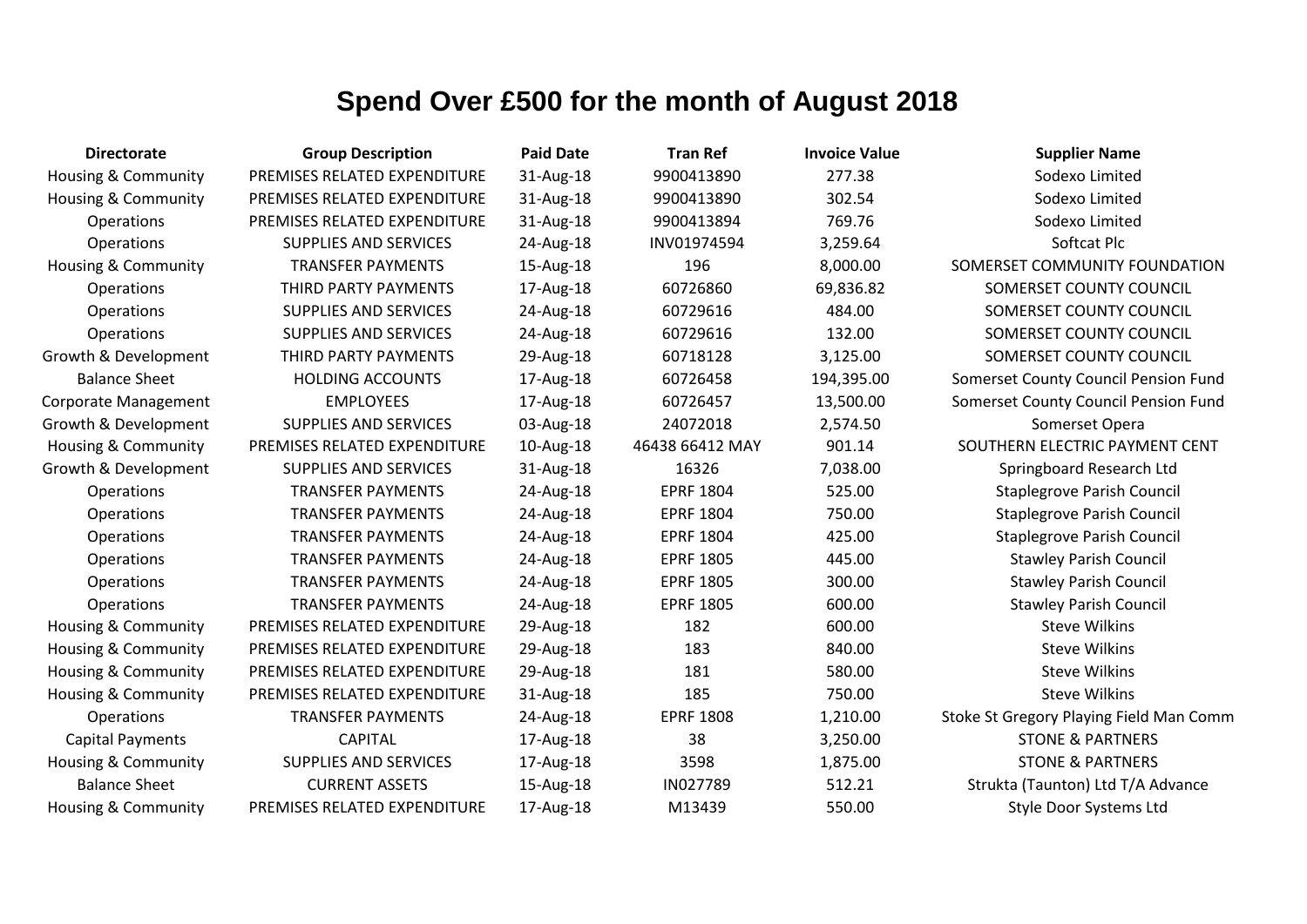| <b>Directorate</b>             | <b>Group Description</b>     | <b>Paid Date</b> | <b>Tran Ref</b>  | <b>Invoice Value</b> | <b>Supplier Name</b>             |
|--------------------------------|------------------------------|------------------|------------------|----------------------|----------------------------------|
| <b>Housing &amp; Community</b> | PREMISES RELATED EXPENDITURE | 29-Aug-18        | SI-7315          | 900.00               | <b>SUN SCAFFOLDING LTD</b>       |
| <b>Housing &amp; Community</b> | PREMISES RELATED EXPENDITURE | 31-Aug-18        | SI-7336          | 850.00               | <b>SUN SCAFFOLDING LTD</b>       |
| <b>Housing &amp; Community</b> | PREMISES RELATED EXPENDITURE | 31-Aug-18        | SI-7335          | 750.00               | <b>SUN SCAFFOLDING LTD</b>       |
| <b>Housing &amp; Community</b> | THIRD PARTY PAYMENTS         | 03-Aug-18        | <b>EPRF 1659</b> | 1,420.20             | <b>Sundry BACS</b>               |
| <b>Housing &amp; Community</b> | THIRD PARTY PAYMENTS         | 03-Aug-18        | <b>EPRF 1697</b> | 13,000.00            | <b>Sundry BACS</b>               |
| <b>Capital Payments</b>        | <b>CAPITAL</b>               | 03-Aug-18        | <b>EPRF 1701</b> | 6,100.00             | <b>Sundry BACS</b>               |
| <b>Housing &amp; Community</b> | THIRD PARTY PAYMENTS         | 15-Aug-18        | <b>EPRF 1731</b> | 941.00               | <b>Sundry BACS</b>               |
| <b>Housing &amp; Community</b> | THIRD PARTY PAYMENTS         | 15-Aug-18        | <b>EPRF 1732</b> | 725.00               | <b>Sundry BACS</b>               |
| <b>Capital Payments</b>        | <b>CAPITAL</b>               | 17-Aug-18        | <b>EPRF 1753</b> | 985.00               | <b>Sundry BACS</b>               |
| <b>Corporate Management</b>    | <b>TRANSFER PAYMENTS</b>     | 01-Aug-18        | <b>EPRF 1653</b> | 700.00               | <b>Sundry Cheque</b>             |
| Corporate Management           | <b>TRANSFER PAYMENTS</b>     | 01-Aug-18        | <b>EPRF 1654</b> | 2,044.00             | <b>Sundry Cheque</b>             |
| <b>Housing &amp; Community</b> | THIRD PARTY PAYMENTS         | 01-Aug-18        | <b>EPRF 1691</b> | 555.00               | <b>Sundry Cheque</b>             |
| <b>Housing &amp; Community</b> | BELOW NET COST OF SERVICES   | 03-Aug-18        | <b>EPRF 1699</b> | 538.83               | <b>Sundry Cheque</b>             |
| <b>Housing &amp; Community</b> | BELOW NET COST OF SERVICES   | 08-Aug-18        | <b>EPRF 1720</b> | 550.00               | <b>Sundry Cheque</b>             |
| Growth & Development           | <b>INCOME</b>                | 17-Aug-18        | <b>EPRF 1759</b> | 770.00               | <b>Sundry Cheque</b>             |
| <b>Capital Payments</b>        | <b>CAPITAL</b>               | 24-Aug-18        | <b>EPRF 1821</b> | 795.00               | <b>Sundry Cheque</b>             |
| Operations                     | <b>SUPPLIES AND SERVICES</b> | 22-Aug-18        | <b>EPRF 1826</b> | 15,655.46            | <b>Sundry Cheque</b>             |
| Growth & Development           | <b>SUPPLIES AND SERVICES</b> | 22-Aug-18        | 7082018          | 578.00               | <b>SUPERBREAK</b>                |
| <b>Capital Payments</b>        | <b>CAPITAL</b>               | 24-Aug-18        | 2074             | 1,262.00             | <b>SWAN PAUL PARTNERSHIP LTD</b> |
| <b>Balance Sheet</b>           | <b>CURRENT ASSETS</b>        | 24-Aug-18        | 33875            | 998.20               | SYMPHONY ENVIRONMENTAL LTD       |
| <b>Housing &amp; Community</b> | PREMISES RELATED EXPENDITURE | 29-Aug-18        | 23947            | 5,193.90             | T & C ELECTRICAL CONTRACTORS LTD |
| Growth & Development           | <b>SUPPLIES AND SERVICES</b> | 22-Aug-18        | TFS18-TVC        | 10,655.10            | <b>Taunton Flower Show</b>       |
| <b>Housing &amp; Community</b> | <b>SUPPLIES AND SERVICES</b> | 15-Aug-18        | <b>EPRF 1715</b> | 1,000.00             | Taunton North Youth Sports Club  |
| <b>Housing &amp; Community</b> | <b>EMPLOYEES</b>             | 15-Aug-18        | 2013131          | 874.50               | Taunton Rugby Football Club Ltd  |
| Growth & Development           | <b>SUPPLIES AND SERVICES</b> | 03-Aug-18        | TDBC/TTGV/01     | 2,039.65             | <b>Taunton Thespians</b>         |
| <b>Housing &amp; Community</b> | PREMISES RELATED EXPENDITURE | 08-Aug-18        | 418              | 669.63               | <b>Taunton Timber Ltd</b>        |
| <b>Housing &amp; Community</b> | PREMISES RELATED EXPENDITURE | 24-Aug-18        | 7182             | 840.25               | <b>Taunton Timber Ltd</b>        |
| Operations                     | PREMISES RELATED EXPENDITURE | 29-Aug-18        | 7183             | 1,410.96             | <b>Taunton Timber Ltd</b>        |
| Operations                     | PREMISES RELATED EXPENDITURE | 29-Aug-18        | 7183             | 155.52               | <b>Taunton Timber Ltd</b>        |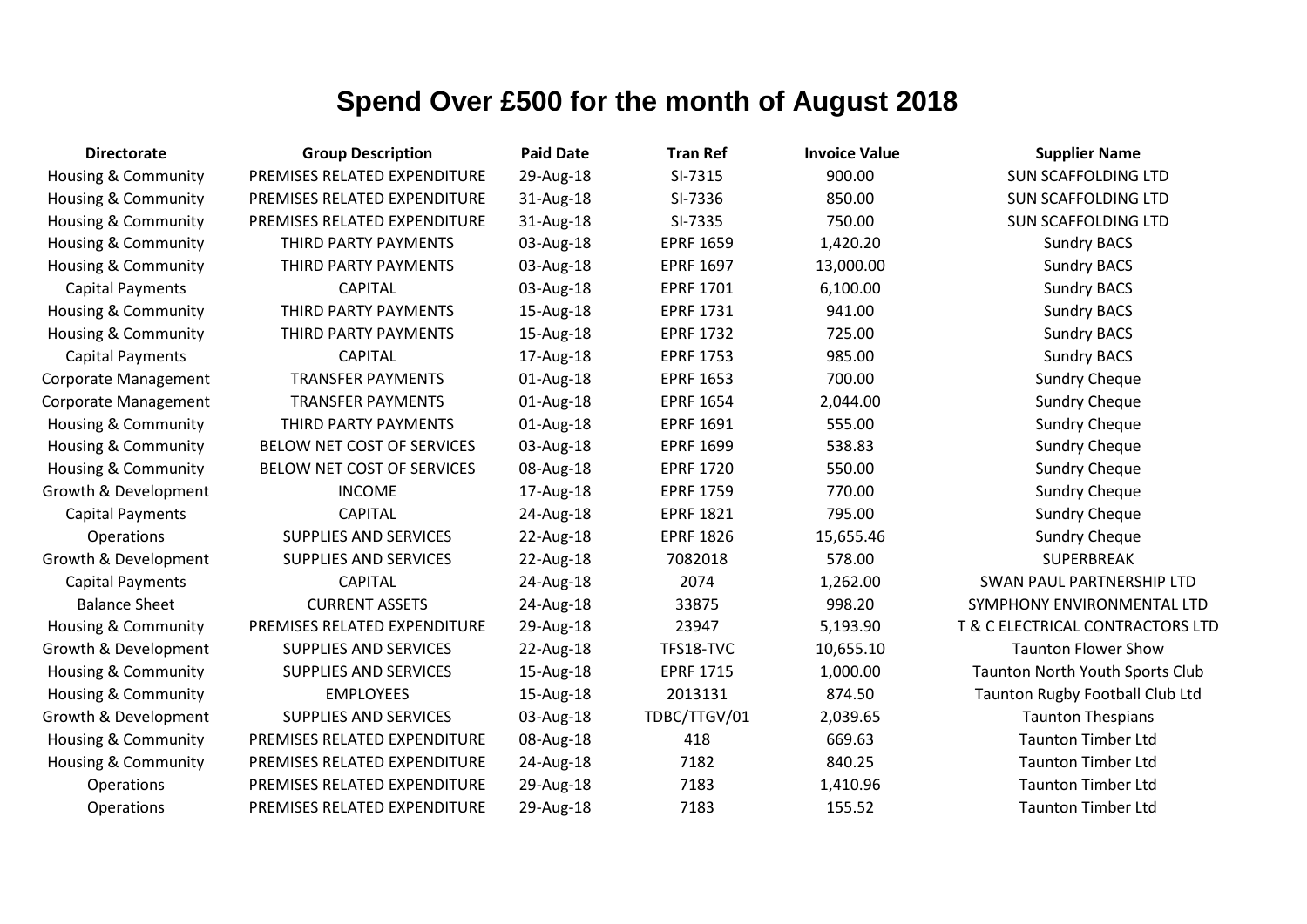| <b>Directorate</b>             | <b>Group Description</b>     | <b>Paid Date</b> | <b>Tran Ref</b>  | <b>Invoice Value</b> | <b>Supplier Name</b>        |
|--------------------------------|------------------------------|------------------|------------------|----------------------|-----------------------------|
| Corporate Management           | <b>TRANSFER PAYMENTS</b>     | 29-Aug-18        | <b>EPRF 1831</b> | 2,450.00             | <b>TAUNTON YMCA</b>         |
| <b>Housing &amp; Community</b> | <b>SUPPLIES AND SERVICES</b> | 10-Aug-18        | 184696           | 3,000.00             | <b>Taylor Lewis Limited</b> |
| <b>Housing &amp; Community</b> | <b>SUPPLIES AND SERVICES</b> | 17-Aug-18        | 184679           | 2,550.00             | <b>Taylor Lewis Limited</b> |
| Operations                     | SUPPLIES AND SERVICES        | 15-Aug-18        | 94592798         | 1,198.00             | TELEFONICA O2 (UK) LTD      |
| Operations                     | SUPPLIES AND SERVICES        | 15-Aug-18        | 95479030         | 1,478.21             | TELEFONICA O2 (UK) LTD      |
| Operations                     | SUPPLIES AND SERVICES        | 15-Aug-18        | 96354677         | 1,336.07             | TELEFONICA O2 (UK) LTD      |
| Operations                     | <b>SUPPLIES AND SERVICES</b> | 15-Aug-18        | 97244226         | 1,386.97             | TELEFONICA O2 (UK) LTD      |
| Operations                     | <b>SUPPLIES AND SERVICES</b> | 15-Aug-18        | 98110438         | 1,432.89             | TELEFONICA O2 (UK) LTD      |
| Operations                     | <b>SUPPLIES AND SERVICES</b> | 15-Aug-18        | 98978019         | 1,398.33             | TELEFONICA O2 (UK) LTD      |
| Operations                     | <b>SUPPLIES AND SERVICES</b> | 15-Aug-18        | 99825746         | 1,389.08             | TELEFONICA O2 (UK) LTD      |
| Operations                     | SUPPLIES AND SERVICES        | 15-Aug-18        | 727865           | 1,415.65             | TELEFONICA O2 (UK) LTD      |
| Operations                     | <b>SUPPLIES AND SERVICES</b> | 15-Aug-18        | 2106637          | 1,422.66             | TELEFONICA O2 (UK) LTD      |
| Operations                     | <b>SUPPLIES AND SERVICES</b> | 15-Aug-18        | 2968239          | 1,400.76             | TELEFONICA O2 (UK) LTD      |
| Operations                     | <b>SUPPLIES AND SERVICES</b> | 15-Aug-18        | 3814593          | 1,404.05             | TELEFONICA O2 (UK) LTD      |
| Operations                     | SUPPLIES AND SERVICES        | 15-Aug-18        | 4642394          | 1,570.40             | TELEFONICA O2 (UK) LTD      |
| Operations                     | <b>SUPPLIES AND SERVICES</b> | 15-Aug-18        | 8890040          | 1,550.91             | TELEFONICA O2 (UK) LTD      |
| Operations                     | <b>SUPPLIES AND SERVICES</b> | 15-Aug-18        | 5463769          | 1,475.18             | TELEFONICA O2 (UK) LTD      |
| Operations                     | <b>SUPPLIES AND SERVICES</b> | 15-Aug-18        | 6315472          | 1,442.03             | TELEFONICA O2 (UK) LTD      |
| Operations                     | <b>SUPPLIES AND SERVICES</b> | 15-Aug-18        | 7193911          | 1,475.91             | TELEFONICA O2 (UK) LTD      |
| Operations                     | <b>SUPPLIES AND SERVICES</b> | 15-Aug-18        | 8060196          | 1,445.36             | TELEFONICA O2 (UK) LTD      |
| Operations                     | <b>SUPPLIES AND SERVICES</b> | 15-Aug-18        | 8060196          | 119.30               | TELEFONICA O2 (UK) LTD      |
| Operations                     | <b>SUPPLIES AND SERVICES</b> | 29-Aug-18        | 5537945          | 1,503.02             | TELEFONICA O2 (UK) LTD      |
| <b>Housing &amp; Community</b> | PREMISES RELATED EXPENDITURE | 15-Aug-18        | 195162           | 2,235.00             | <b>Tersus Group</b>         |
| Housing & Community            | PREMISES RELATED EXPENDITURE | 15-Aug-18        | 195817           | 515.00               | <b>Tersus Group</b>         |
| <b>Housing &amp; Community</b> | PREMISES RELATED EXPENDITURE | 22-Aug-18        | 196681           | 675.00               | <b>Tersus Group</b>         |
| Housing & Community            | PREMISES RELATED EXPENDITURE | 03-Aug-18        | TG1971           | 1,018.00             | <b>TG Roofing Ltd</b>       |
| <b>Housing &amp; Community</b> | PREMISES RELATED EXPENDITURE | 10-Aug-18        | TG1988           | 896.00               | <b>TG Roofing Ltd</b>       |
| Housing & Community            | PREMISES RELATED EXPENDITURE | 08-Aug-18        | TG1970           | 848.00               | <b>TG Roofing Ltd</b>       |
| <b>Balance Sheet</b>           | <b>CURRENT ASSETS</b>        | 08-Aug-18        | INV835789        | 617.49               | THE BECK COMPANY LTD        |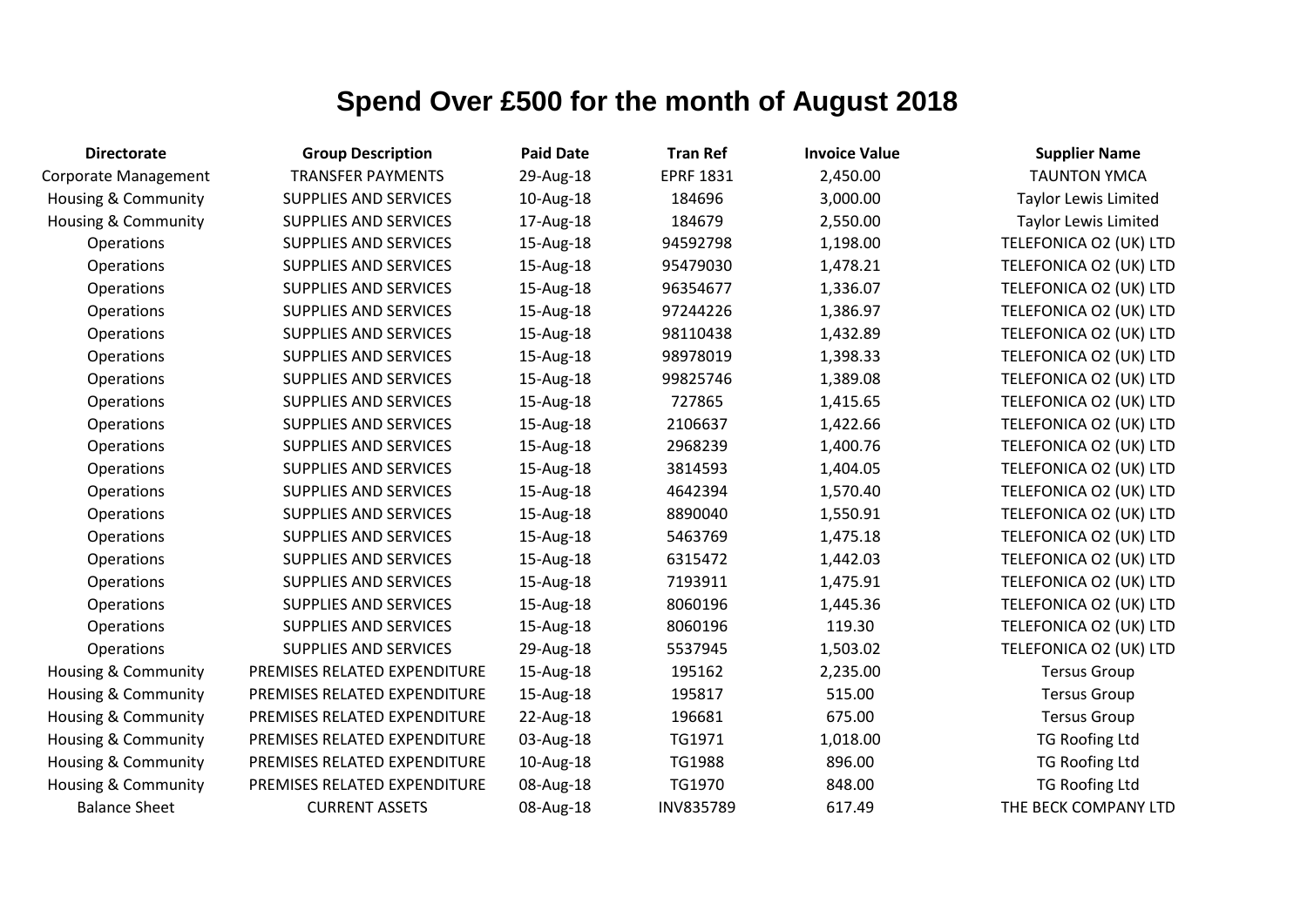| <b>Directorate</b>             | <b>Group Description</b>      | <b>Paid Date</b> | <b>Tran Ref</b> | <b>Invoice Value</b> | <b>Supplier Name</b>                |
|--------------------------------|-------------------------------|------------------|-----------------|----------------------|-------------------------------------|
| <b>Balance Sheet</b>           | <b>CURRENT ASSETS</b>         | 24-Aug-18        | INV837822       | 628.93               | THE BECK COMPANY LTD                |
| Housing & Community            | PREMISES RELATED EXPENDITURE  | 15-Aug-18        | 3600            | 681.56               | The Carpet Warehouse                |
| Housing & Community            | PREMISES RELATED EXPENDITURE  | 08-Aug-18        | 3589            | 611.51               | The Carpet Warehouse                |
| Housing & Community            | PREMISES RELATED EXPENDITURE  | 10-Aug-18        | 3597            | 597.94               | The Carpet Warehouse                |
| Housing & Community            | PREMISES RELATED EXPENDITURE  | 15-Aug-18        | 3606            | 606.61               | The Carpet Warehouse                |
| Housing & Community            | PREMISES RELATED EXPENDITURE  | 08-Aug-18        | 3590            | 810.55               | The Carpet Warehouse                |
| Housing & Community            | PREMISES RELATED EXPENDITURE  | 22-Aug-18        | 3612            | 902.61               | The Carpet Warehouse                |
| Housing & Community            | PREMISES RELATED EXPENDITURE  | 15-Aug-18        | 3529            | 539.95               | The Carpet Warehouse                |
| Housing & Community            | <b>SUPPLIES AND SERVICES</b>  | 22-Aug-18        | 3305            | 1,099.77             | The Carpet Warehouse                |
| Housing & Community            | <b>SUPPLIES AND SERVICES</b>  | 22-Aug-18        | 3321            | 1,449.58             | The Carpet Warehouse                |
| Housing & Community            | PREMISES RELATED EXPENDITURE  | 22-Aug-18        | 3610            | 746.07               | The Carpet Warehouse                |
| Housing & Community            | PREMISES RELATED EXPENDITURE  | 31-Aug-18        | 3641            | 910.66               | The Carpet Warehouse                |
| <b>Capital Payments</b>        | <b>CAPITAL</b>                | 08-Aug-18        | B9536           | 2,150.00             | The Columbaria Company              |
| <b>Capital Payments</b>        | <b>CAPITAL</b>                | 08-Aug-18        | B9536           | 1,950.00             | The Columbaria Company              |
| <b>Capital Payments</b>        | <b>CAPITAL</b>                | 08-Aug-18        | B9536           | 3,500.00             | The Columbaria Company              |
| <b>Capital Payments</b>        | <b>CAPITAL</b>                | 08-Aug-18        | B9536           | 2,550.00             | The Columbaria Company              |
| <b>Capital Payments</b>        | <b>CAPITAL</b>                | 08-Aug-18        | B9536           | 3,000.00             | The Columbaria Company              |
| <b>Capital Payments</b>        | <b>CAPITAL</b>                | 08-Aug-18        | B9536           | 6,500.00             | The Columbaria Company              |
| <b>Capital Payments</b>        | <b>CAPITAL</b>                | 08-Aug-18        | B9536           | 100.00               | The Columbaria Company              |
| Operations                     | <b>SUPPLIES AND SERVICES</b>  | 31-Aug-18        | B9600           | 5,520.00             | The Columbaria Company              |
| Operations                     | <b>SUPPLIES AND SERVICES</b>  | 31-Aug-18        | B9600           | 100.00               | The Columbaria Company              |
| Operations                     | TRANSPORT RELATED EXPENDITURE | 10-Aug-18        | 2533085         | 9,655.43             | The Fuelcard People                 |
| Operations                     | TRANSPORT RELATED EXPENDITURE | 24-Aug-18        | 1386601         | 1,043.12             | The Fuelcard People                 |
| <b>Capital Payments</b>        | <b>CAPITAL</b>                | 15-Aug-18        | $SI-15$         | 2,007.33             | The Lighting People                 |
| <b>Corporate Management</b>    | <b>SUPPLIES AND SERVICES</b>  | 24-Aug-18        | 2364            | 325.00               | The Society of Local Authority Chie |
| Cost of Services               | <b>SUPPLIES AND SERVICES</b>  | 24-Aug-18        | 2364            | 270.00               | The Society of Local Authority Chie |
| Growth & Development           | <b>SUPPLIES AND SERVICES</b>  | 31-Aug-18        | <b>INV7766</b>  | 3,950.00             | Thomas Lister                       |
| Growth & Development           | <b>SUPPLIES AND SERVICES</b>  | 24-Aug-18        | 11635           | 1,500.00             | <b>Thrive Architects Limited</b>    |
| <b>Housing &amp; Community</b> | PREMISES RELATED EXPENDITURE  | 15-Aug-18        | 42482           | 625.00               | TLS SECURITY SYSTEMS LTD            |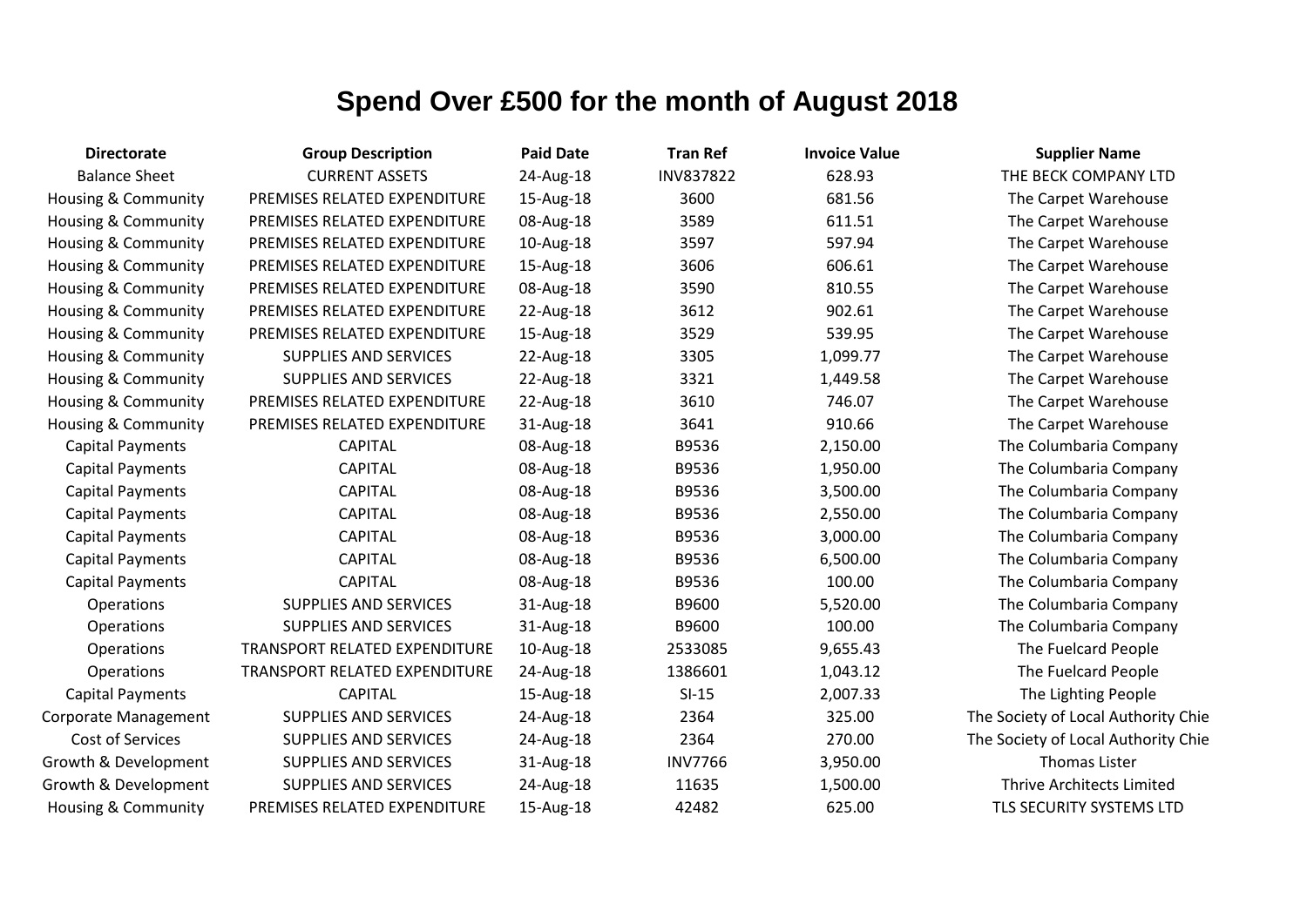| <b>Group Description</b>     | <b>Paid Date</b> | <b>Tran Ref</b>  | <b>Invoice Value</b> | <b>Supplier Name</b>                  |
|------------------------------|------------------|------------------|----------------------|---------------------------------------|
| PREMISES RELATED EXPENDITURE | 29-Aug-18        | 42702            | 1,590.00             | TLS SECURITY SYSTEMS LTD              |
| <b>HOLDING ACCOUNTS</b>      | 15-Aug-18        | 3096057          | 662.70               | Travel.cloud                          |
| <b>TRANSFER PAYMENTS</b>     | 24-Aug-18        | <b>EPRF 1810</b> | 335.00               | <b>Trull Parish Council</b>           |
| <b>TRANSFER PAYMENTS</b>     | 24-Aug-18        | <b>EPRF 1810</b> | 250.00               | <b>Trull Parish Council</b>           |
| <b>TRANSFER PAYMENTS</b>     | 24-Aug-18        | <b>EPRF 1810</b> | 700.00               | <b>Trull Parish Council</b>           |
| <b>SUPPLIES AND SERVICES</b> | 10-Aug-18        | 3IN/10321502     | 374.70               | Tunstall Healthcare (uk) Ltd          |
| <b>CAPITAL</b>               | 10-Aug-18        | 3IN/10321502     | 65.00                | Tunstall Healthcare (uk) Ltd          |
| <b>CAPITAL</b>               | 10-Aug-18        | 3IN/10321502     | 135.00               | Tunstall Healthcare (uk) Ltd          |
| <b>EMPLOYEES</b>             | 22-Aug-18        | TBB146 PC TBC    | 21,787.72            | Two Bald Blokes                       |
| <b>EMPLOYEES</b>             | 22-Aug-18        | TBB146 PC TBC    | 13,875.83            | Two Bald Blokes                       |
| <b>SUPPLIES AND SERVICES</b> | 01-Aug-18        | 00002417971AB    | 1,206.01             | Viridor Waste (Somerset) Ltd          |
| <b>SUPPLIES AND SERVICES</b> | 01-Aug-18        | 00002417967AB    | 1,200.67             | Viridor Waste (Somerset) Ltd          |
| SUPPLIES AND SERVICES        | 31-Aug-18        | 00002445814AB    | 854.50               | Viridor Waste (Somerset) Ltd          |
| <b>SUPPLIES AND SERVICES</b> | 08-Aug-18        | 18-04-TAUNTON    | 590.00               | Vivedia Ltd                           |
| SUPPLIES AND SERVICES        | 24-Aug-18        | 43299            | 920.00               | Vivedia Ltd                           |
| <b>SUPPLIES AND SERVICES</b> | 17-Aug-18        | UK10/072018/743  | 3,202.63             | Vodafone                              |
| <b>SUPPLIES AND SERVICES</b> | 17-Aug-18        | 88598140         | 5,627.82             | <b>VODAFONE LIMITED (PAGING)</b>      |
| SUPPLIES AND SERVICES        | 17-Aug-18        | 88598140         | 5.00                 | <b>VODAFONE LIMITED (PAGING)</b>      |
| <b>SUPPLIES AND SERVICES</b> | 24-Aug-18        | LH10134          | 555.00               | <b>VODAFONE LIMITED (PAGING)</b>      |
| SUPPLIES AND SERVICES        | 24-Aug-18        | 2215352          | 7,747.77             | Voicenet Solutions Ltd T/A 8x8        |
| PREMISES RELATED EXPENDITURE | 22-Aug-18        | 9051312305       | 3,497.82             | Water2business                        |
| <b>TRANSFER PAYMENTS</b>     | 24-Aug-18        | <b>EPRF 1811</b> | 1,540.00             | <b>WELLINGTON TOWN COUNCIL</b>        |
| <b>TRANSFER PAYMENTS</b>     | 24-Aug-18        | <b>EPRF 1811</b> | 735.00               | <b>WELLINGTON TOWN COUNCIL</b>        |
| <b>CAPITAL</b>               | 08-Aug-18        | <b>EPRF 1716</b> | 14,708.76            | WEST BAGBOROUGH PARISH COUNCIL        |
| <b>TRANSFER PAYMENTS</b>     | 24-Aug-18        | <b>EPRF 1813</b> | 310.00               | WEST BAGBOROUGH PARISH COUNCIL        |
| <b>TRANSFER PAYMENTS</b>     | 24-Aug-18        | <b>EPRF 1813</b> | 1,950.00             | WEST BAGBOROUGH PARISH COUNCIL        |
| <b>TRANSFER PAYMENTS</b>     | 24-Aug-18        | <b>EPRF 1813</b> | 600.00               | <b>WEST BAGBOROUGH PARISH COUNCIL</b> |
| <b>TRANSFER PAYMENTS</b>     | 24-Aug-18        | <b>EPRF 1814</b> | 800.00               | WEST BUCKLAND PARISH COUNCIL          |
| <b>TRANSFER PAYMENTS</b>     | 24-Aug-18        | <b>EPRF 1814</b> | 170.00               | WEST BUCKLAND PARISH COUNCIL          |
|                              |                  |                  |                      |                                       |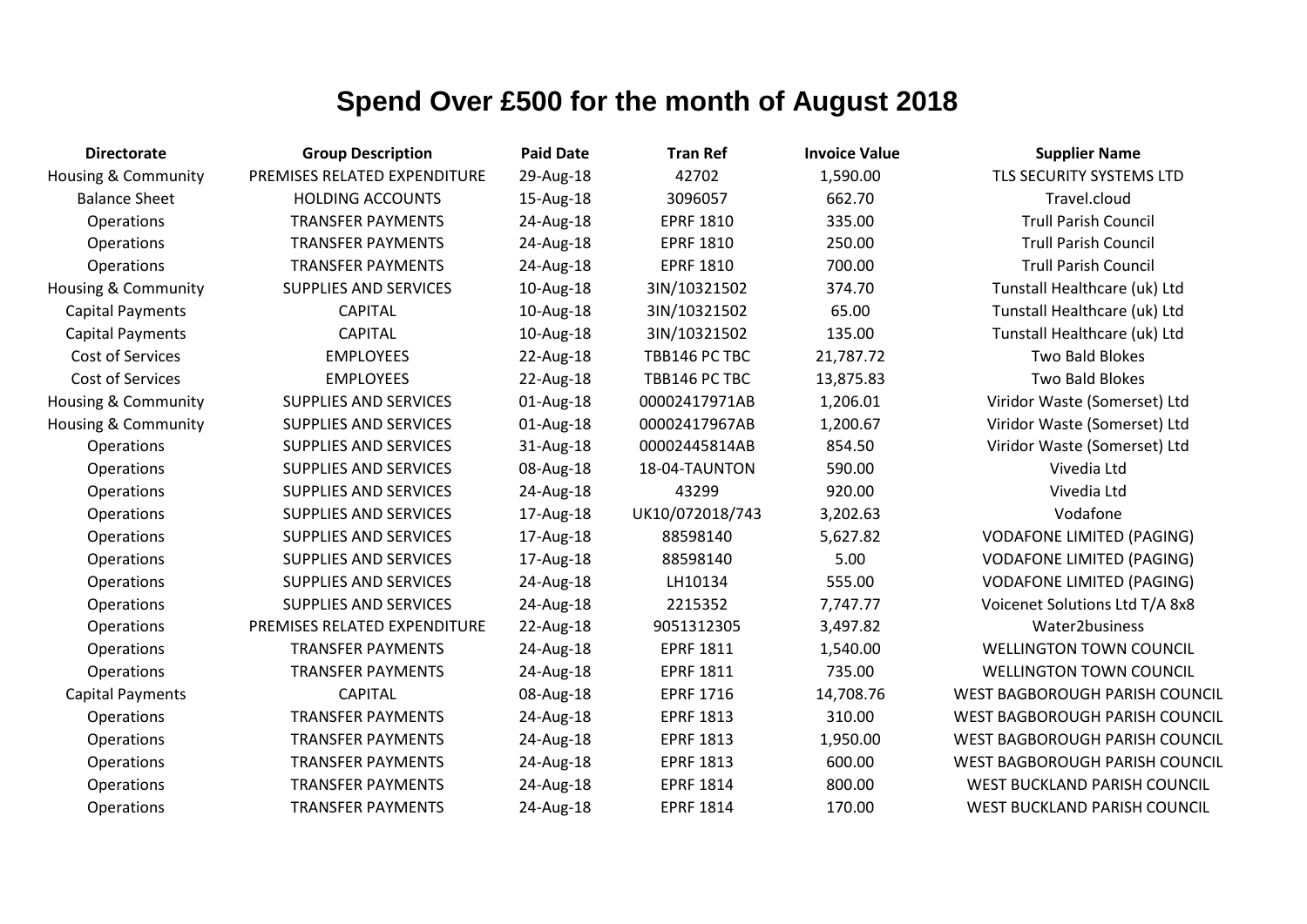| <b>Directorate</b>             | <b>Group Description</b>             | <b>Paid Date</b> | <b>Tran Ref</b>  | <b>Invoice Value</b> | <b>Supplier Name</b>                |
|--------------------------------|--------------------------------------|------------------|------------------|----------------------|-------------------------------------|
| Operations                     | <b>TRANSFER PAYMENTS</b>             | 24-Aug-18        | <b>EPRF 1814</b> | 735.00               | <b>WEST BUCKLAND PARISH COUNCIL</b> |
| <b>Capital Payments</b>        | <b>CAPITAL</b>                       | 10-Aug-18        | <b>EPRF 1723</b> | 807.00               | West Monkton Parish Council         |
| <b>Housing &amp; Community</b> | PREMISES RELATED EXPENDITURE         | 03-Aug-18        | 7064             | 6,851.30             | <b>Western Fabrications Ltd</b>     |
| <b>Housing &amp; Community</b> | PREMISES RELATED EXPENDITURE         | 03-Aug-18        | 7066             | 535.37               | <b>Western Fabrications Ltd</b>     |
| <b>Housing &amp; Community</b> | PREMISES RELATED EXPENDITURE         | 03-Aug-18        | 7065             | 929.46               | <b>Western Fabrications Ltd</b>     |
| <b>Housing &amp; Community</b> | PREMISES RELATED EXPENDITURE         | 08-Aug-18        | 7030             | 3,726.45             | <b>Western Fabrications Ltd</b>     |
| Housing & Community            | PREMISES RELATED EXPENDITURE         | 24-Aug-18        | 7076             | 1,190.85             | <b>Western Fabrications Ltd</b>     |
| Housing & Community            | PREMISES RELATED EXPENDITURE         | 24-Aug-18        | 7075             | 885.80               | <b>Western Fabrications Ltd</b>     |
| <b>Housing &amp; Community</b> | PREMISES RELATED EXPENDITURE         | 08-Aug-18        | 7063             | 4,343.88             | <b>Western Fabrications Ltd</b>     |
| <b>Housing &amp; Community</b> | PREMISES RELATED EXPENDITURE         | 24-Aug-18        | 7074             | 1,441.36             | <b>Western Fabrications Ltd</b>     |
| Housing & Community            | PREMISES RELATED EXPENDITURE         | 24-Aug-18        | 7072             | 913.82               | <b>Western Fabrications Ltd</b>     |
| <b>Housing &amp; Community</b> | PREMISES RELATED EXPENDITURE         | 24-Aug-18        | 7071             | 1,378.80             | <b>Western Fabrications Ltd</b>     |
| Housing & Community            | PREMISES RELATED EXPENDITURE         | 31-Aug-18        | 7081             | 1,502.78             | <b>Western Fabrications Ltd</b>     |
| <b>Housing &amp; Community</b> | PREMISES RELATED EXPENDITURE         | 31-Aug-18        | 7078             | 1,119.92             | <b>Western Fabrications Ltd</b>     |
| <b>Housing &amp; Community</b> | PREMISES RELATED EXPENDITURE         | 31-Aug-18        | 7077             | 883.85               | <b>Western Fabrications Ltd</b>     |
| <b>Housing &amp; Community</b> | PREMISES RELATED EXPENDITURE         | 31-Aug-18        | 7080             | 839.69               | <b>Western Fabrications Ltd</b>     |
| <b>Housing &amp; Community</b> | PREMISES RELATED EXPENDITURE         | 31-Aug-18        | 7079             | 1,867.25             | <b>Western Fabrications Ltd</b>     |
| Operations                     | <b>TRANSPORT RELATED EXPENDITURE</b> | 15-Aug-18        | 2577356          | 803.50               | <b>WESTERN FUEL</b>                 |
| <b>Housing &amp; Community</b> | <b>SUPPLIES AND SERVICES</b>         | 08-Aug-18        | 48008            | 2,000.00             | Wilks Head ans Eve LLP              |
| Operations                     | <b>TRANSFER PAYMENTS</b>             | 24-Aug-18        | <b>EPRF 1817</b> | 925.00               | WIVELISCOMBE TOWN COUNCIL           |
| Operations                     | <b>TRANSFER PAYMENTS</b>             | 24-Aug-18        | <b>EPRF 1817</b> | 300.00               | WIVELISCOMBE TOWN COUNCIL           |
| Operations                     | <b>TRANSFER PAYMENTS</b>             | 24-Aug-18        | <b>EPRF 1817</b> | 2,310.00             | <b>WIVELISCOMBE TOWN COUNCIL</b>    |
| <b>Balance Sheet</b>           | <b>CURRENT ASSETS</b>                | 03-Aug-18        | 53380385         | 640.86               | <b>WOLSELEY UK LTD</b>              |
| <b>Balance Sheet</b>           | <b>CURRENT ASSETS</b>                | 29-Aug-18        | 53083594         | 555.86               | <b>WOLSELEY UK LTD</b>              |
| <b>Housing &amp; Community</b> | PREMISES RELATED EXPENDITURE         | 08-Aug-18        | 53361687         | 776.27               | <b>WOLSELEY UK LTD</b>              |
| <b>Balance Sheet</b>           | <b>CURRENT ASSETS</b>                | 31-Aug-18        | 54098364         | 1,177.56             | <b>WOLSELEY UK LTD</b>              |
| <b>Housing &amp; Community</b> | PREMISES RELATED EXPENDITURE         | 31-Aug-18        | 54098362         | 1,302.29             | <b>WOLSELEY UK LTD</b>              |
| <b>Housing &amp; Community</b> | PREMISES RELATED EXPENDITURE         | 31-Aug-18        | 53902056         | 947.14               | <b>WOLSELEY UK LTD</b>              |
| <b>Balance Sheet</b>           | <b>CURRENT ASSETS</b>                | 31-Aug-18        | 53977699         | 1,354.89             | <b>WOLSELEY UK LTD</b>              |